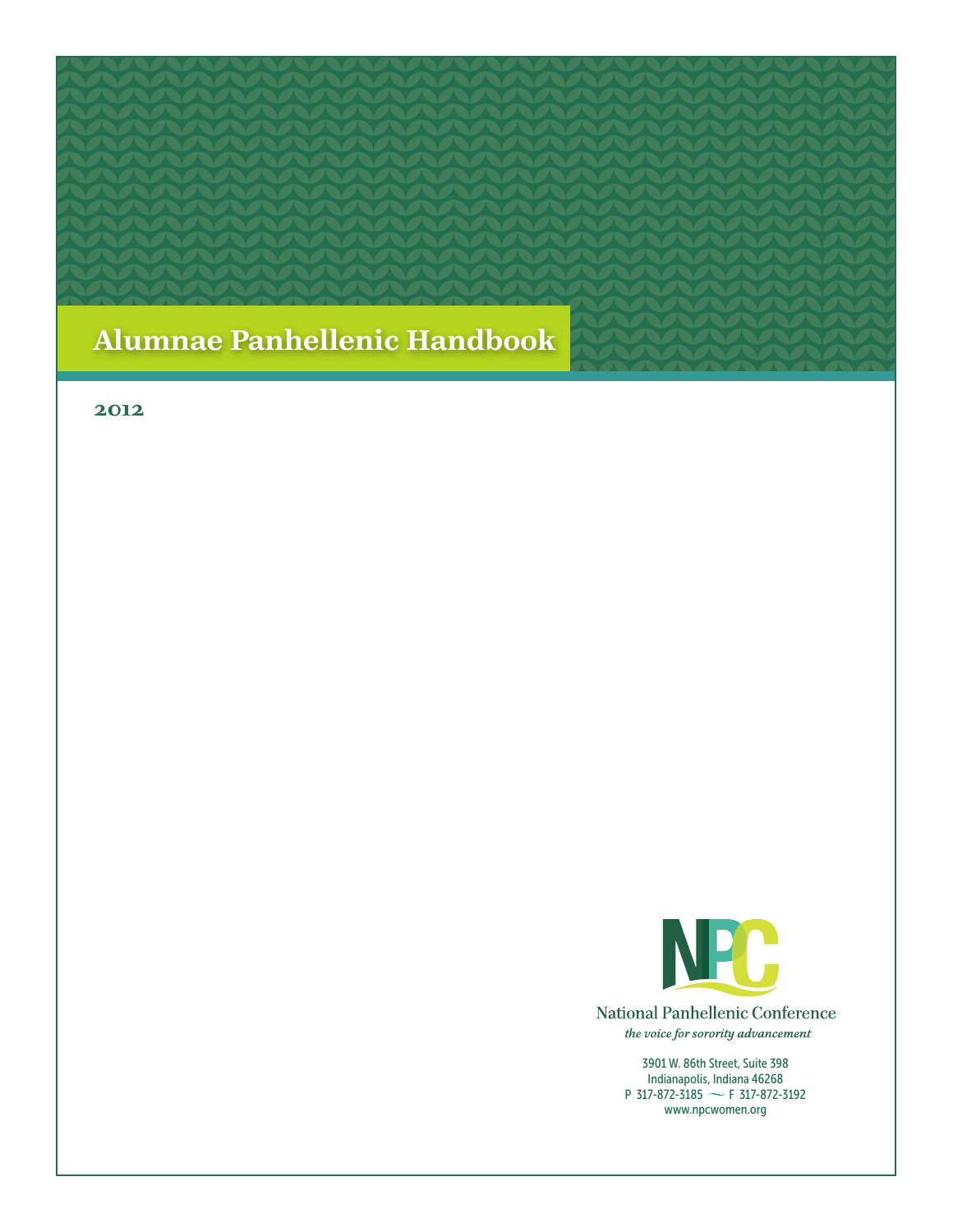© 2012 National Panhellenic Conference Inc.

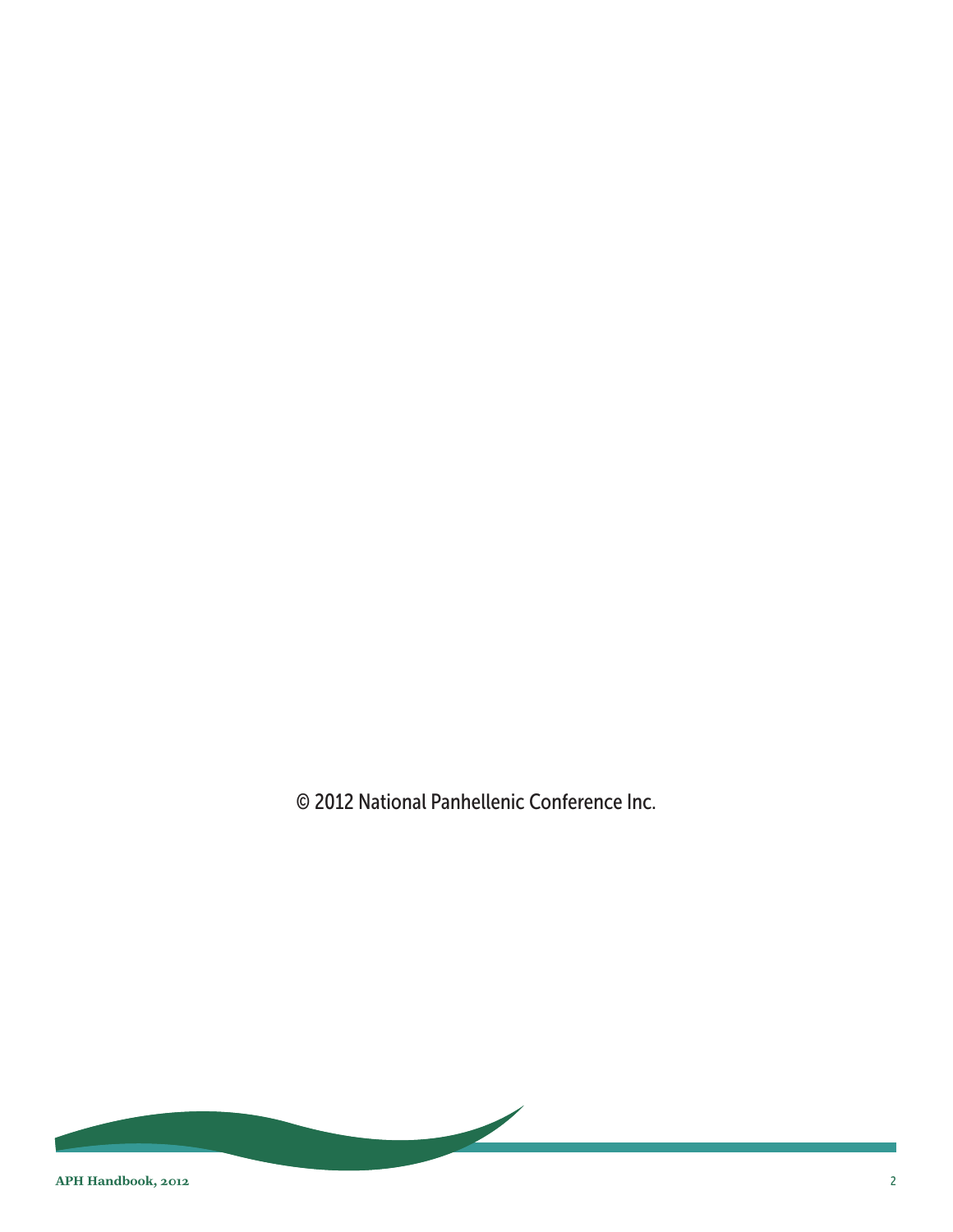# **Contents**

| $\sim$ 36<br>Officer Installation Service |  |
|-------------------------------------------|--|
|                                           |  |
|                                           |  |
|                                           |  |
|                                           |  |
|                                           |  |
|                                           |  |
|                                           |  |
|                                           |  |
|                                           |  |

 $\overline{\phantom{a}}$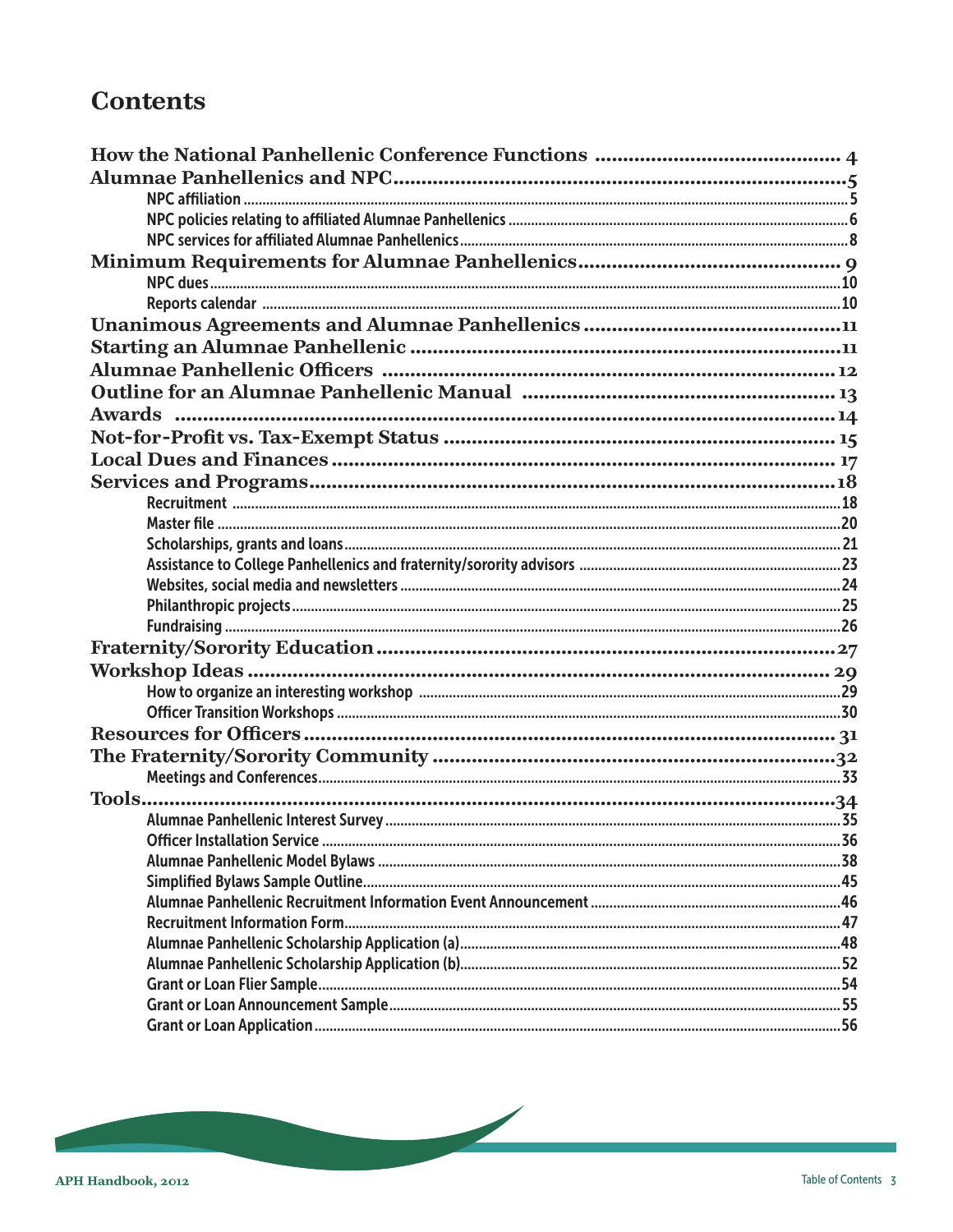# <span id="page-3-0"></span>**How the National Panhellenic Conference Functions**

The National Panhellenic Conference is an organization composed of women's Greek-letter social fraternities and sororities. Its purpose is to assist collegiate and alumnae Panhellenic associations, to cooperate with the colleges and universities and to foster interfraternity relationships.

Each member group of NPC is represented by a delegate and up to three alternate delegates. Each member group is allowed one vote, and the delegate casts the vote. The Conference meets annually; however, the delegates function year-round as members of NPC committees.

The Executive Committee members (chairman and vice chairman) are members of the delegate body. They serve in an established order of fraternity rotation — first as vice chairman and then as chairman. Each position is a two-year term. The Advocacy Committee chairman, College Panhellenics Committee chairman, and Budget & Finance Committee chairman are appointed by the NPC chairman, approved by the board of directors and serve as voting members of the Executive Committee.

For the purpose of providing advisors to College and Alumnae Panhellenics, the United States and Canada are divided into geographic areas. Each area has a coordinator who gives assistance if requested and keeps the Panhellenic associations informed on policies and recommendations. The coordinator visits the Panhellenics when invited to offer training and to conduct workshops.

#### NPC member groups

| Alpha Chi Omega   |  |
|-------------------|--|
| Alpha Delta Pi    |  |
| Alpha Epsilon Phi |  |
| Alpha Gamma Delta |  |
| Alpha Omicron Pi  |  |
| Alpha Phi         |  |
| Alpha Sigma Alpha |  |
| Alpha Sigma Tau   |  |
| Alpha Xi Delta    |  |

Alpha Chi Omega Chi Omega Phi Mu Delta Delta Delta **Phi Sigma Sigma** Alpha Epsilon Phi Delta Gamma Pi Beta Phi Delta Phi Epsilon Sigma Delta Tau Alpha Omicron Pi Delta Zeta Sigma Kappa Gamma Phi Beta Sigma Sigma Sigma Sigma Alpha Sigma Alpha Kappa Alpha Theta Theta Phi Alpha Kappa Delta **Xigma Tau Alpha** Kappa Kappa Gamma

## Powers of NPC

The National Panhellenic Conference is a conference body that adopts resolutions in order to govern its own internal operation. Through such resolutions have come the Unanimous Agreements of the Conference. For a resolution to become a Unanimous Agreement, each delegate must vote in the affirmative followed by the ratification by each inter/national president.

Because the Unanimous Agreements have been ratified, all NPC member groups must follow them until they are amended or rescinded. Alumnae and College Panhellenics are also required to follow the Unanimous Agreements. NPC cannot breach in any way the rights and powers of the member fraternities except as provided in the Unanimous Agreements.

NPC formulates policies on matters of mutual interest and concern and studies changing educational outlooks.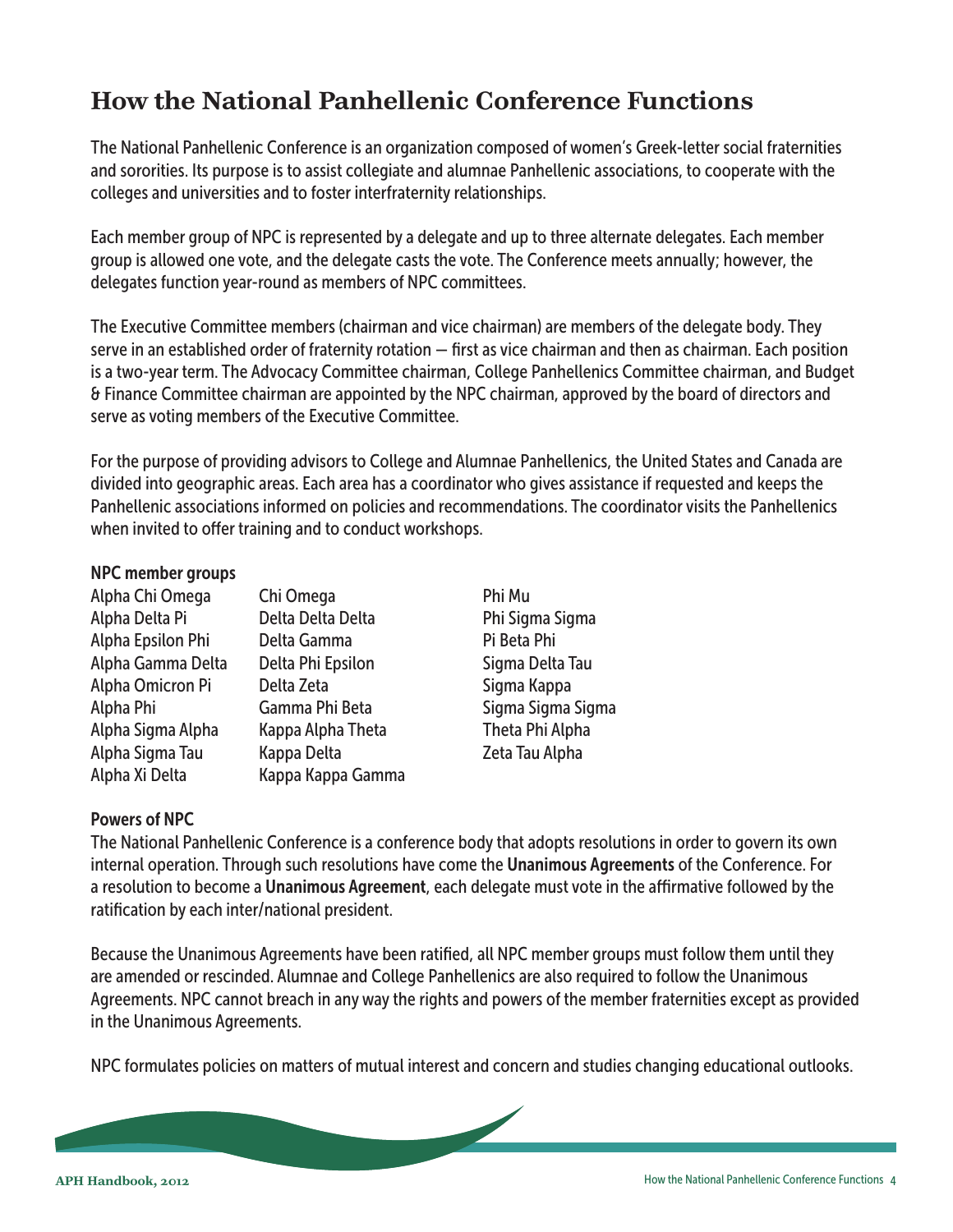<span id="page-4-0"></span>Through discussions, panels and special programs at annual meetings, the Conference contributes to interfraternal understanding and friendship.

# **Alumnae Panhellenics and NPC**

An Alumnae Panhellenic is a community-based organization, affiliated with the National Panhellenic Conference, whose membership is composed of representative alumnae from NPC member group fraternities and sororities. Alumnae Panhellenics exist to:

- Inform fraternity women of current trends.
- Promote the fraternity system.
- Improve the Panhellenic image.
- Stimulate a continuing interest in Panhellenic affairs.

NPC believes that Alumnae Panhellenics have an important function to perform in keeping fraternity members and the public informed about matters of vital concern to the fraternity world.

This function can be carried out best when all alumnae members of NPC member fraternities are represented in Alumnae Panhellenic groups. Any alumna of an NPC member group is eligible to represent her fraternity according to the rules of her fraternity.

Alumnae Panhellenics have developed through the years as purposeful organizations of dedicated, capable alumnae. NPC recognizes their stabilizing force and appreciates the prestige of their excellent and varied contributions both to local communities and the purpose of women's national fraternities and sororities.

## NPC affiliation

Affiliation with NPC entitles a local interfraternity group of alumnae to use the name of Panhellenic and to benefit from NPC recognition and participation. NPC affiliation provides Alumnae Panhellenics continuing contact with fraternity affairs; information on current developments of importance to all fraternity members; data on issues and ways for resolving them; suggestions for programs; guidance in fraternity education; and a means of exchanging ideas on matters of common interest to all Alumnae **Panhellenics** 

Based on NPC policies, Alumnae Panhellenics set up their own organizations and carry out programs in line with their special interests or situations. If located in a college community, an Alumnae Panhellenic can give valuable support to a College Panhellenic and be willing to cooperate in any way possible on request.

Well-informed Alumnae Panhellenics enhance the fraternity system through scholarship awards, annual educational informational functions for prospective college freshmen, philanthropic projects, community participation and civic leadership.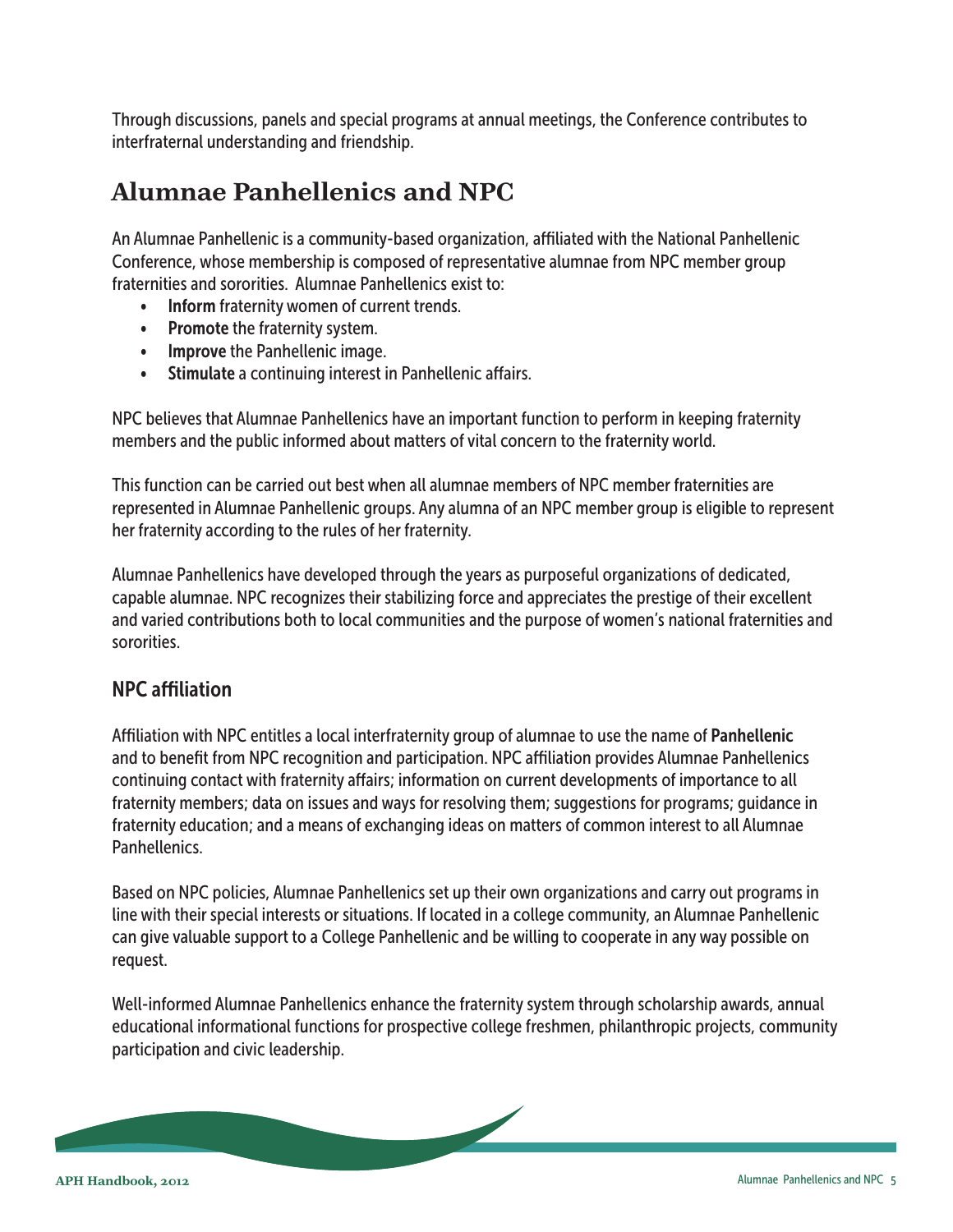#### <span id="page-5-0"></span>NPC Alumnae Panhellenics Committee

The NPC Alumnae Panhellenics Committee is a standing committee composed of NPC delegates and alternate delegates of member groups. It is responsible for directing the organization of Alumnae Panhellenics and for providing guidance in program and fraternity education.

From the members of this committee, the NPC Executive Committee designates a chairman and area coordinators to supervise Alumnae Panhellenics in specified geographical areas.

#### Area Coordinator

The area coordinator is an NPC delegate or alternate delegate. In most cases, she has had years of experience working with her own group and with NPC. As a member of the Alumnae Panhellenics Committee, she attends all meetings of NPC and gathers ideas to advise Alumnae Panhellenics

The area coordinator corresponds with her assigned Alumnae Panhellenics and sends information of special interest regarding campus trends, College Panhellenics activities, changes in College and Alumnae Panhellenic procedures and programming ideas. She receives the Alumnae Panhellenic's annual reports, officer rosters and change of officer reports.

## NPC policies relating to affiliated Alumnae Panhellenics

#### 1. Membership

- A. Membership in affiliated Alumnae Panhellenics is open to alumnae representatives of all NPC member groups.
- B. If an organized NPC fraternity alumnae chapter or club exists, membership in the Alumnae Panhellenic is usually limited to a set number of representatives.
- C. An Alumnae Panhellenic may not exclude from its membership representatives of NPC member fraternities not having organized alumnae chapters or clubs. In this case, an individual alumna of that fraternity may join the Alumnae Panhellenic to represent her fraternity with membership privileges as provided in the bylaws of the respective Alumnae Panhellenic. She retains membership with individual delegate status only until an alumnae organization of her fraternity is formed. The Alumnae Panhellenic should place no unreasonable financial responsibilities on any individual member.
- D. An Alumnae Panhellenic may not exclude from its membership those fraternities not represented on certain college campuses or in any prescribed area.
- E. Membership in an Alumnae Panhellenic may not be denied as a penalty for infraction of any rules of the Alumnae Panhellenic.

Also, NPC reaffirms that each NPC member group has the right of membership, is eligible to hold office and has one vote in the Alumnae Panhellenic.

On the local level, Alumnae Panhellenics may create a provision in their bylaws that allows an Affiliate membership status, which may be granted to women's fraternal organizations that are included in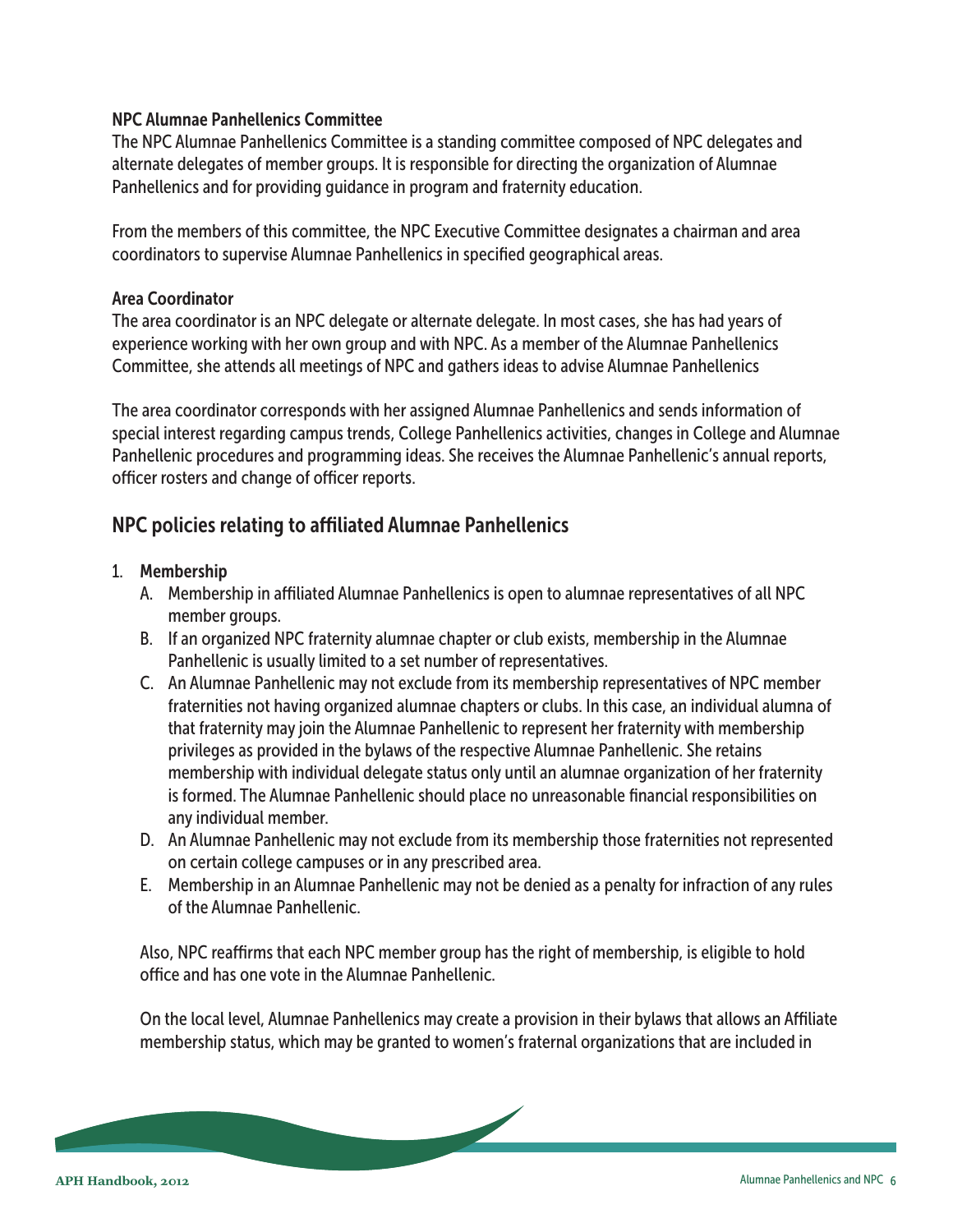a College Panhellenic or comparable governing body. They are entitled to send one delegate and one alternate to Alumnae Panhellenic meetings and are entitled to voice but no vote

#### 2. Internal Operations

- A. An Alumnae Panhellenic may not infringe on the basic right of the individual fraternity to appoint its delegates according to its own regulations. Therefore:
	- i. Alumnae Panhellenics may not require that delegates of the member fraternities have previous experience in the Alumnae Panhellenic to qualify for office.
	- ii. An Alumnae Panhellenic may not require that its officers represent a specified number of members in the area as a qualification for holding office.
	- iii. An Alumnae Panhellenic may not limit a delegate's term of service as a delegate.

Also, in metropolitan areas where fraternities may have more than one alumnae organization, this is the voting policy: "No matter how many alumnae associations a fraternity has in the area, if other fraternities in the Alumnae Panhellenic are allowed only one vote, then that fraternity is allowed only one vote." It is the responsibility of that fraternity to determine which delegate of its alumnae organization shall be allowed to vote.

- B. An Alumnae Panhellenic is encouraged to limit fundraising for scholarship awards and philanthropic projects to one single event each year. All requests for support of fundraising events should be related to the size of the participating membership of each fraternity's local alumnae group.
- C. An Alumnae Panhellenic will file the IRS 990-N e-file as required by the Internal Revenue Service.
- D. An Alumnae Panhellenic must obtain its own EIN from the IRS and may not use the EIN of NPC.
- E. An Alumnae Panhellenic must apply to the state in which it is located for its own tax-exempt number, if desired, and may not use the tax-exempt status of NPC or the NPC Foundation.

Although Alumnae Panhellenics are encouraged to award scholarships, participation in membership recruitment, pledging and subsequent initiation in a women's fraternity may not be a condition of awarding scholarship monies.

## 3. Relationship to the College Panhellenic

- A. Alumnae Panhellenics do not send representatives to College Panhellenic meetings, except at the invitation of the College Panhellenic.
- B. Alumnae and Alumnae Panhellenics must follow all College Panhellenic rules and will be held accountable for them.
- C. Alumnae Panhellenics may not abridge the right of a College Panhellenic to make rules concerning its recruitment program or to interfere with the effective implementation of these rules.
- D. Alumnae Panhellenics do not take the initiative to set up workshops for College Panhellenics When asked by the College Panhellenic, an Alumnae Panhellenic is encouraged to provide assistance with workshops and other College Panhellenic activities.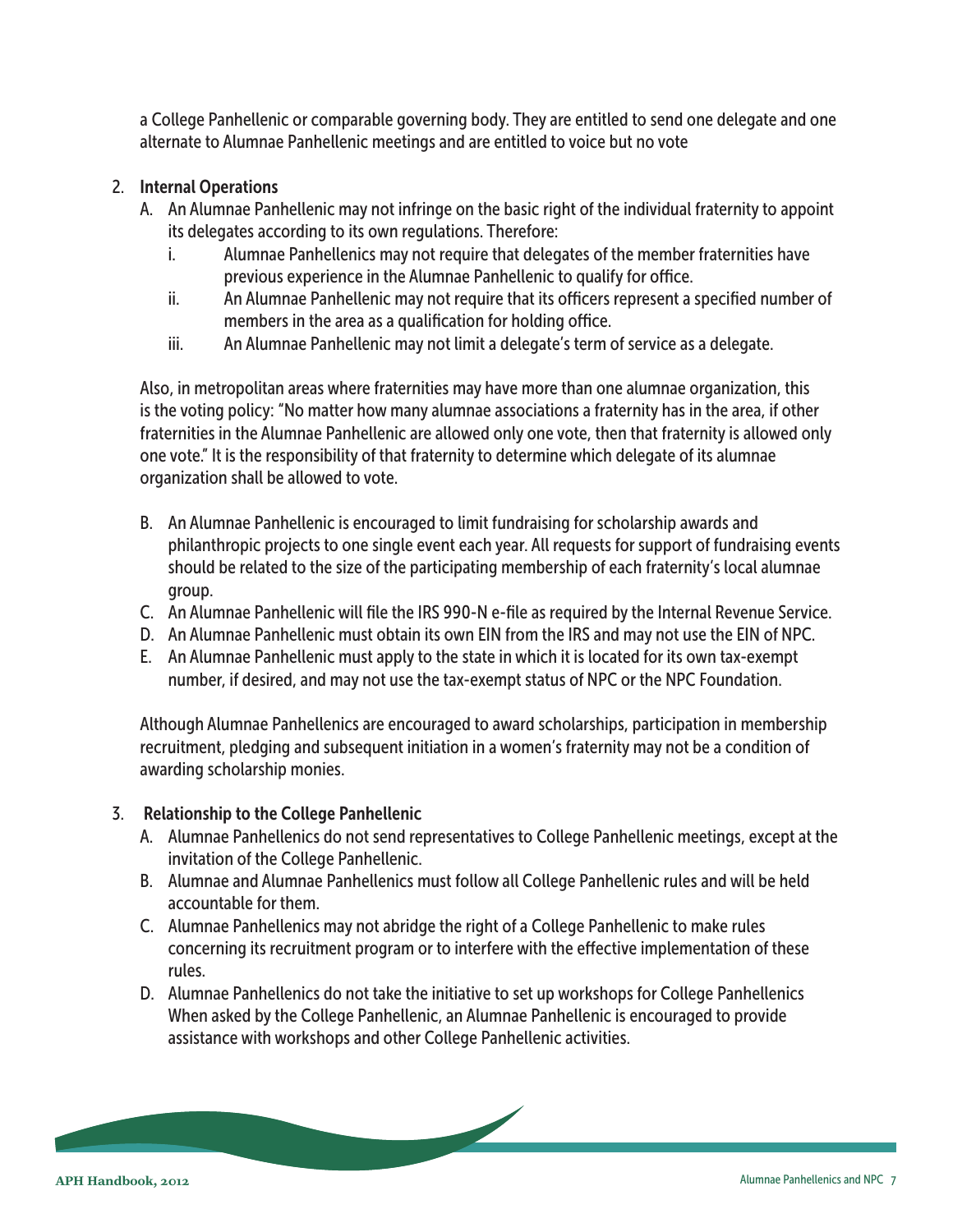<span id="page-7-0"></span>E. All questions or comments concerning a College Panhellenic or a campus situation should be directed to the area coordinator, the chairman of the NPC Alumnae Panhellenics Committee, or the NPC office.

## 4. Programming

- A. Alumnae Panhellenics support the NPC policy of cooperative summer recruitment. To this end, Alumnae Panhellenics sponsor joint fraternity education programs or informational events for potential new members.
- B. Alumnae Panhellenics also may engage in service projects, philanthropic programs, fundraising for scholarship awards and other constructive public relations programs. (See more in "Services and Programs: Recruitment.")

## 5. Extension

Alumnae Panhellenics should avoid participating in the extension process of a College Panhellenic. All questions or comments on extension should be referred to the chairman of the NPC Alumnae Panhellenics Committee.

## 6. Dissolution

- A. Resolved (B-1999), That written notice of a proposal to dissolve the association shall be mailed to all members of record;
- B. Resolved (B-1999), That a motion should be prepared providing for the dissolution of the association by a certain date; and
- C. Resolved (B-1999), That if this motion is adopted a second motion shall be prepared and adopted that states certain administrative details including the disposition of all association assets,which shall be used in a charitable or educational manner, giving first priority to the National Panhellenic Conference or National Panhellenic Conference Foundation.
- D. Copies of all records of said dissolution should be mailed to the National Panhellenic Conference headquarters, the NPC chairman of Alumnae Panhellenics Committee, and its respective Alumnae Panhellenic area coordinator.

## NPC services for affiliated Alumnae Panhellenics

NPC provides these services to Alumnae Panhellenics:

- 1. The guidance of an area coordinator
- 2. Panhellenic support coordinator (PSC): A full-time staff member at the NPC office
- 3. The NPC web site: www.npcwomen.org; includes public and private sections, online reporting, reference materials, directory and dashboard
- 4. Public relations support:
	- A. Guidance for responding to media inquiries
	- B. Assistance with developing marketing materials
	- C. Badge Day planning ideas, materials and sample press release
- 5. Publications to keep Alumnae Panhellenics better informed about Alumnae Panhellenics, NPC,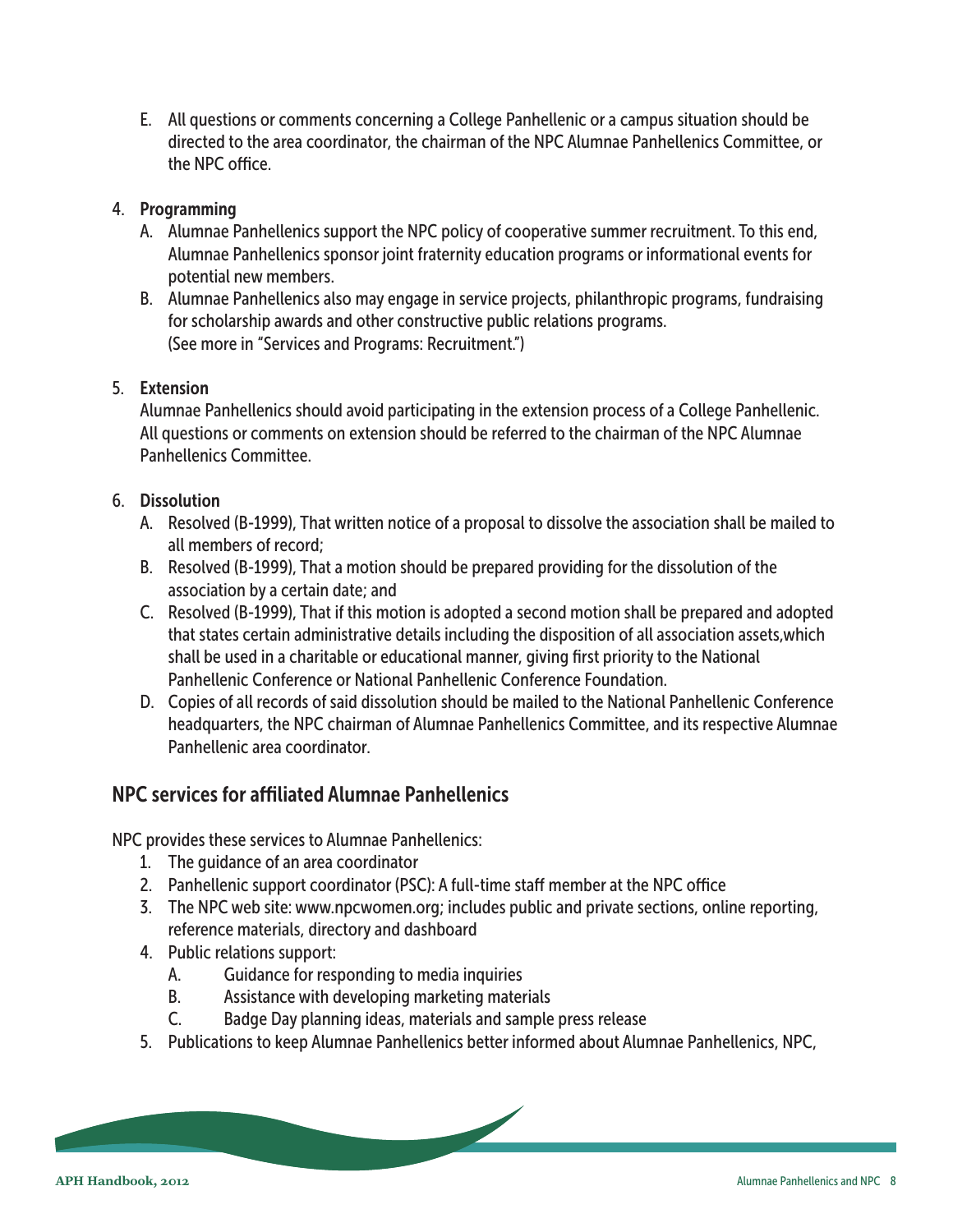<span id="page-8-0"></span>College Panhellenics and the world of higher education

- A. Updated edition of the NPC Manual of Information: The comprehensive resource for NPC delegates and alternates, inter/national officers of member fraternities, College Panhellenics, Alumnae Panhellenics and fraternity/sorority advisors
- B. Handbook for Alumnae Panhellenics: A basic organizational guide that contains specific information about the operation of an Alumnae Panhellenic
- C. Alumnae Panhellenic News Flash: A newsletter dedicated to alumnae. This official publication contains items of interest to all members, suggestions for programming and current news of the fraternity world. APH News is sent to the president of the Alumnae Panhellenic twice a year and should be shared with officers and members.
- D. College Panhellenic News: An online publication produced by the College Panhellenics Committee as a service to College Panhellenics. It can be found on the NPC website.
- E. Best Practices document to highlight and share successful events and programs with all Alumnae Panhellenics
- F. Handbooks, brochures and pamphlets appropriate for recruitment informational events, Alumnae Panhellenic workshops and special programs (available for purchase from the NPC office)
- G. Publications price list: available on the NPC website
- 6. Report forms provided through the area coordinator and the NPC office, automatically sent to Alumnae Panhellenics at the appropriate time and available on the NPC website
- 7. Assistance with workshops and fraternity education programs through the Alumnae Panhellenics **Committee**
- 8. Specially designed jewelry for NPC-affiliated Alumnae Panhellenics (available for purchase through the NPC office)
- 9. Assistance with the organization and affiliation of new Alumnae Panhellenics through guidance from the PSC and the publication "Guidelines for Prospective Alumnae Panhellenics"

# **Minimum Requirements for Alumnae Panhellenics**

NPC recognizes that Alumnae Panhellenics vary greatly in size. To encourage the formation of smaller groups and to ensure that Alumnae Panhellenics will continue to function when time and personal commitments make it difficult to maintain a highly structured Alumnae Panhellenic, these are the minimum requirements for Alumnae Panhellenics:

- An Alumnae Panhellenic shall provide a current copy of its bylaws to the NPC PSC annually.
- An Alumnae Panhellenic shall submit\* the NPC Alumnae Panhellenic annual report and officer roster by the date established by the Alumnae Panhellenics Committee.
- All Alumnae Panhellenics shall comply with all NPC Unanimous Agreements.
- Hold two meetings each year for all Alumnae Panhellenic association members, with an Executive Committee conducting necessary business meetings at other times.
- Publicize and disseminate information in the community about sorority membership and the benefits of fraternity life.
- Consider fundraising for scholarships and community service events that result in positive public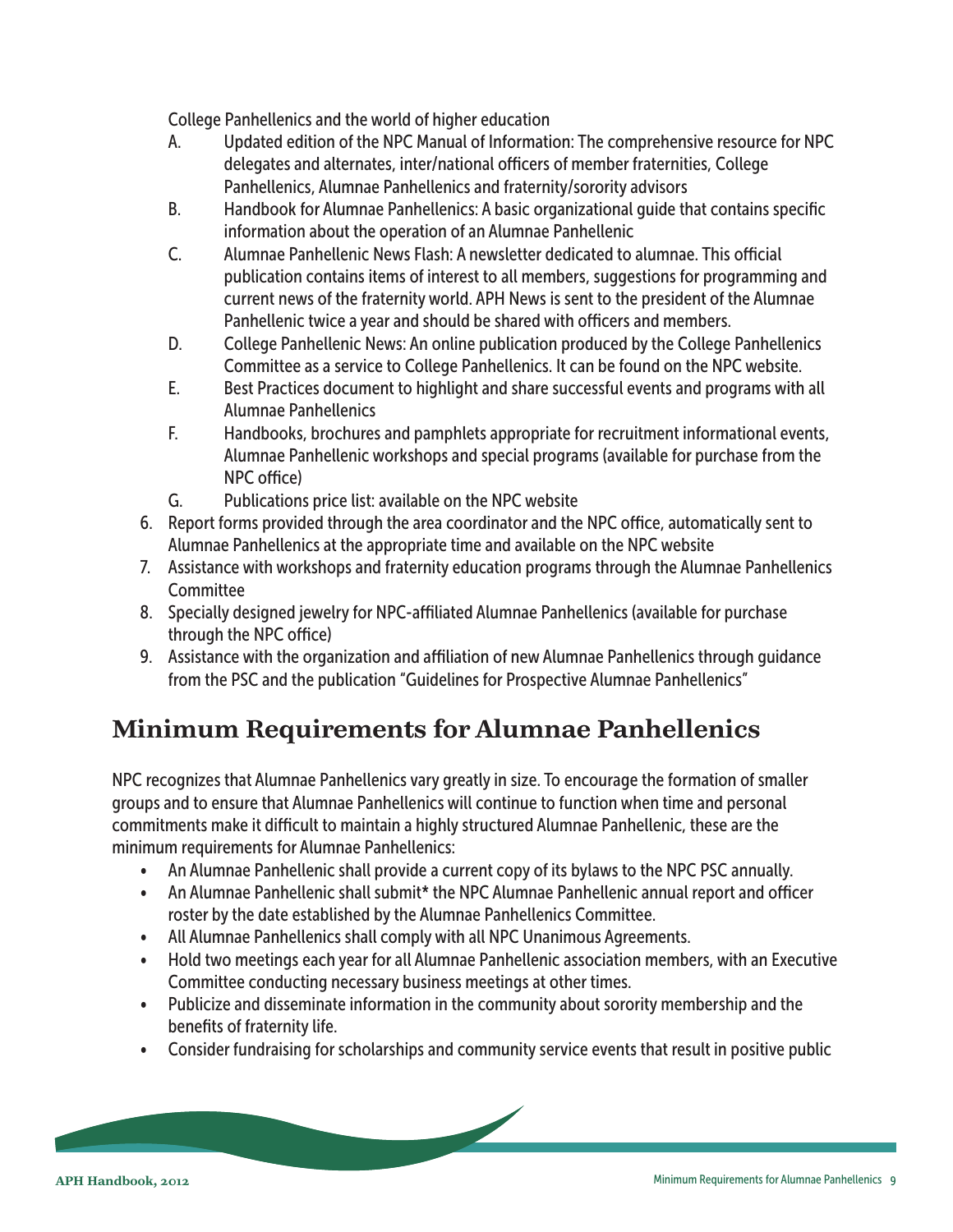relations for NPC.

<span id="page-9-0"></span>\*Note: Alumnae Panhellenic reports and officer rosters can also be completed online on the NPC website. Other resources are also often available on the website under each individual Alumnae Panhellenic page. However, these resources and displays are only available to Alumnae Panhellenics that have paid their dues.

## NPC dues

Nominal dues paid annually to NPC by each Alumnae Panhellenic help support the work of the Conference. Dues cover the resource information provided to the Alumnae Panhellenics in regular mailings from the NPC office. Only Alumnae Panhellenics that pay annual dues may use the word Panhellenic to designate the name of their organization and are eligible for a password for the private portion of the NPC web site.

## Reports calendar

| Aug. 1        | Annual dues invoices are mailed to Alumnae Panhellenics.                                                                                                                                                                       |
|---------------|--------------------------------------------------------------------------------------------------------------------------------------------------------------------------------------------------------------------------------|
| September     | Fall mailing is sent to all Alumnae Panhellenics.                                                                                                                                                                              |
| November      | Winter mailing is sent to all Alumnae Panhellenics.                                                                                                                                                                            |
| <b>Oct. 1</b> | Alumnae Panhellenics annual dues are due to the NPC office.                                                                                                                                                                    |
| Jan. 15       | Annual dues are delinguent if not paid by this date.                                                                                                                                                                           |
| February      | Spring mailing is sent to all Alumnae Panhellenics.                                                                                                                                                                            |
| June 1        | Alumnae Panhellenic annual reports and officer rosters are due to the NPC<br>office or website and area coordinator (prompt reporting of officer changes<br>prevents interruption of communication and avoids wasted postage). |
|               | Biennial (odd-numbered years) nominations or applications for Outstanding<br>Alumnae Panhellenic Award are due to NPC office.                                                                                                  |

Note: Do you have your area coordinator's name and contact information? If not, contact the NPC office or go to the website: www.npcwomen.org.

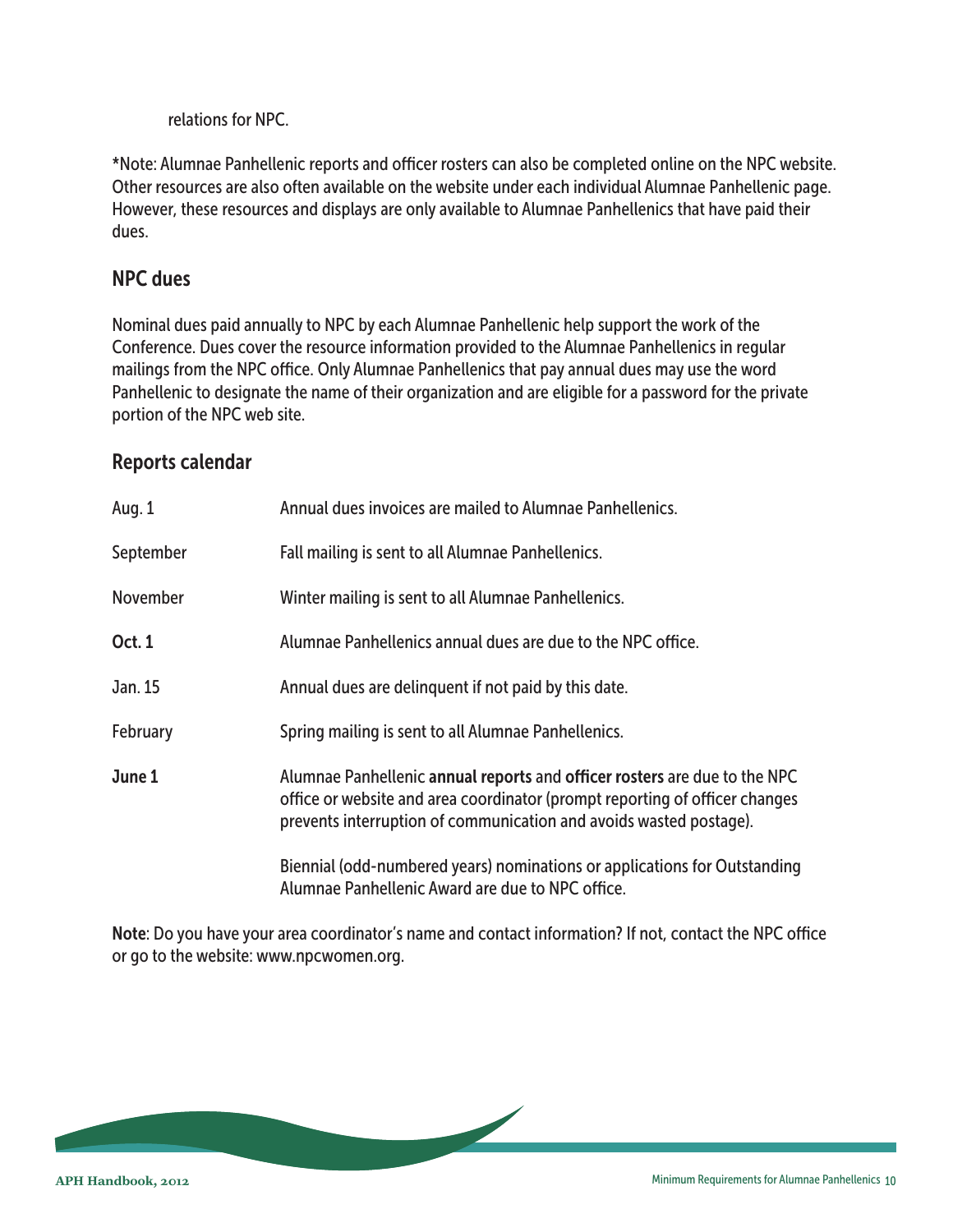# <span id="page-10-0"></span>**Unanimous Agreements and Alumnae Panhellenics**

Unanimous Agreement II.2.

- A. The administrative body of an Alumnae Panhellenic Association is an Alumnae Panhellenic Council.
- B. Alumnae Panhellenic Councils shall be composed of delegates selected by their organized alumnae groups; an individual may represent her fraternity where there is no alumnae group.
- C. One vote shall be granted to each NPC member fraternity represented in the Alumnae Panhellenic Association, regardless of the number of alumnae associations of a particular NPC group participating in the Alumnae Panhellenic.
- D. Alumnae Panhellenic Associations shall not expel a member group of any NPC fraternity from its membership in the Alumnae Panhellenic Association.
- E. A re-established alumnae group shall take its place in rotation in the Alumnae Panhellenic Association according to the date of its re-establishment.

## **Starting an Alumnae Panhellenic**

To be recognized by NPC as an affiliated Alumnae Panhellenic, these steps are necessary:

- 1. Contact the NPC office Panhellenic support coordinator (PSC)
- 2. A search for local alumnae contacts is conducted through the NPC office and member groups' alumnae in the proposed Alumnae Panhellenic area.
- 3. The PSC sends a copy of "Guidelines for Prospective Alumnae Panhellenics," which includes suggested bylaws and application forms. The prospective Alumnae Panhellenic submits to the PSC a draft of proposed bylaws for her suggestions.
- 4. When the bylaws are approved, the prospective Alumnae Panhellenic sends the PSC two copies of the bylaws, two copies of the official application for affiliation and a check made payable to NPC to cover the affiliation fee and current annual dues.
- 5. The PSC supports and advises the interest group during the affiliation process as needed.
- 6. The NPC office sends the new Alumnae Panhellenic the Alumnae Panhellenics Handbook and provides a login and password to the NPC website for more resources and information.

 $\overline{\phantom{a}}$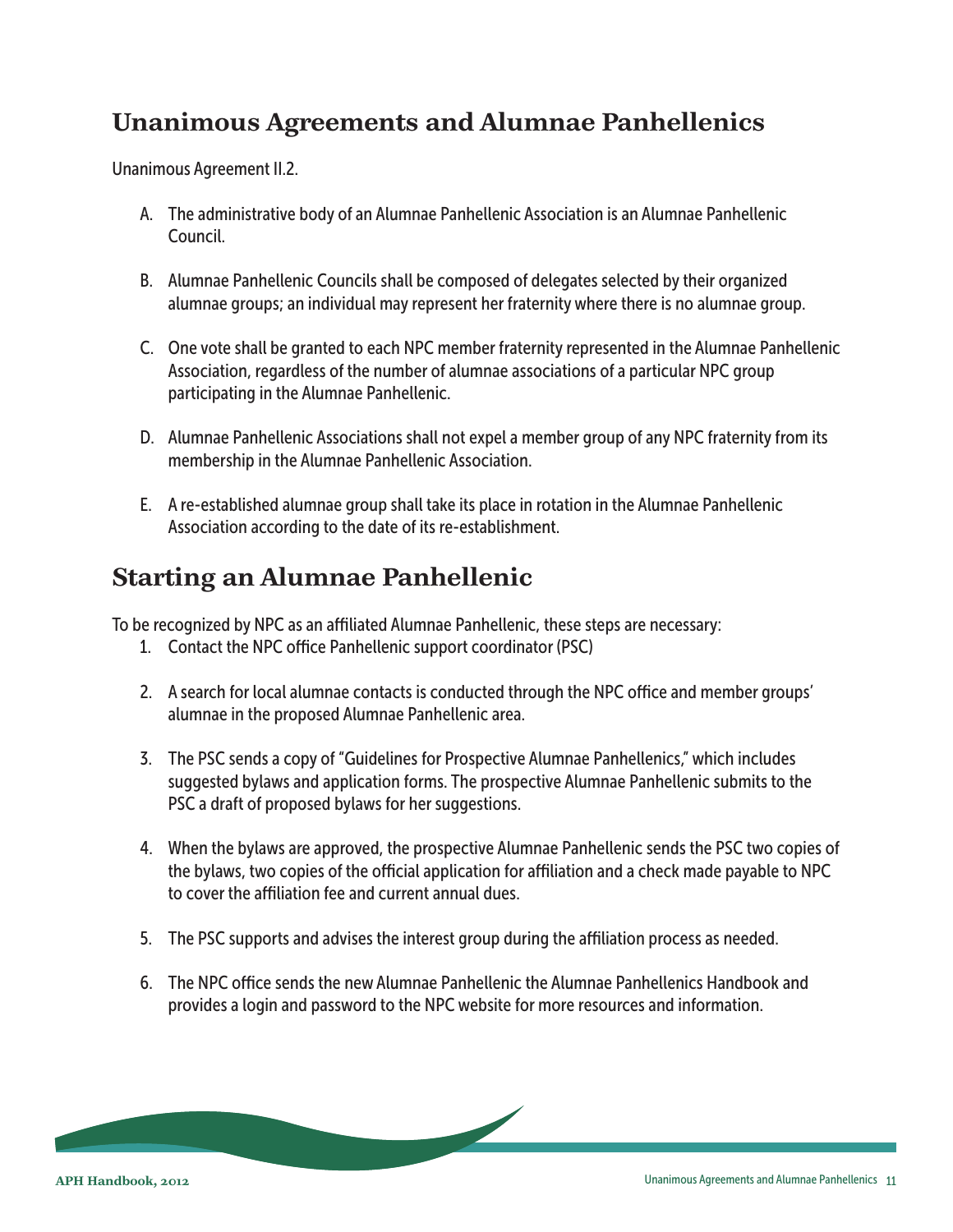# <span id="page-11-0"></span>**Alumnae Panhellenic Officers**

NPC recommends that Alumnae Panhellenics have four officers: president, vice president, secretary and treasurer. One year is the recommended term of office. However, the number of officers and the term may be decided by each Alumnae Panhellenic and documented in the local bylaws. Officers should be elected or rotated in the spring for more efficient program planning.

NPC strongly recommends that an Alumnae Panhellenic rotate officers to avoid domination by any one group in the organization. The order of rotation is stated in the bylaws. If an Alumnae Panhellenic decides to elect officers, provisions for a Nominating Committee must be included in the bylaws.

#### Officer duties

The duties of the officers are those usually performed by such officers, plus:

The president shall:

- Be an ex-officio member of all committees (except where bylaws specify a Nominating Committee).
- Appoint all committees subject to the approval of the Executive Board (except where otherwise provided in the bylaws).
- Call meetings of the Executive Board.
- Be responsible for all reports to NPC.
- Establish a job description for each officer, retaining a copy for the files.
- Maintain the official files of the organization.
- Review the bylaws with the assistance of a bylaws review committee.

The vice president shall:

- Perform the duties of the president in the president's absence or inability to act.
- Be an ex-officio member of all committees (except where bylaws specify a Nominating Committee).

The secretary shall:

- Arrange for proper notice of all meetings.
- Send any proposed amendments to the bylaws to the PSC after the vote has occurred.

The treasurer shall:

- Pay the annual Alumnae Panhellenic dues to NPC.
- Have other duties as the bylaws and the Executive Board prescribe.

#### Appointed officers

The president, vice president, secretary and treasurer comprise the Executive Board (or Executive Committee or Council) of the Alumnae Panhellenic.

The bylaws of all established Alumnae Panhellenics provide for appointed officers and/or standing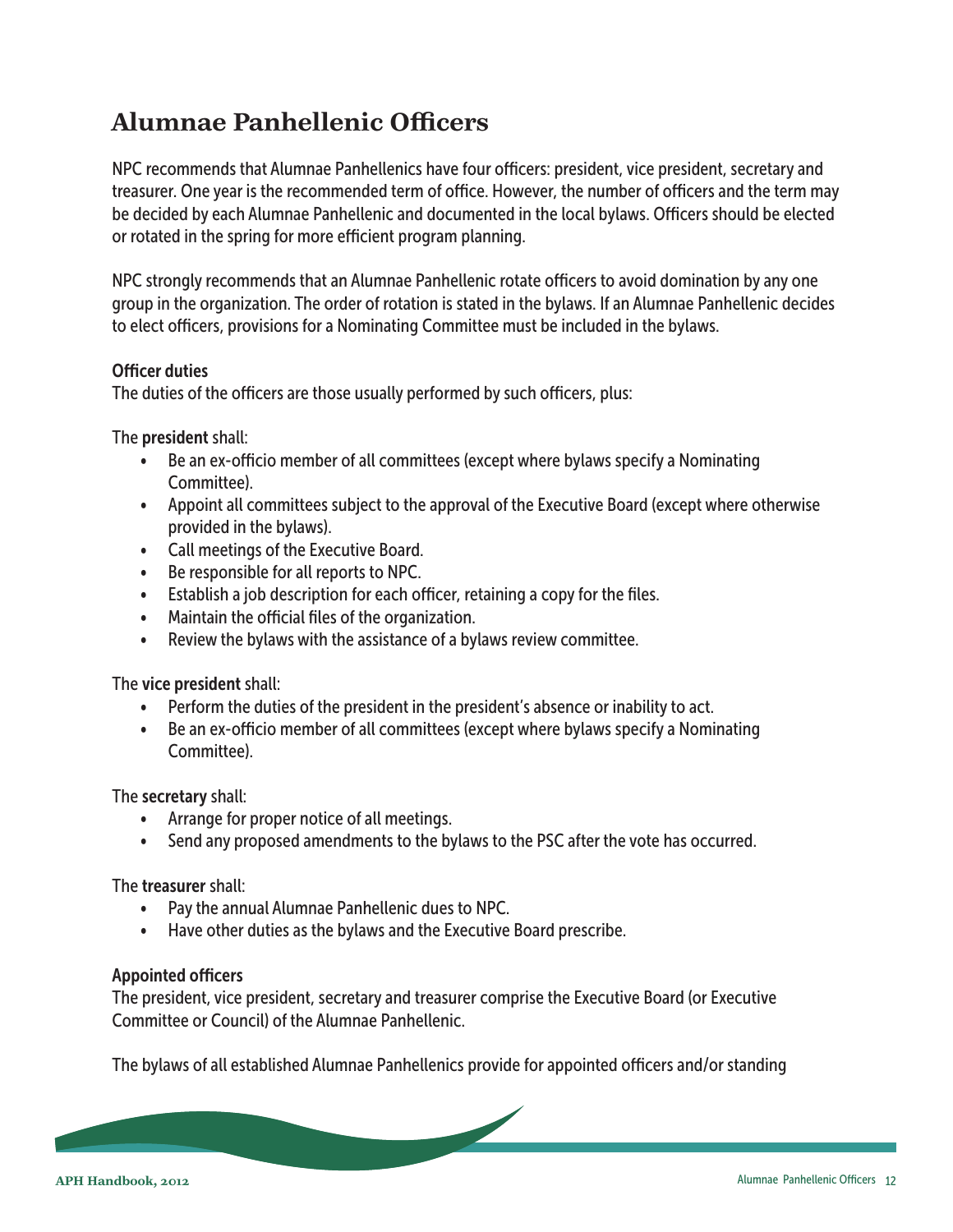<span id="page-12-0"></span>committees. The number of committees required will depend on the size of the Alumnae Panhellenic.

NPC recommends these chairmen/committees for efficient operation: bylaws, membership, master file, fraternity education, program, scholarship, public relations, publicity and social. Others, of course, may be considered as necessary.

Each appointed officer and/or standing committee chairman should have a notebook that contains her job description and suggestions for implementing her duties, together with copies of reports and resolutions adopted by NPC relating to her office. Each officer should include suggestions for her successor. Frequent meetings with the Executive Board will help appointed officers be more knowledgeable and efficient.

#### Bylaws review

The president and a bylaws review committee shall review the bylaws to ensure that they reflect NPC policies and procedures and meet the current needs of the Alumnae Panhellenic. Refer to the bylaws of the Alumnae Panhellenic for the method of amending the bylaws.

All proposed bylaws, revisions and additions must be sent to the PSC after the membership vote. Bylaws should be reviewed biennially.

## **Outline for an Alumnae Panhellenic Manual**

An Alumnae Panhellenic should provide its delegates with a manual as a guide to understanding the organization and programs. Although each NPC fraternity is responsible for providing an informed and able delegate to represent it in the Alumnae Panhellenic, often a new delegate needs information about the local organization to help her become a contributing member.

A manual is a permanent handbook, initially supplied by the Alumnae Panhellenic for each delegate and alternate, and is to be passed on to succeeding delegates. A committee prepares the manual, and the member fraternities share the cost. If possible, each president of the alumnae chapters of the NPC fraternities represented should keep an extra copy. The name of the Alumnae Panhellenic should be on the front of each notebook, and all material should be dated.

## List of materials:

- Title page: Include the name of the Alumnae Panhellenic. The inside title page may include the names, addresses and phone numbers of current officers and their fraternities.
- Table of contents
- History: Give a brief account of the founding of the Alumnae Panhellenic. Include a list of the charter member fraternities and the dates of additional memberships. This section may include the order of rotation for offices, the names of past presidents and their fraternities and other items of interest.
- Bylaws: Keep the most recent copy with date approved.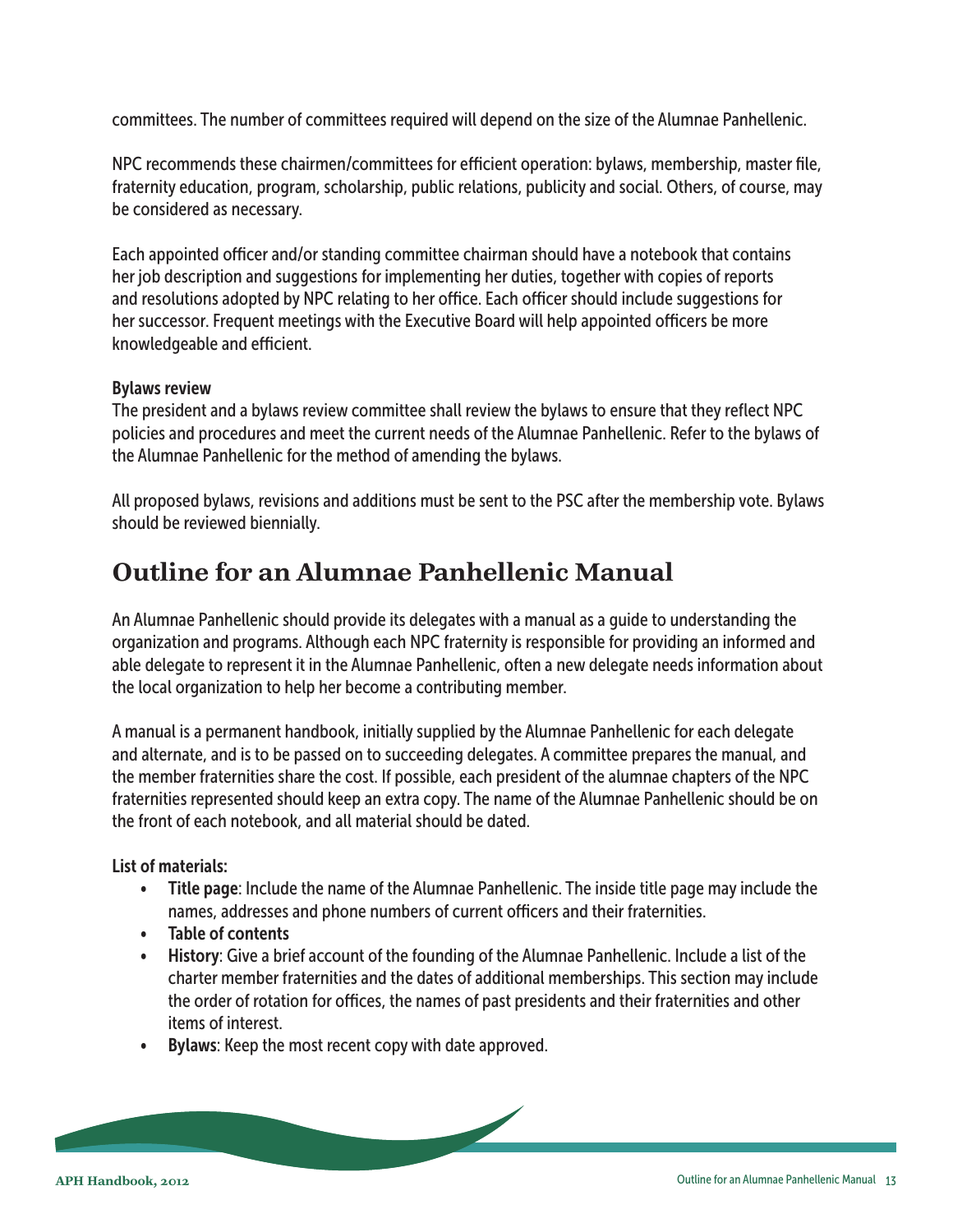- <span id="page-13-0"></span>• Events schedule: List special dates, meeting schedule and hostess groups.
- Minutes: Keep for at least two years.
- General information: Include job descriptions of officers and any other information needed for delegates.
- National Panhellenic Conference: Give basic information about NPC and its policies and procedures pertinent to Alumnae Panhellenics. Include names, addresses, and fraternity affiliation of the current NPC Executive Committee, the names of the Alumnae Panhellenics chairman and the area coordinator, a list of resolutions adopted and publications and prices. Also include information about the NPC website and what resources are available to Alumnae Panhellenic members.
- Membership lists: Compile names, affiliations, addresses and telephone numbers of all current delegates and alternates, presidents of alumnae chapters and committee chairmen.
- Include a copy of an updated edition of the NPC Manual of Information.
- File material: Keep anything of permanent value.
- Extra sheets: Use for meeting notes.

This manual should be kept up-to-date and brought to every meeting of the Alumnae Panhellenic. Do not confuse it with a yearbook or directory, which is given to the membership and lists names, addresses, telephone numbers and fraternity affiliation of everyone in the organization. A yearbook includes a schedule of meetings.

# **Awards**

NPC recognizes Alumnae Panhellenics for their outstanding contributions to their communities and exceptional efforts to promote and support the fraternity/sorority system. Three primary awards are available:

NPC Outstanding Alumnae Panhellenic award (biennial; odd-numbered years)

An Alumnae Panhellenic may nominate itself, or the area coordinator may nominate one or more outstanding Alumnae Panhellenics in her area. Application guidelines for this award must be followed for consideration. Guidelines are on the NPC website and are sent in an Alumnae Panhellenic mailing.

The criteria are based on two years of performance:

- Public relations: 30 percent
- Fraternity education: 10 percent
- Recruitment and support of the undergraduate sorority experience: 20 percent
- Alumnae involvement: 10 percent
- Programming: 10 percent
- Scholarships, grants and loan programs: 20 percent

Nominations are forwarded to the chairman of the Alumnae Panhellenics Committee, who with the NPC Executive Committee approve the award(s). Applications and supporting materials are due June 1 to the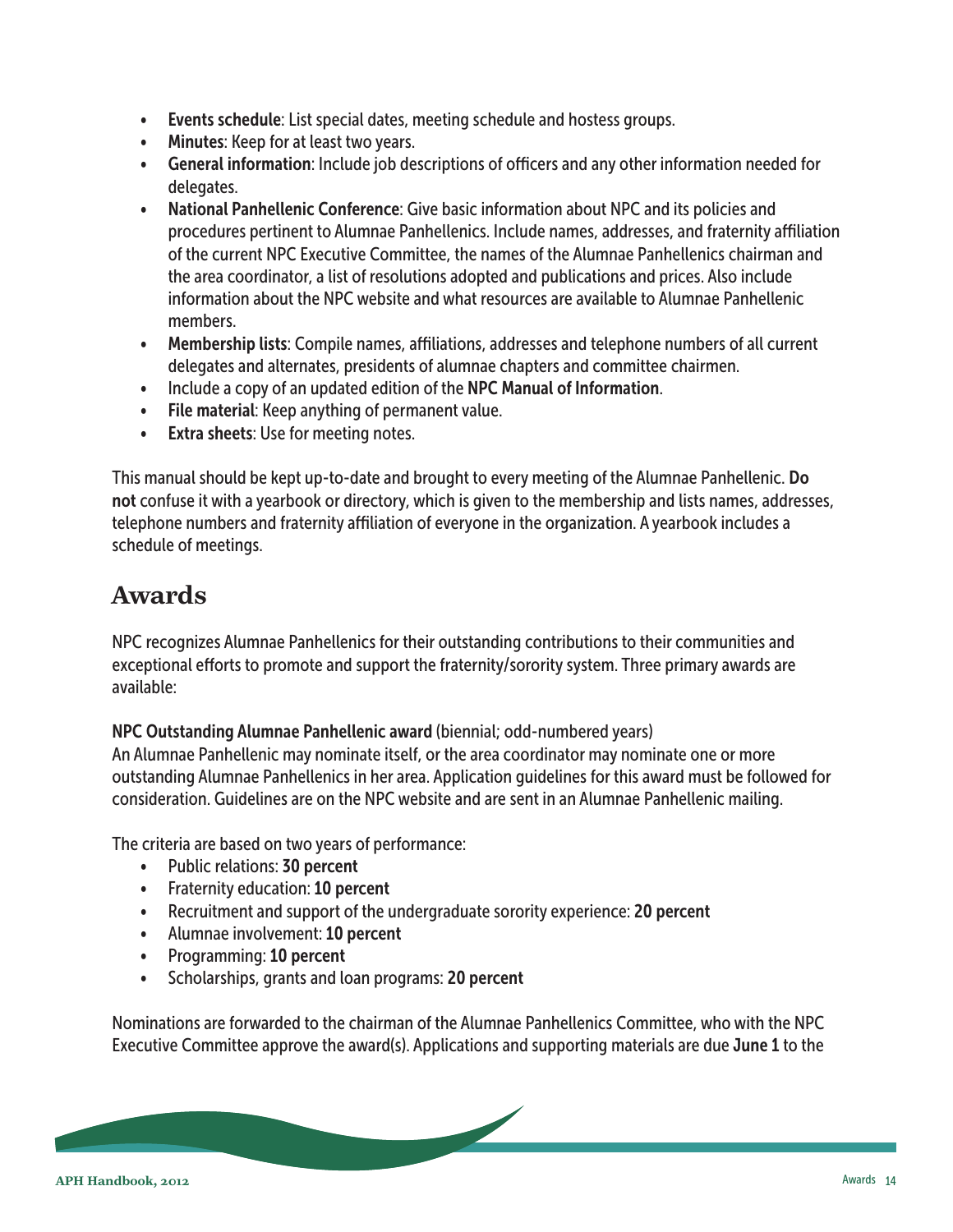<span id="page-14-0"></span>NPC office. The president of the winning Alumnae Panhellenic(s) will be invited to receive the award at the NPC annual meeting held during odd-numbered years. Delta Phi Epsilon, the sponsoring women's fraternity, will pay for travel and hotel room in addition to providing a check for the scholarship program of the award winner(s).

#### Programming Excellence certificate (biennial; odd-numbered years)

In addition to the citation of merit, each area coordinator may nominate one or more Alumnae Panhellenics in her area for the Programming Excellence certificate as recognition for outstanding programming in a particular area. The chairman of the Alumnae Panhellenics Committee and the NPC Executive Committee approve these awards.

#### Citation of Merit (biennial; odd-numbered years)

The area coordinator nominates for a Citation of Merit one or more outstanding Alumnae Panhellenics in her area that meet the criteria of high achievement and consistent cooperation with NPC.

The criteria are based on two years of performance:

- Furthering fraternity life by cooperating with NPC and the area coordinator (i.e., by submitting dues and reports on time and corresponding with the area coordinator)
- Providing outstanding support to the fraternity movement through excellent public relations, philanthropic involvement, scholarship awards and fraternity education in the community; each area coordinator is acquainted with the size and strength of the Alumnae Panhellenic and judges achievement considering these facts.

Any additional awards available to Alumnae Panhellenics can be found on the NPC website or through your area coordinator on a biennial basis (odd-numbered years). The chairman of the Alumnae Panhellenics Committee and the NPC Executive Committee approve these awards.

## **Not-for-Profit vs. Tax-Exempt Status**

#### What is the difference between not-for-profit and tax-exempt status?

Non-profit is a state law concept. Non-profit status may make an organization eligible for certain benefits, such as state sales, property and income tax exemptions. Although most federal tax-exempt organizations are non-profit organizations, organizing as a non-profit organization at the state level does not automatically grant the organization exemption from federal income tax. To qualify as tax-exempt from federal income taxes, an organization must meet requirements set forth in the Internal Revenue Code. See Types of Tax-Exempt Organizations or Publication 557 for more information.

#### How does an organization become tax exempt?

An organization becomes tax-exempt by applying for recognition of exemption from the Internal Revenue Service (IRS). The IRS will recognize an organization as tax-exempt if it meets the requirements of the Internal Revenue Code. See Types of Tax-Exempt Organizations and Publication 557, "Tax-Exempt Status for Your Organization," for more information.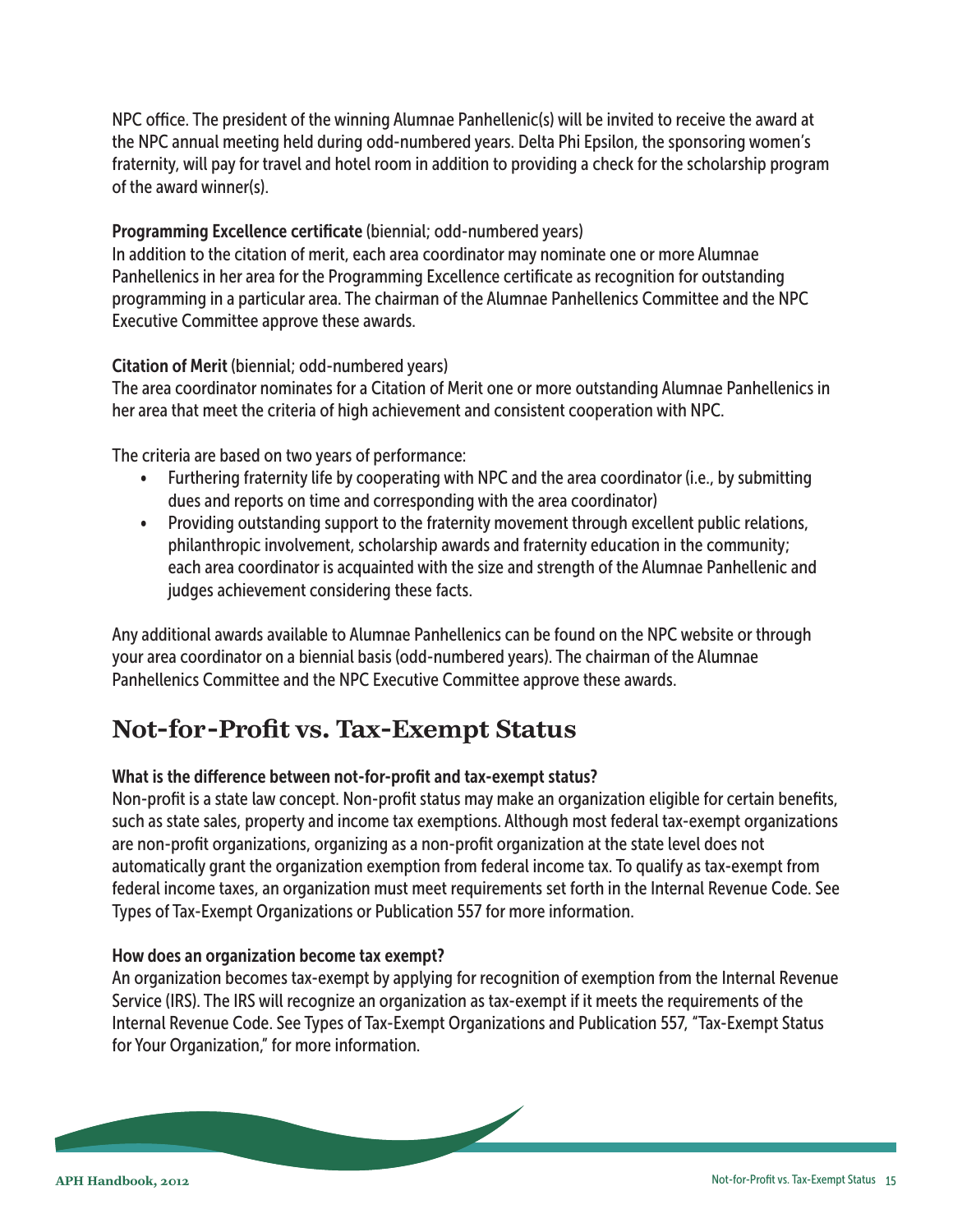Organizations applying for tax-exempt status must submit two applications: one requesting an employer identification number (EIN) and the other applying for recognition of exemption.

#### Do I need a tax-exempt number for my organization?

No. Unlike some states that issue numbers to organizations to indicate that these organizations are exempt from state sales taxes, the IRS does not issue numbers specifically for exempt organizations. While the IRS does issue EINs, these are merely a unique identifier, similar to a Social Security number for an individual. Applying for and receiving an EIN says nothing about the organization's tax status; however, your organization needs an EIN to apply for tax exemption.

#### How do I get an EIN for my organization?

You can apply for an EIN over the telephone, via fax or through the mail. See the instructions of Form SS-4, "Application for Employer I.D. Number," for further details.

- To get an EIN over the IRS's toll-free telephone number, call (800) 829-4933. Hours of operation are 7a.m. to 10 p.m. local time, Monday through Friday. See EIN Toll-Free Telephone Service for more information.
- To request an EIN via fax, 24 hours a day/seven days a week, dial the fax number at the location accepting applications from your state. The instructions on the Form SS-4 indicate which location will accept your faxed request.
- To receive an EIN through the mail, complete Form SS-4. The instructions on the form provide the correct address.

Third parties can receive an EIN on a client's behalf by completing the new "Third Party Designee" section and obtaining the client's signature on Form SS-4. This avoids having to file a Form 2848 (power of attorney) or Form 8821 (tax information authorization) to get an EIN for their client.

#### How do I obtain an application for tax-exempt status?

Most organizations applying for exemption must use specific application forms. Two forms currently prescribed by the IRS are Form 1023, "Application for Recognition of Exemption" (and instructions) for charitable organizations; and Package 1024, "Application for Recognition of Exemption" for other taxexempt organizations. The application your organization is required to submit is specified in Publication 557. See Tax-Exempt Organizations Tax Kit for a list of forms and publications of interest to tax-exempt organizations. You may also request these forms by calling (800) 829-3676.

#### How long does it take to process an application for exemption?

Applications are processed as soon as possible. The process can be delayed, however, for reasons ranging from simple errors on the application to issues concerning the qualification of the organization for exemption. See the Top Ten Reasons for Delay in Processing Applications.

#### Does my Alumnae Panhellenic have a sales tax exception certificate for my state?

You need to contact your state's department of revenue for information on how your association can apply for a sales tax exception certificate. Remember, the sales tax exception is only for making qualified purchases in your state.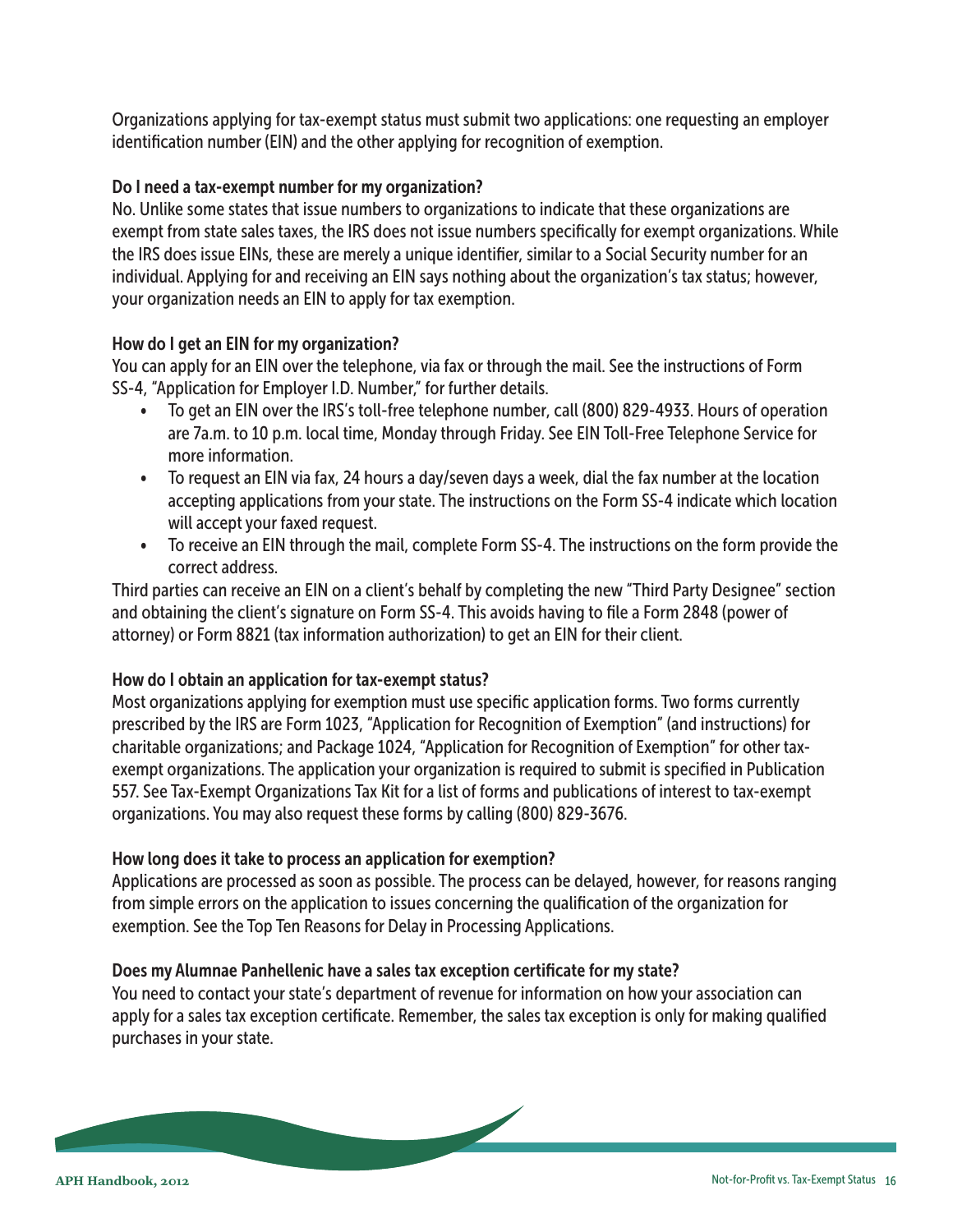#### <span id="page-16-0"></span>Can my Alumnae Panhellenic use the NPC federal EIN?

No. The NPC accountants have indicated this cannot be done, unless all of your financial activity runs through NPC and is reported on NPC's tax returns. Using the NPC federal EIN does not relieve your association of any tax liability.

For more information, see the IRS Web site: http://www.irs.gov

## **Local Dues and Finances**

The Alumnae Panhellenic may need to establish local dues to cover operating expenses such as room rental, postage, supplies and the local newsletter. Dues should be considered annually when the budget is prepared to avoid requests for additional sums to cover operating expenses. Dues should be kept reasonable and must never include assessments, philanthropic donations or fundraising quotas.

A date should be established for payment of dues for each individual Alumnae Panhellenic. If dues are unpaid after this date, the privilege of voting may be withheld until the delinquent dues are paid (this must be stated in the bylaws). It is recommended that this date precede the Alumnae Panhellenic dues deadline of Oct. 1.

A special assessment requires a unanimous vote of the membership and should not be used except in very unusual circumstances. Never assess for social events; each person attending should be willing to pay a set amount. Philanthropic monies are obtained through fundraising events or through voluntary contributions, not through assessments.

Fundraising funds are first used to defray the actual expense of the project. The balance must be used for the purpose for which it was designated. This is an IRS/legal requirement as well as NPC policy. NPC recommends that the purpose or cause be stated clearly before and during the fundraiser.

Philanthropic funds should be kept separate from operating funds. Therefore, two bank accounts are necessary. Excess operating funds may be transferred to the philanthropic account, but not vice versa. Careful records must be kept.

Quotas, ticket sales and donations must always be scaled according to the size of each fraternity group or the number of individual active alumnae. Quotas should never be mandatory but only suggested amounts or goals so that a project will succeed. No fraternity or individual alumna may be penalized or held financially responsible for unsold tickets or an unmet quota.

#### Bulk mailing permits

Because NPC does not serve as a parent organization for Alumnae Panhellenics, the use of NPC's nonprofit status and bulk mailing permit is limited to the immediate use of NPC. It is not possible to extend their status beyond NPC's use.

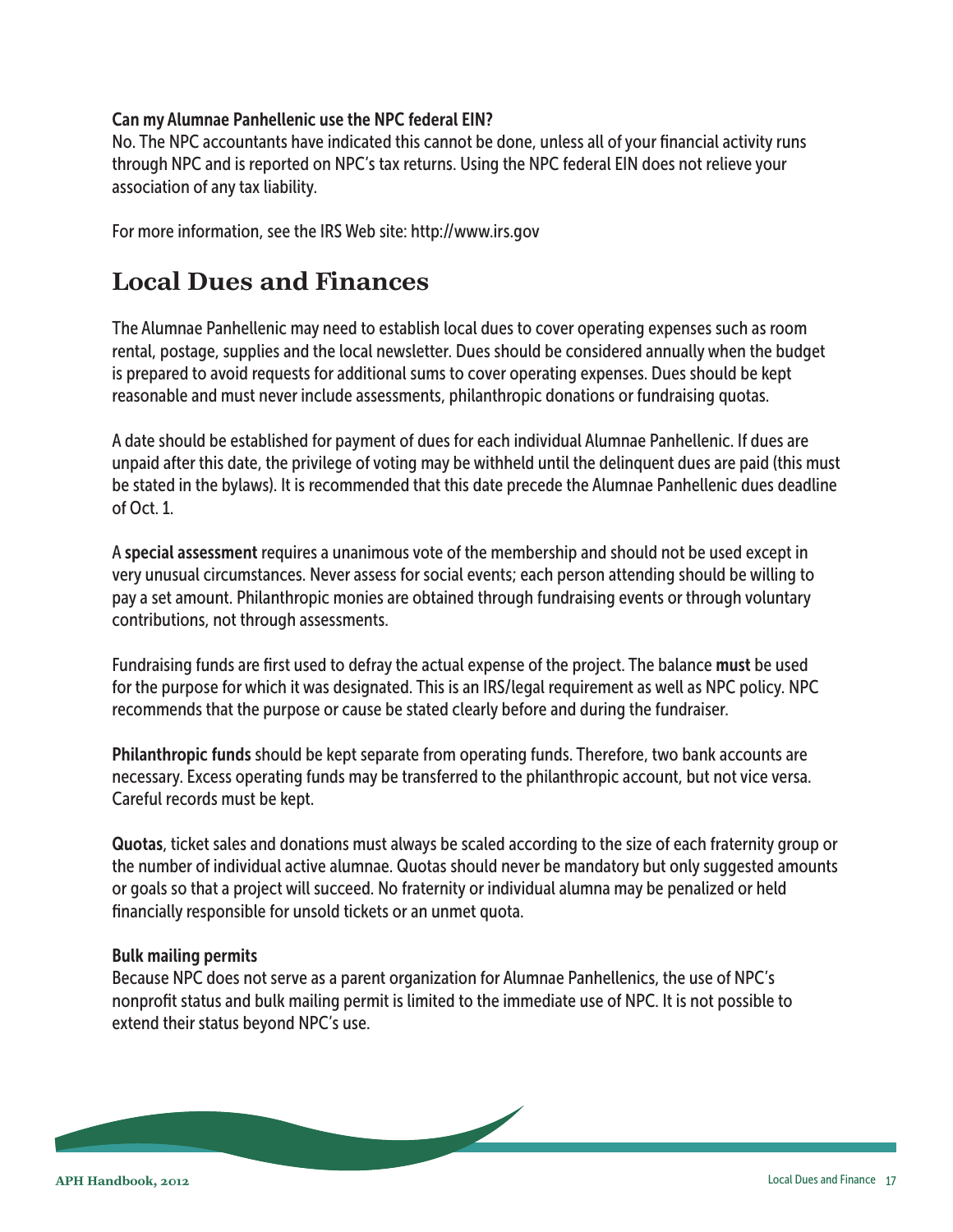# <span id="page-17-0"></span>**Services and Programs**

Below are several services that an Alumnae Panhellenic can provide to a community.

## Recruitment

#### Panhellenic recruitment information events

Alumnae Panhellenics provide a valuable service to potential new members and their parents by sponsoring recruitment information events. Invitations should be extended to all female students planning to attend a four-year college or university and unaffiliated women already enrolled.

The emphasis must be to provide accurate information on the value of women's fraternity membership and the lifetime benefits of belonging. Allot time for questions to be asked and knowledgeable responses given. Collegiate members from many campuses and groups can assist in the presentation. It is a golden opportunity to display the Panhellenic spirit of cooperation at its best.

Create an event that will attract the greatest number of attendees. Panel presentations on the pertinent issues of college life are popular, and because they are educational in nature, publicity can be placed in the high schools. The event can feature displays of all 26 NPC groups with sample magazines, badges, philanthropic events, scholarship programming and opportunities for financial awards.

NPC has many resources available that provide accurate information on sorority membership. Contact the NPC office for publications, videos and display items.

When there is an Alumnae Panhellenic in the area, it is responsible for organizing the recruitment information events. When there is no Alumnae Panhellenic in an area, representatives from a minimum of two NPC groups may organize the events, but every effort should be made to involve as many NPC groups as possible. No fees shall be charged to a potential new member to attend or to receive the printed booklet prepared for the event. Potential new members do not have to register for this event or with their Alumnae Panhellenic to be eligible for or to participate in formal recruitment. They must register with the College Panhellenic at the campus where they are enrolled.

Any recruitment information provided through an Alumnae Panhellenic, written or verbal, may not contain anything that infers that the potential new member must secure letters of recommendation. Pledging is not necessarily contingent on alumnae sponsorship. If letters are to be provided, the responsibility rests solely with the members of an NPC fraternity, not on the potential new member.

Alumnae Panhellenics and individual alumnae are bound by all College Panhellenic membership recruitment rules and will be held responsible for abiding by them.

#### Guidelines for the recruitment information form

The purpose of the Alumnae Panhellenic recruitment information form is to collect and disseminate basic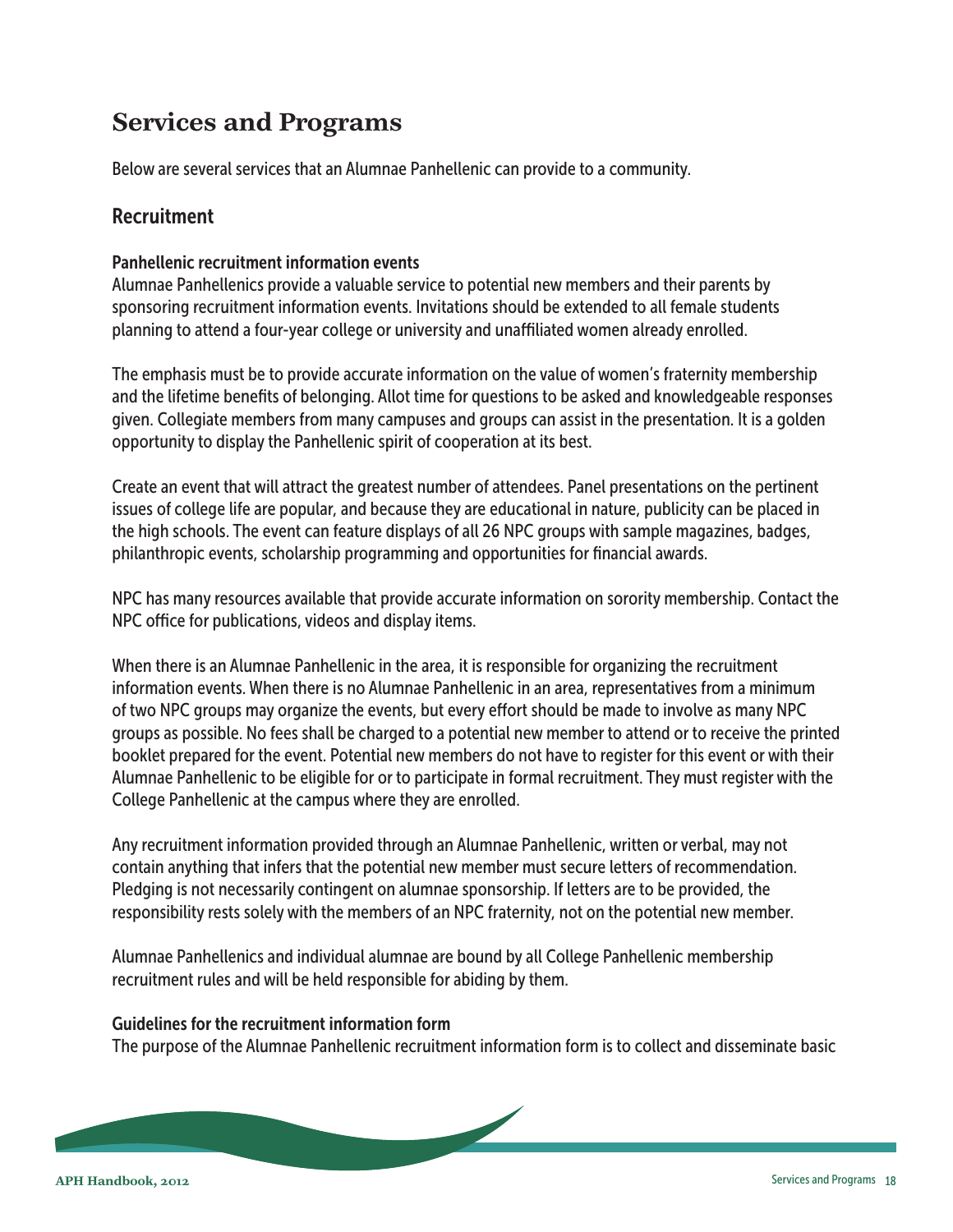information about potential new members. This information comprises the Alumnae Panhellenic master file, which is available to all NPC groups. No fees shall be charged to a potential new member to file a form.

In 1992 NPC unanimously voted to limit the information an Alumnae Panhellenic could request from a potential new member on the recruitment information form (see the same information form in the "Tools" section). Questions considered intrusive and therefore inappropriate are parents' occupations and education, religious affiliation, the potential new member's height and weight and her ability to afford sorority membership. There are legal ramifications that must be considered when requesting any information.

The recruitment information form may include only the following:

- Name
- Home and school address
- High school and college attended
- GPA (high school and college)
- Date of birth
- Interests, activities and honors
- Parents' names and fraternity/sorority affiliation, if applicable
- Signed and dated permission to release the information

In 1993 and 1996, NPC reaffirmed its previous stand and unanimously adopted the resolution that limits the information requested by an Alumnae Panhellenic from a potential new member to those items listed above. Because NPC felt strongly that all Alumnae Panhellenics must follow the adopted resolution, all national presidents and NPC delegates of the 26 member groups signed the document.

The resolution pertains only to Alumnae Panhellenics. If an individual NPC group requires more information, it is that group's responsibility to obtain it through its own procedures.

Here are other guidelines pertaining to the recruitment information form:

- The potential new member provides the master file with only one form. It is the responsibility of the Alumnae Panhellenic and member groups to duplicate the form as they deem necessary.
- The Alumnae Panhellenic may not ask the potential new member to furnish photos of herself. This is an unnecessary expense and not a requirement of all NPC groups when providing a reference or writing a letter of recommendation. Many College Panhellenics ask for a photo when the new member registers for formal recruitment. The Panhellenic then duplicates the photo for all chapters on the campus.
- Not all NPC groups require references or letters of recommendation indicating alumnae sponsorship as a requirement for pledging.
- Alumnae Panhellenics may not request copies of transcripts, because this is a clear violation of the potential new member's right to privacy.
- Listing people as references constitutes undue pressure and implies that the obtaining of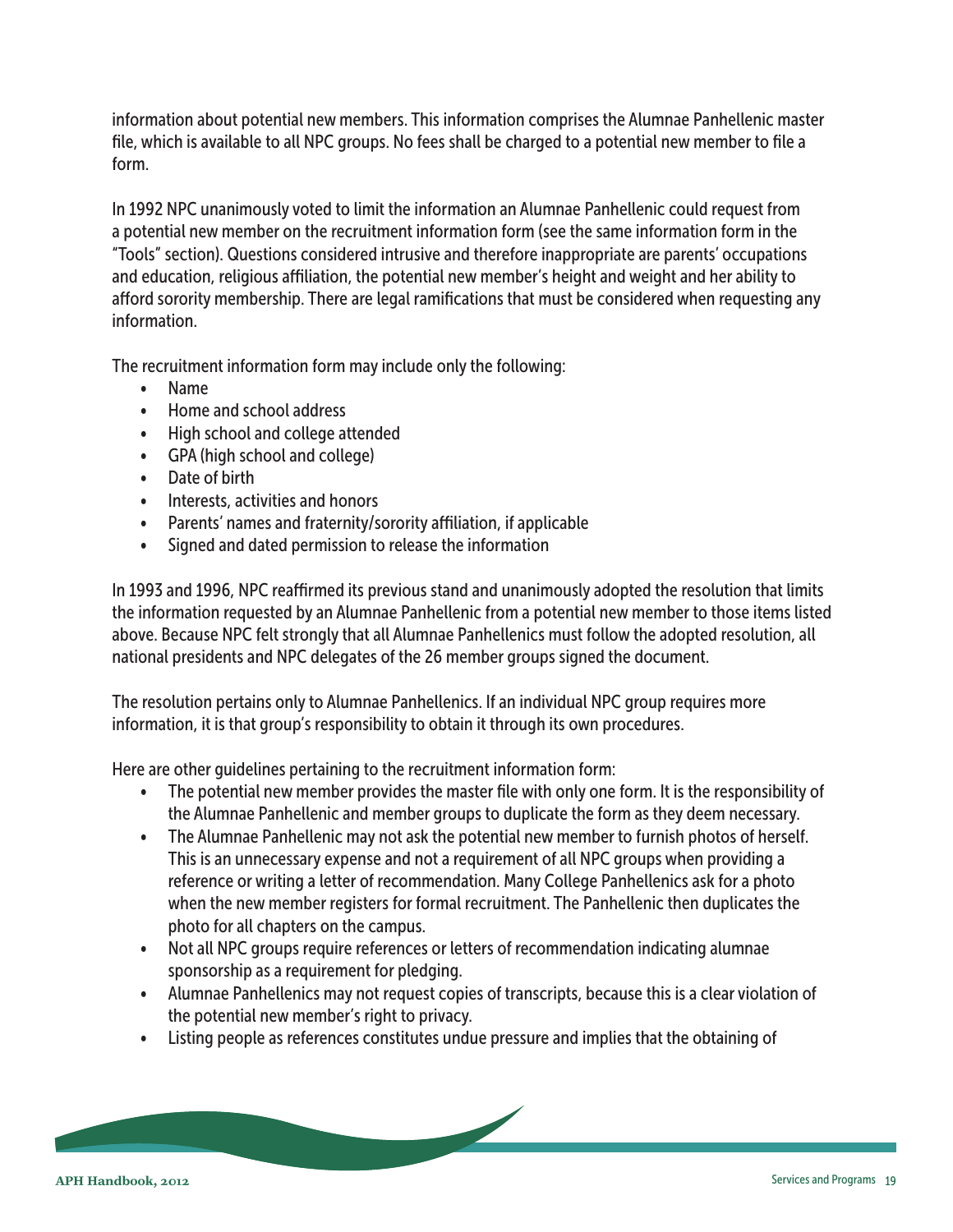<span id="page-19-0"></span> references is not only the responsibility of the potential new member but also that her participation in membership recruitment is incumbent on her ability to obtain references.

• The Alumnae Panhellenic should not charge fees to the potential new member for filling out the recruitment information form, attending the recruitment information event or receiving a recruitment information booklet. These should be expense items in the Alumnae Panhellenic budget.

NPC also recommends that Alumnae Panhellenics use the sample letter (see Page 48) with the recruitment information form. It contains basic information for a college-bound woman and her parents designed to introduce the sorority experience in a positive manner.

#### Recruitment ethics

Why have recruitment rules?

- Administer a fair process to chapters and potential new members.
- Keep everyone playing on the same field.
- Prevent pushing boundaries.
- Place mutual expectations on all involved.
- Act in accord with the ideals of Panhellenic and member group values.
- Present the option of membership on a high plane.
- Promote Panhellenic cooperation in the planning process.
- Distribute the potential new members throughout the system.
- Provide for a process to resolve infractions of the rules.
- Foster a climate that respects the autonomy and sovereign rights of all.

## Master file

A master file is a compilation of information regarding high school women who will be entering four-year colleges. (Unaffiliated junior and senior women are also included.) The file is available to all Alumnae Panhellenic members as reference information. A master file is not a "recommendation" file and therefore should not include personal remarks or observations.

An Alumnae Panhellenic may choose to have a Master File Committee, and the chairman should be responsible for the file. Master File Committee responsibilities include collecting and disseminating the forms and maintaining the files. The committee is not a deliberative body and makes no decisions or recommendations regarding potential new members. Such responsibilities rest solely with each NPC group's membership procedure and not the Alumnae Panhellenic.

NPC offers these suggestions for establishing and maintaining a master file:

#### Source of information

High school women and unaffiliated college women at informational and educational events fill out recruitment information forms. The forms may be mailed to the chairman if the potential new members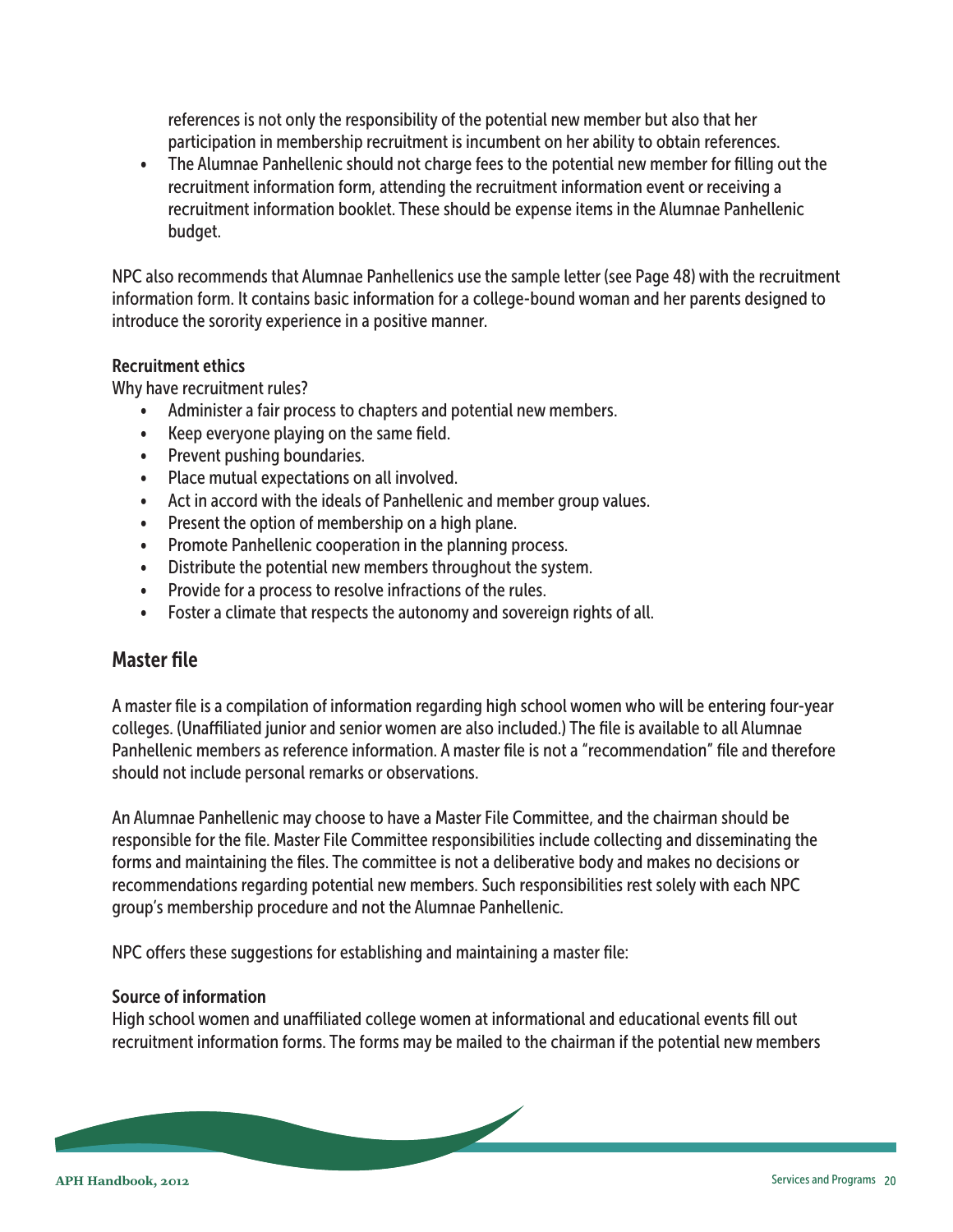<span id="page-20-0"></span>cannot attend the events. Please see the sample recruitment information form on Page 49. This form was developed by the Alumnae Panhellenics Committee and approved by NPC for use by Alumnae Panhellenics.

#### Using the master file

The master file may be used in several ways but only for the intended purpose of introducing potential new members to as many alumnae associations as possible:

- Copies may be given to each Alumnae Panhellenic member fraternity.
- The chairman of the Master File Committee will share the information by letter, telephone, email or personal visit when requested.
- The file may be kept in a central location for availability. (Many groups may opt to store these electronically.)
- The file may be signed out to alumnae associations for a specific time period.
- The file may be available at Alumnae Panhellenic meetings.

If a master file is kept, keeping the file up-to-date is imperative. After recruitment, names of the new members should be reported to the chairman of the Master File Committee so that these names are removed from the file. Information about potential new members may never be used or released for any purpose outside of those outlined in NPC policies.

Note: Potential new members must register with the College Panhellenic to be eligible for membership recruitment. Alumnae Panhellenics must not imply to the potential new member that registration with the Alumnae Panhellenic is a prerequisite or requirement to go through formal recruitment.

Contact your area coordinator if you have any questions about these procedures and/or how to organize your recruitment information events to gain the largest attendance.

## Scholarships, grants and loans

Many Alumnae Panhellenics award scholarships to deserving female high school graduates, collegiate members of NPC fraternities or mature students returning to college. Federal regulations should be studied before such programs are offered. Many Alumnae Panhellenics have fundraising activities for scholarships, but it is wise to consult an attorney to be sure that all legal stipulations are followed. Participating in formal or informal membership recruitment, pledging or initiation into an NPC member group cannot be a stipulation in the selection criteria.

Most Alumnae Panhellenics are actively involved in granting scholarships or providing loans to deserving students, and the program continues to grow each year. As the cost of a college education continues to increase, NPC urges Alumnae Panhellenics to put more emphasis on their scholarship efforts and to increase them each year if possible.

Awards should be paid by check, with the check being made payable to the recipient and to her university.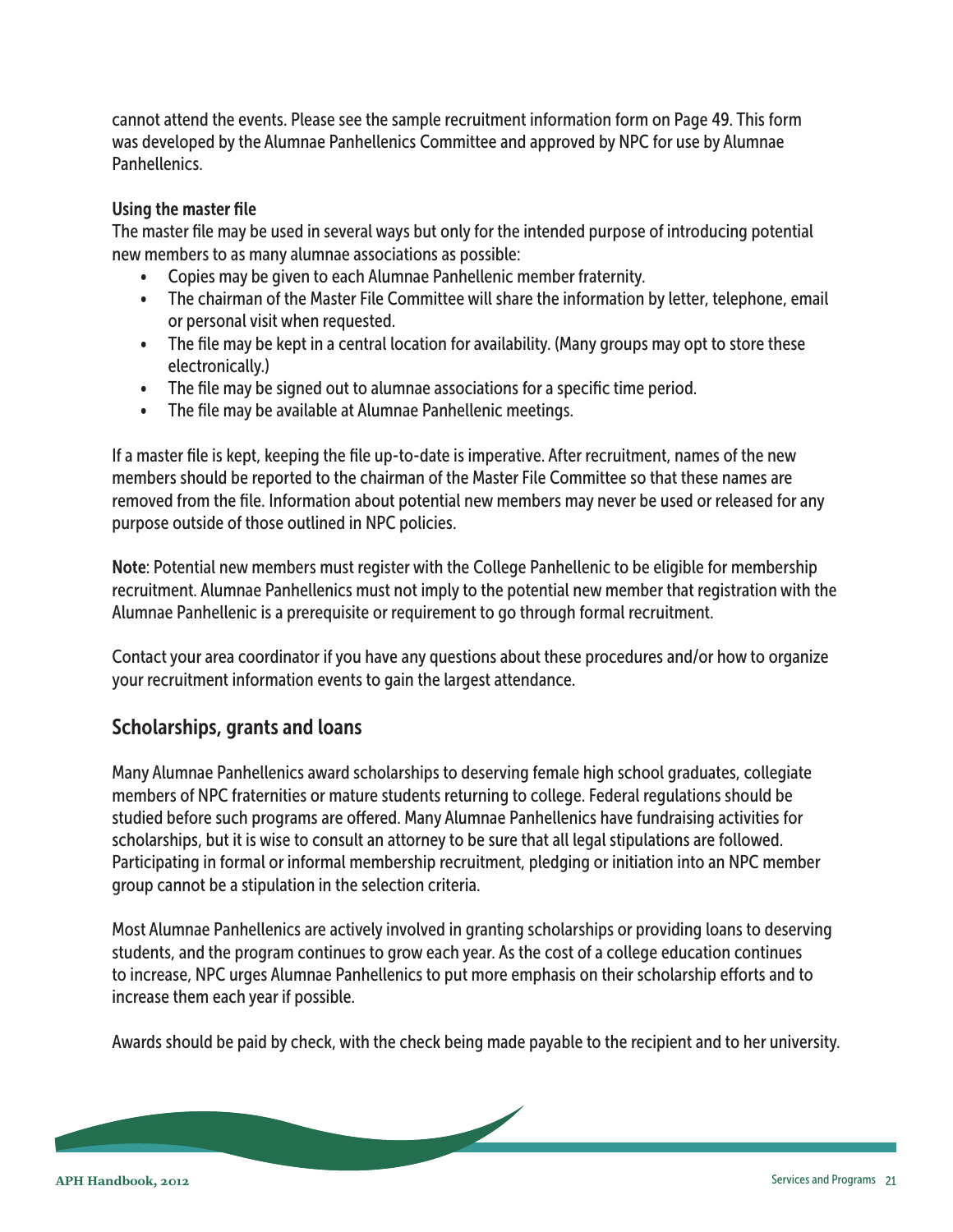This practice can avoid questions by the IRS concerning her income. Please see the Tools section for sample scholarship and grant or loan applications.

There are several types of scholarships that an Alumnae Panhellenic can award:

#### Scholarships to high school seniors

These may be divided into different areas; high school seniors needing financial assistance and students who receive aid on the basis of academic excellence. Most Alumnae Panhellenics try to select young women who are interested in sororities, and most give a certificate but not the actual money until they receive written proof of the recipient's enrollment in college.

#### Scholarships to sorority women

This category seems to be equally popular with Alumnae Panhellenics: granting scholarships to women already in a sorority and needing financial assistance to continue their education. This way the Alumnae Panhellenics are assured that the scholarship will go to a deserving sorority woman.

#### Scholarships, grants and loans for sorority women with financial need

Programs that help sorority women with their dues and fees based on financial need are vital. Few scholarships address the problem of women who scrape up enough money to pledge and then find themselves unable to keep up with the financial demands of a sorority. Some Alumnae Panhellenics have loan programs, but others give outright gifts to outstanding collegians to not only stay in school, but also to stay in a sorority.

## Scholastic achievement recognition

Rewarding academic excellence is another good program, because it is often difficult to determine financial need and to verify its authenticity. Women applying for these scholarships could submit an official transcript, describe their awards and extracurricular activities and write a brief essay. The essay is important because it helps to distinguish between several students who have high grades. Questions for an essay could include: Where do you see yourself in five years? Why did you choose college? Why is this scholarship important to you?

#### Collegiate chapter recognition

An Alumnae Panhellenic may give an award for the new member class with the highest GPA and the sorority with the most improved GPA at the local university.

#### Scholarship publicity ideas

Publicity seems to be the biggest challenge with the Alumnae Panhellenic scholarship program. Most Alumnae Panhellenics send the information to local newspapers; however, some papers may print it and others may not. Address this issue aggressively. Publicity is the one of the greatest opportunities for good public relations that NPC has.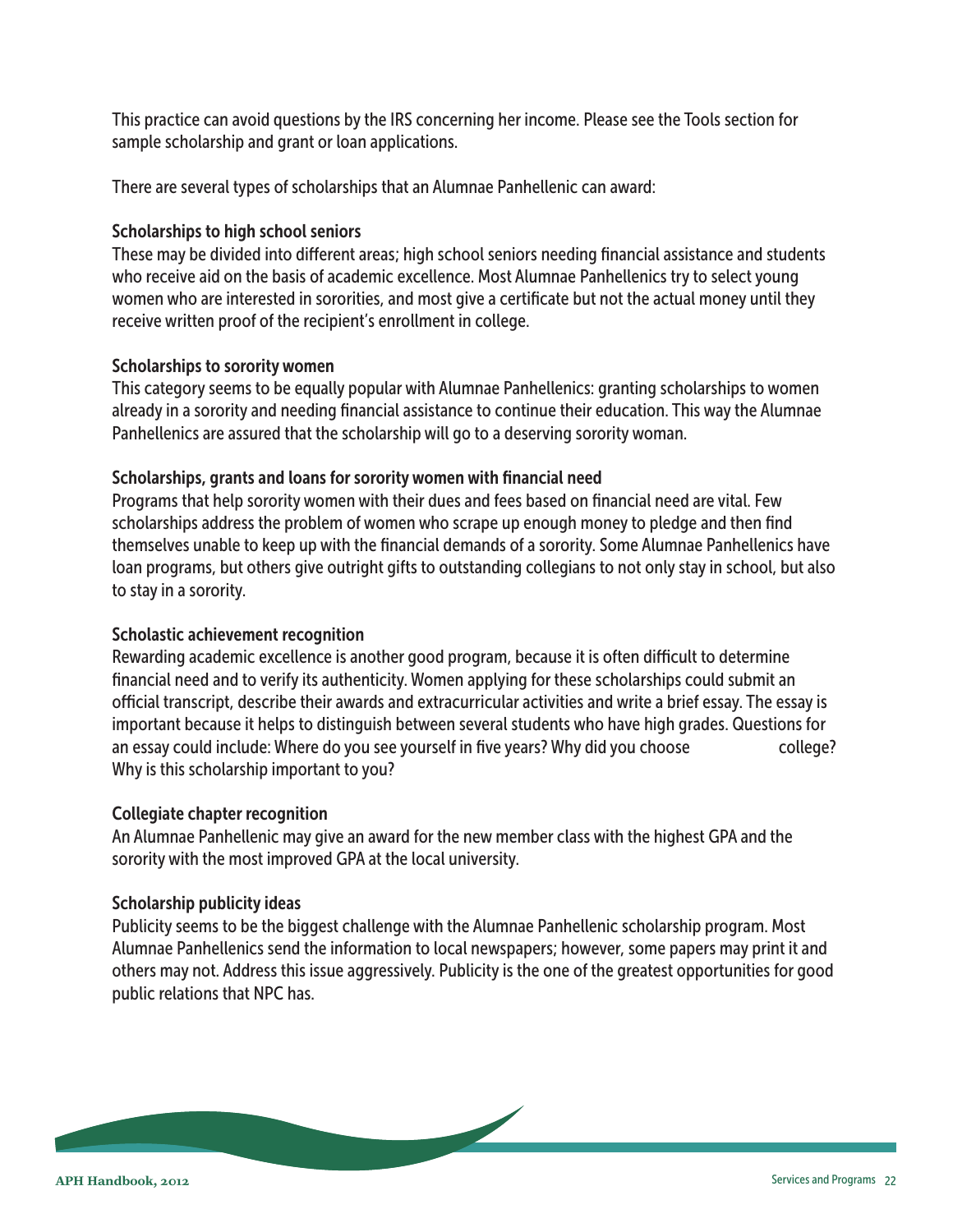<span id="page-22-0"></span>Here are other ideas:

- If your Alumnae Panhellenic gives grants to high school seniors, hang posters in those schools.
- Present awards at high school assemblies or on high school awards night.
- Make high school guidance counselors and/or PTA organizations aware of the opportunities for scholarships.
- Notify individual sororities at schools close to the Alumnae Panhellenic of scholarship opportunities or financial assistance.
- Give awards at the recruitment information event.
- Use methods of social media and online advertising for the scholarship.
- Make contact with the administration or individual departments at local universities.

## Assistance to College Panhellenics and fraternity/sorority advisors

Here are the top 10 reasons College Panhellenics and fraternity/sorority advisors should know about their local Alumnae Panhellenic:

- 1. Lifetime commitment: The Alumnae Panhellenic, through its work and support, makes the concept of lifetime commitment a reality in the lives of its members and in the lives of the collegians.
- 2. Team spirit: Alumnae Panhellenics can model the importance of interfraternalism by working together to promote sorority life in the community and in the university.
- 3. Advisors: Alumnae Panhellenics can help individual chapters recruit chapter advisors through their members and member contacts in the community or supply a Panhellenic advisor where there is none.
- 4. Philanthropy: Alumnae Panhellenics can serve as catalysts for positive community service and can support a collaborative fund-development project that will benefit all.
- 5. Finances: Alumnae Panhellenics can provide valuable contacts in the community to help with budgeting and auditing in the College Panhellenic and individual chapters.
- 6. Education: Alumnae Panhellenics can serve as resources for leadership training, community service projects and alumnae programming, and may underwrite the costs of College Panhellenic programs.
- 7. Risk management: Alumnae Panhellenics can provide speakers who can give excellent programs on risk management and legal liability.
- 8. Recruitment: Alumnae Panhellenics can help year-round with recruitment information forums and personnel to conduct bid-matching.
- 9. Public relations: Alumnae Panhellenics can provide a comprehensive public relations program to positively support fraternity/sorority life in their communities.
- 10. Scholarship: Alumnae Panhellenics can provide scholarships, grants and loans to students in their community and to members of Greek-letter organizations.

#### Get to know the fraternity/sorority advisor

• Invite the fraternity/sorority advisor to your meeting to speak about the College Panhellenic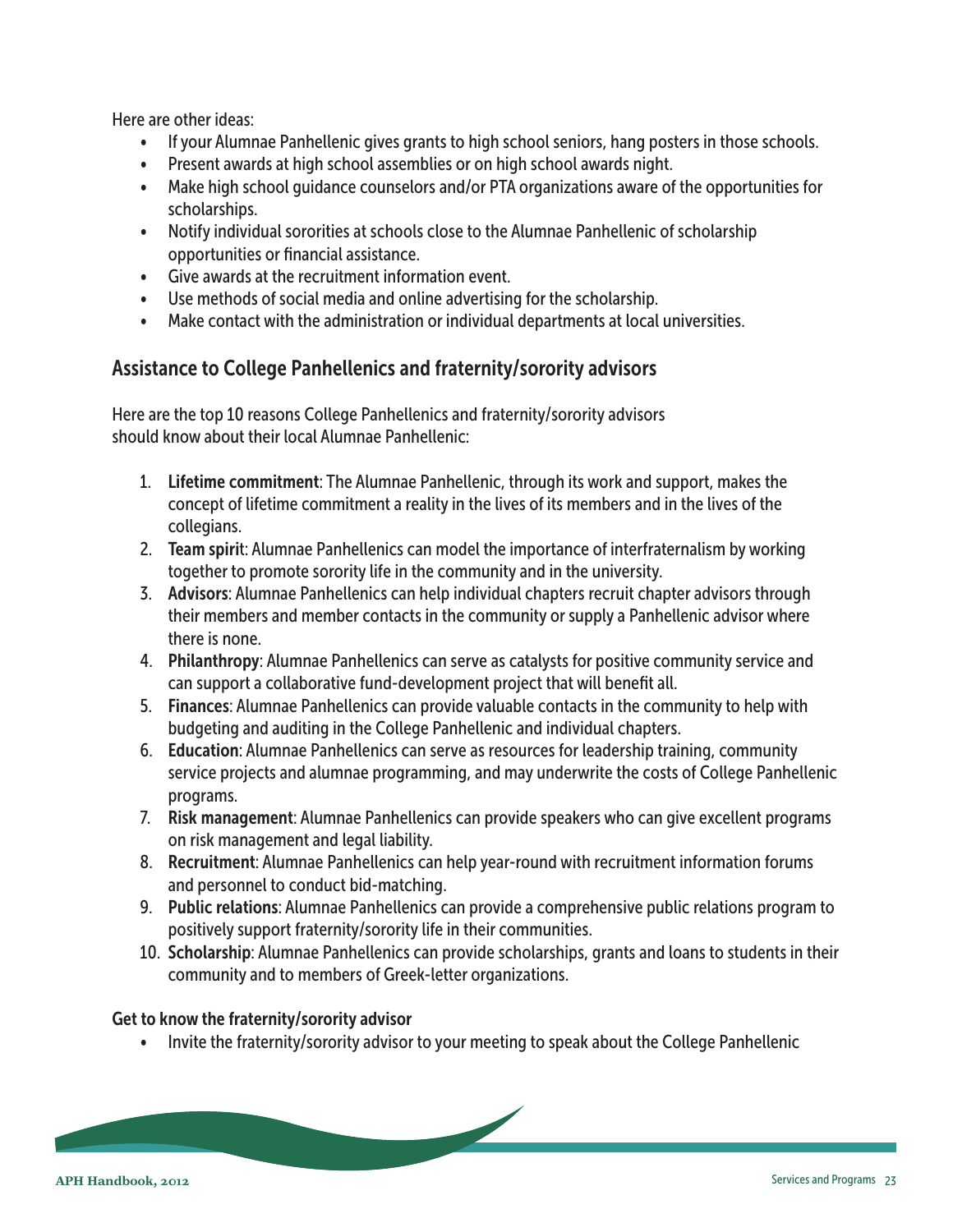campus trends/recruitment/college women today.

- <span id="page-23-0"></span>• Honor her/him with a certificate of appreciation.
- Use her/him as an educational resource for your group.
- Include the graduate assistants; they usually do the "grunt" work in the Panhellenic office.
- Offer your services for membership recruitment, special events, etc., and help identify advisors for chapters from your group.
- Don't have a college in your town? Adopt one.

#### Get to know the College Panhellenic president

- Invite the Executive Board and the College Panhellenic president to all Alumnae Panhellenic meetings. Invite members of the Junior Panhellenic too.
- Ask them to speak about the Panhellenic calendar for the year so your members know what they are doing on campus.
- Offer support in the areas of recruitment/community projects/advisors/mentoring of members.

#### Be creative with your fundraising money

- Sponsor Panhellenic members and/or the fraternity/sorority advisor to attend a regional fraternity/sorority conference or Undergraduate Interfraternity Institute. Invite him or her to talk about the conference during the next Alumnae Panhellenic meeting.
- Consider sponsoring the new member symposium or convocation held after membership recruitment.
- Consider funding (full or partial) the Panhellenic recruitment booklet with credit going to the Alumnae Panhellenic.
- Consider giving a grant to an outstanding faculty advisor to thank her/him for supporting sorority life. (Members can nominate their favorite advisor.)

All questions or comments concerning a College Panhellenic or a campus situation should be directed to the area coordinator or the chairman of the Alumnae Panhellenics Committee.

## Websites, social media and newsletters

#### **Websites**

More and more Alumnae Panhellenics are establishing their own websites to augment their communication and public relations efforts. Alumnae Panhellenic associations with websites are listed and linked for easy access on the NPC website upon approval of the site by the chairman of the Alumnae Panhellenics Committee.

In order for your website to be effective, make sure the information on it is current.

Examples of what to feature on the site include member contact information, recruitment information events and activities, Panhellenic accomplishments and member group activities. The PSC has resources available for assistance on how to set up a website if your group does not have one.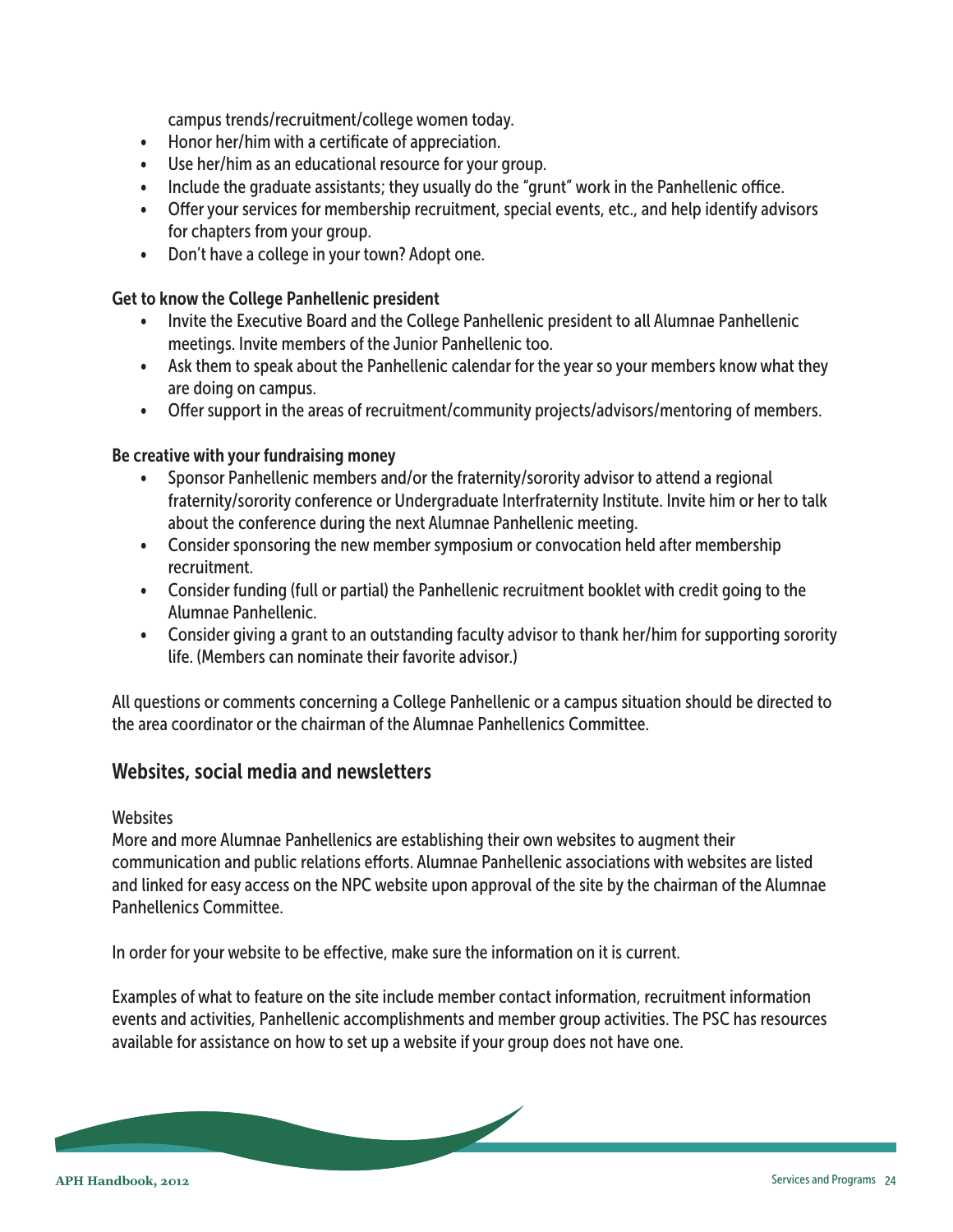<span id="page-24-0"></span>Additional resources are also located on the NPC website in a section devoted exclusively to Alumnae Panhellenics that are current dues-paying members of NPC. If you do not have your password, please contact the NPC office for this "Alumnae Panhellenics Only" section.

#### Social Media

Using social media can be beneficial to an Alumnae Panhellenic, whether through promoting membership, publicizing events and activities, or generating interest in scholarship opportunities. However, it is also important to represent both the organization and NPC as a whole in a positive manner. Any updates or posts should be respectful and beneficial to the Panhellenic name.

Increasing public relations through social media is common and best accomplished through regular use. Include the name and information about a social media outlet for an Alumnae Panhellenic by printing it on reading materials (newsletters, for example) and by continual updates. When updating and posting on social media sites, remember to mention and tag other related organizations, such as NPC.

#### **Newsletters**

Communication helps keep the membership informed and therefore interested. A newsletter is an excellent instrument for relating Alumnae Panhellenic news, information, program highlights, the latest NPC information, accomplishments and events of various alumnae chapters and members. Depending on the makeup of each group's membership, an online version of a newsletter can be used.

## Philanthropic projects

Although each of the 26 NPC member groups has its own philanthropy, an Alumnae Panhellenic may undertake projects of its own. The community may have some special need that an Alumnae Panhellenic can support. Many Alumnae Panhellenics also unite in supporting the philanthropic efforts of each member group.

Participation in civic and philanthropic activities provides community service while presenting a favorable fraternity image, which is basic to a public relations program.

There is no better way to garner public approval than through philanthropic projects and scholarship programs.

NPC supports the Circle of Sisterhood Foundation, which works to use the collective wisdom and influence of sorority women to support entities around the world that remove educational barriers for girls and women. Alumnae Panhellenics are welcome and encouraged to include the Circle of Sisterhood in their philanthropic activities. More information can be found at the Circle of Sisterhood website: www. circleofsisterhood.org.

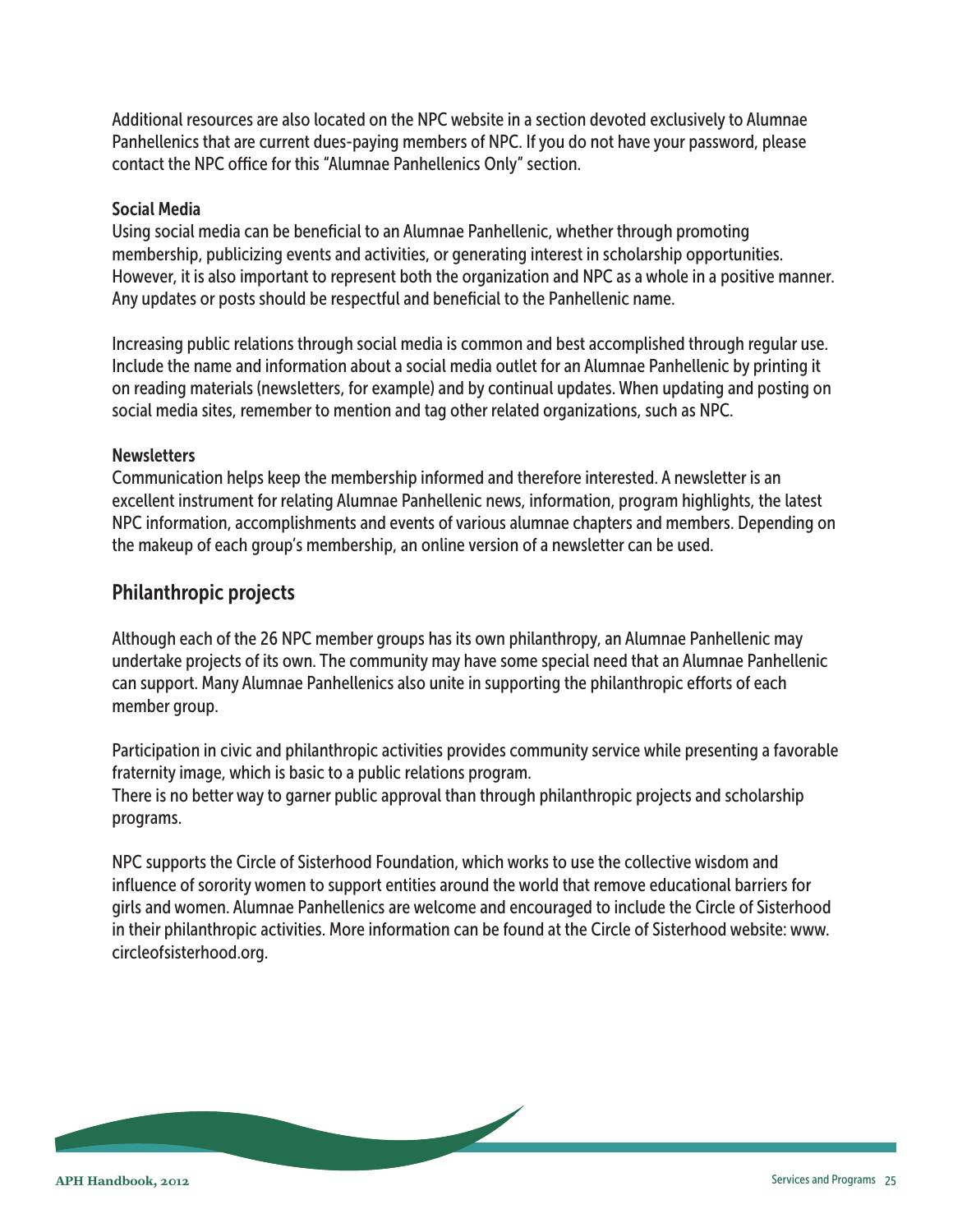## <span id="page-25-0"></span>Fundraising

Fundraising provides opportunities for Alumnae Panhellenics to:

- Experience team-building within the Alumnae Panhellenic.
- Heighten visibility of Alumnae Panhellenic work in the community.
- Reach out to alumnae not actively involved in the Alumnae Panhellenic.
- Enrich experiences for members.
- Assist students by providing scholarships, grants and loans.
- Promote philanthropic efforts.
- Recognize individuals making a difference in their community.

Use these guidelines to maximize your community visibility, increase the dollar amount raised and conduct a successful fundraiser:

- Survey members/groups to establish buy-in with all involved.
- Reach consensus on the type of event desired with a workable theme.
- Generate excitement within the group about the event. Create a sense of ownership.
- Set clear goals for the event.
- Determine participation expectations of member groups.
- Establish a timeline to ensure progress.
- Ask committee chairmen to report progress to all member groups.
- Solicit funding opportunities for the event.
- Consider an honorary chairman (local government official or activist).
- Organize a hospitality committee to make sure everyone at the event is made to feel welcome.
- Send out public service announcements to radio and TV stations, newspapers and local magazines (visitor guides, etc.). Whatever event you choose, saturate the community with information about this incredible opportunity.
- Create incentives for participation. Enter the names of all volunteers in a raffle, publish their names in the program or on a banner, and acknowledge them during the event.
- Take advantage of the event to present checks/awards/recognition to individuals, charities and community service groups
- Send follow-up letters of appreciation to local media sources.
- Send individual letters of appreciation to local businesses, groups, service organizations and government officials, along with photos of the event and copies of programs.

A celebration party to thank volunteers and major donors is a great way to guarantee participation in your next event.

#### Suggestions for events

Food cook-offs (participants pay an entry fee):

- Chili
- Spaghetti
- Cookies/cakes

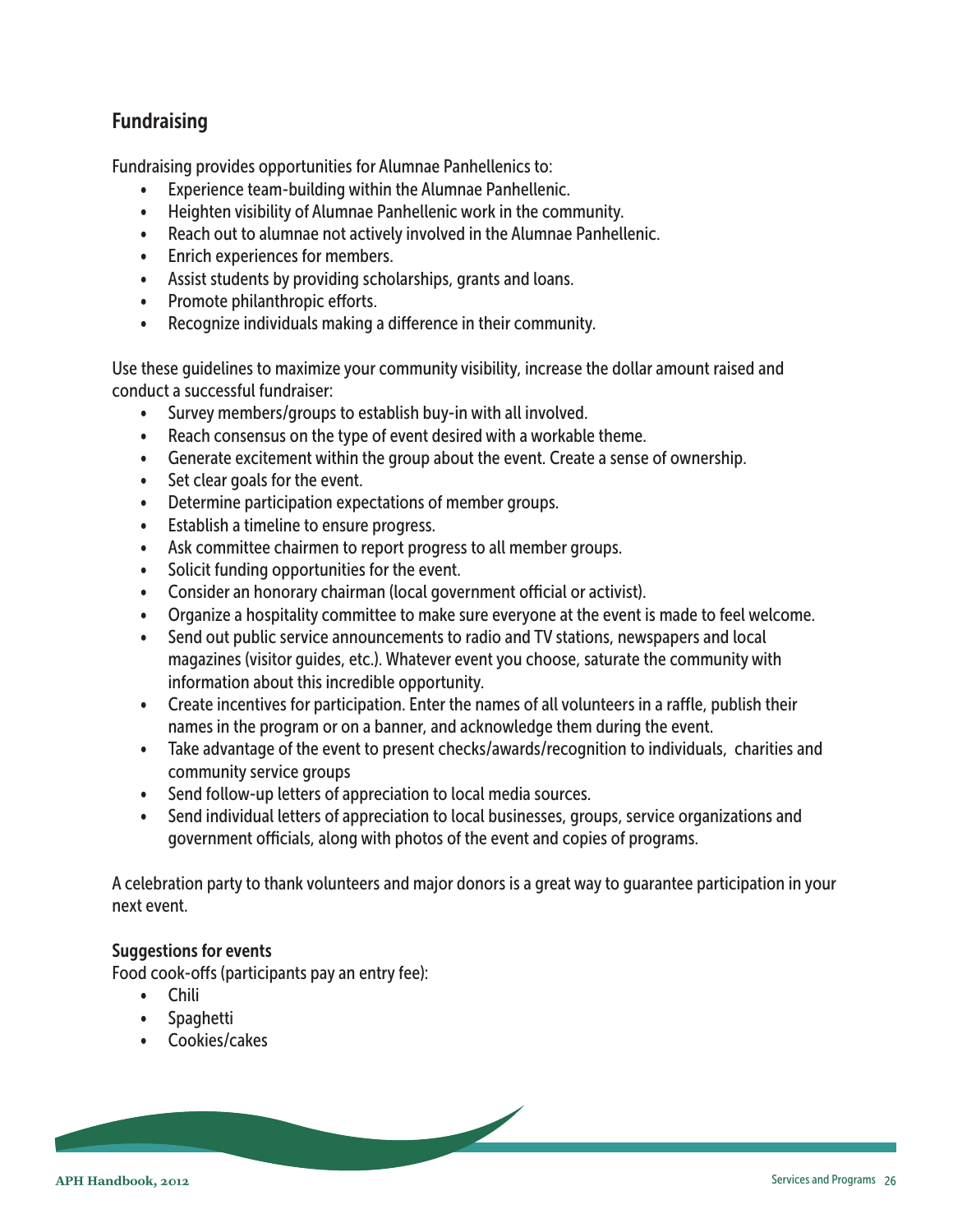- <span id="page-26-0"></span>• Easy entertaining (using crescent rolls, prepared dough or other packaged products)
- Appetizers

Tournaments:

- Tennis
- Golf
- Bowling
- 5K runs
- Volleyball
- Bingo

#### Sales:

- Holiday boutique
- Poinsettias
- Tupperware/knives/cooking supplies
- Clothing lines
- White elephant/garage sale/flea market
- Used books
- Community activity calendar (sold with ads from local businesses)
- Art exhibit/auction

Incorporating local opportunities:

- Sell tickets to a dress rehearsal for a local play.
- Ask a local restaurant to donate a percentage of an evening's gross sales to the Alumnae Panhellenic
- Host home tours.
- Have a tasting dinner with members bringing dishes (charge for tastings and recipes).
- Stage a luncheon with a fashion show or speaker (and auction or raffle).
- Hold a "play day" event with card and board games.
- Sponsor local theatre events.
- Offer museum or historical site visits.
- Sponsor a lecture series with the local adult school or community college.
- Partner with another community women's service group to recognize an outstanding government official and host a tea in her honor.
- Recognize a fraternity/sorority advisor, college administrator, professor or high school teacher by selling spaces in a scrapbook or computer-generated memory book.

# **Fraternity/Sorority Education**

One purpose of Alumnae Panhellenics is to inform our members about NPC and fraternity/sorority trends and issues. Any alumnae member event provides the opportunity to share and learn more about our fraternity/sorority world today as well as appreciate who we are as Panhellenic women, what we are accomplishing and where we are going.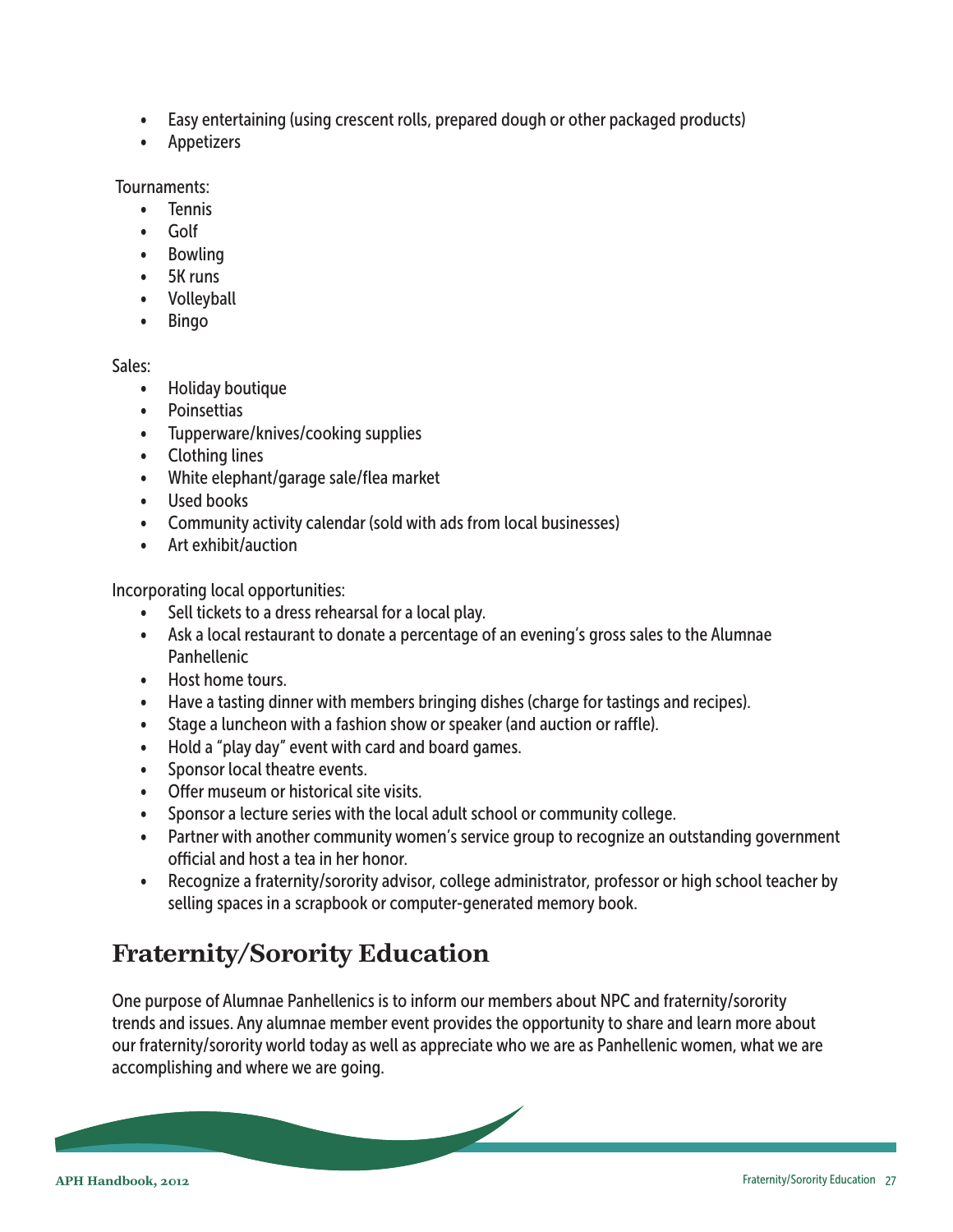#### Resources for educational programming

- NPC website
- Alumnae Panhellenic and area coordinator newsletters
- Mailings from the NPC office
- Sorority/fraternity magazines
- Fraternity/sorority advisors
- Inter/national officers of NPC member groups
- Interfraternal organization publications

#### Sharing information activities

- At each meeting, have one group talk about an identified area of focus: fundraising, philanthropy community service opportunities, membership building, communications, etc.
- For luncheons or special events, use mottos/mission statements of each member group in centerpieces.
- In newsletters, feature NPC facts and information.
- Involve fraternity/sorority advisors when possible in communications and presentations.
- Identify an officer who collects articles from newspapers and online resources regarding current collegiate trends/news to share.
- Incorporate games that match member groups with accomplishments or information.
- On all email/communication, include one piece of information about NPC or fraternity/sorority news.
- Invite collegiate representatives/scholarship recipients to an event to talk about their sorority experiences.
- Feature a "mystery" member group in a newsletter or during a meeting; members are given information to help them identify the mystery "guest."
- Invite former presidents to share perspectives from the past and discuss looking to the future.
- Have a game night at a meeting with questions and topics related to fraternity/sorority history with prizes.

## Topics about which your area coordinator can speak

- Release Figure Method (RFM) for recruitment
- Setting up a master file program for Alumnae Panhellenics
- Women's issues and what sororities are doing about them today
- Hazing: Is it a problem for sororities?
- Current NPC recruitment policies How to start Alumnae Panhellenic special interest groups
- What is the climate for fraternity/sorority organizations today? Where do we stand with the university faculty and administrations? In the community? Do we have a legal right to exist at all?
- New member education today: Tradition or transition?
- Files: What are they, and what should they have in them? What do you keep, and what do you get rid of? What is the legal time frame for certain records?
- The growing interest of "interest groups" on campuses today
- Alumnae and extension: What is the role of alumnae?
- Demographic changes in sororities today: Age, race, religion and physical handicaps. Have we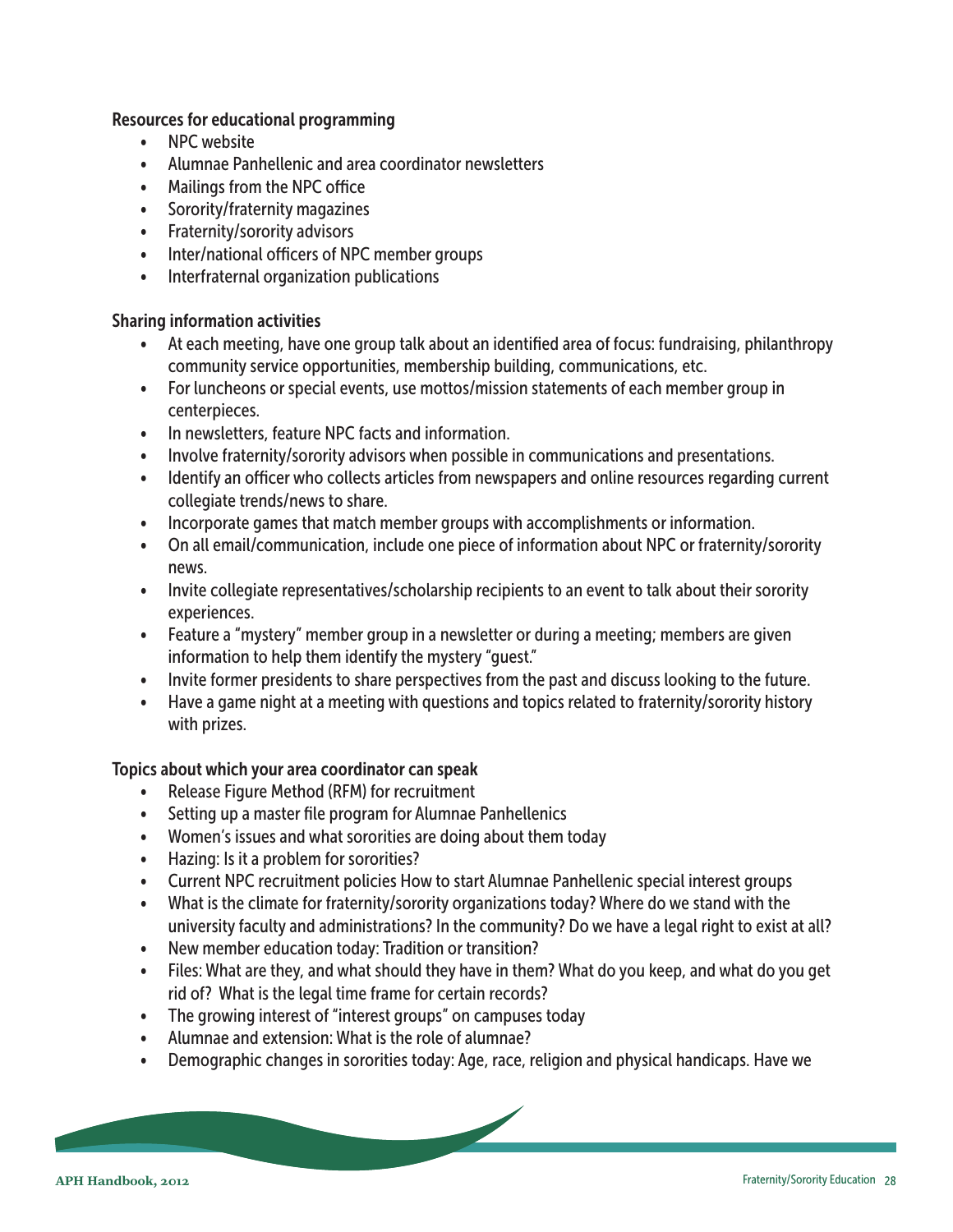met the challenge?

<span id="page-28-0"></span>• Social media and NPC/fraternity/sorority organizations

# **Workshop Ideas**

- Public relations
- Interfraternity education: Learning about our Panhellenic sisters
- Addressing multicultural diversity on our university campuses
- The changing role of fraternity/sorority organizations: Career development vs. social development
- Women's issues today: family, friends, health, career, self
- Do you really understand what I am saying? Learning good communication skills
- Make your meetings run smoothly: Understanding and using parliamentary procedure
- Leadership training: Learning to work as a team
- Cooperation rather than competition: Learning to use our similarities to promote the fraternity sorority experience in our community
- How NPC functions and how the Unanimous Agreements and resolutions affect Alumnae Panhellenics.
- How membership recruitment is done today: What is quota-range? Snap bidding? Continuous open bidding? What are release figures? Quota additions?
- Campus trends: Demographics, diversity, nontraditional students, lower recruitment numbers, cost of education, length of time to complete a degree, etc.
- Articles from the APH News, sorority magazines and area coordinator communication.
- Campus issues: Risk management, security, date rape, hazing, women's health, etc.

## How to organize an interesting workshop

#### **Content**

- Be enthusiastic. Enthusiasm is contagious!
- Be knowledgeable about the subject.
- Know the NPC position on the subject.
- Read articles about the subject and incorporate them into your presentation.

#### Presentation Tips and Suggestions

- Use graphics or projectors (It makes for much more interesting listening).
- Use a "hands on" exercise to get the group into the subject (do it at the beginning).
- Always give handouts at the end of a presentation so that you have active listeners, not active readers.
- Avoid any presentation where you talk for 40-60 minutes straight … you will lose your audience.
- Do not read handouts, books, etc., to your audience. People can do that on their own time. They want to hear what you think.
- Try to make the first part of your presentation no longer than 20 minutes.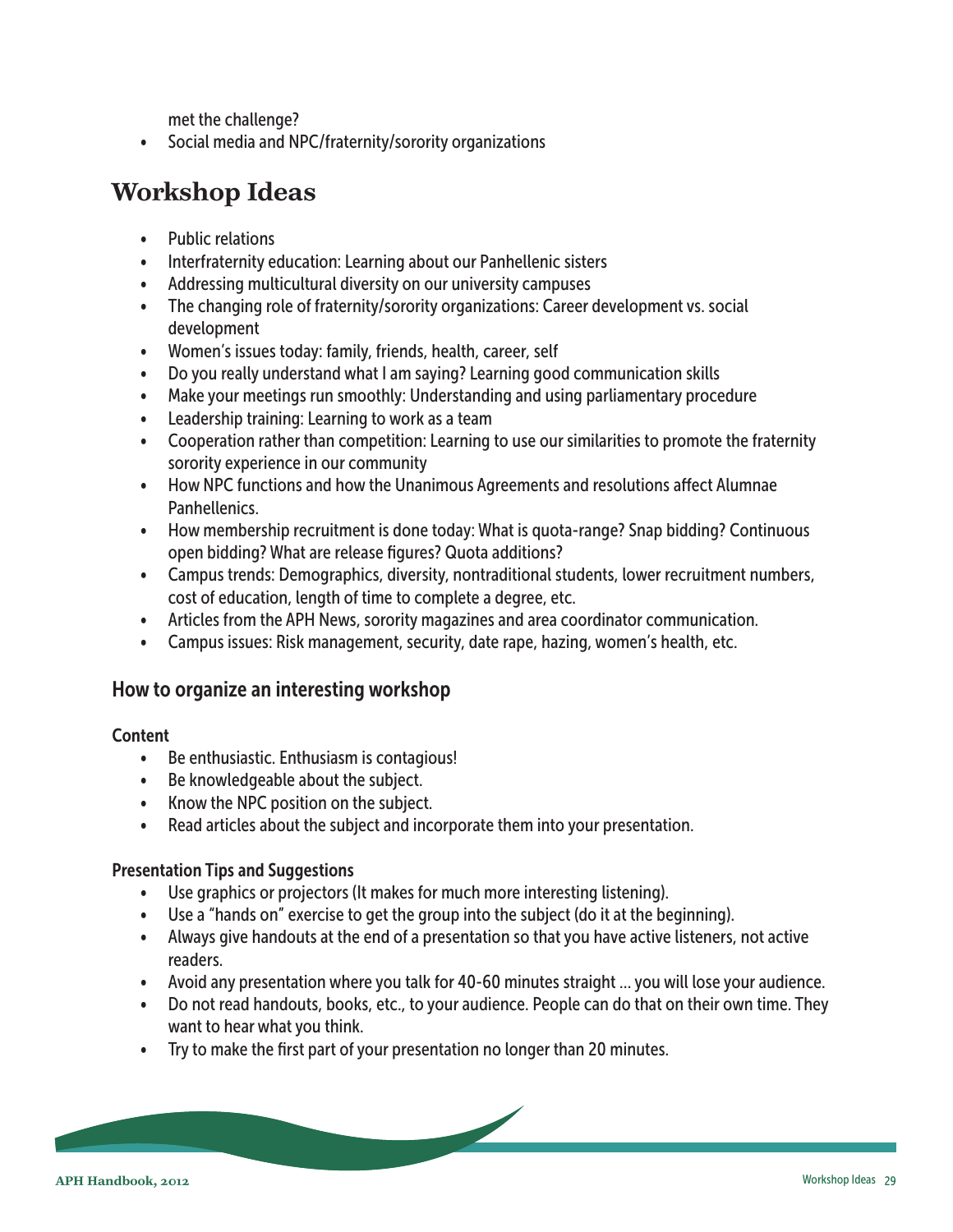- <span id="page-29-0"></span>• Stop for questions and audience participation.
- The second part of your presentation should be 15 20 minutes long.
- Encouraging questions and audience participation
- Wrap-up: What have we said? What do we know?

## Officer Transition Workshops

Officer transition activities are vital to ensuring that incoming officers in your organization are prepared and knowledgeable on their new positions. Planning an effective officer transition workshop is like planning any successful event: preparation, organization and attention to detail are the keys to success. A theme, invitations, an inviting location, food and printed materials show that this is an important and valued process for the group.

#### Resources that should be available:

- Current edition of the NPC Manual of Information
- Alumnae Panhellenic Handbook
- Bylaws/standing rules of the Alumnae Panhellenic
- Files for all officers
- Position descriptions for each officer
- Report of predecessor with recommendations
- Website information (login, resources, etc.)

#### Starting the event:

- Ice breaker something fun to get members to mix and mingle. For example:
- Participants ask each other about the colleges/universities they attended. The person with the longest list of different schools is the winner.
- Half of the participants are given a slip of paper with a sorority name, the other half are given a philanthropy (or motto or founding information). Members mingle until they find their match.
- Optional beverage/food service (potluck dinner, desserts, snacks)

#### Initiating action:

- A speaker can review past accomplishments and historical moments of the Alumnae Panhellenic.
- The incoming president shares welcoming remarks and offers her goals for the coming year.

#### Working in teams:

- Officers share their personal goals for the coming year and what they hope to accomplish.
- The team can brainstorm new ideas and ways to build on past achievements.
- Try using a leadership inventory or style activity that identifies different leadership characteristics and how officers with different strengths can work together.

#### Coming together:

• Each team shares its goals and a timeline for the completion of what it hopes to achieve.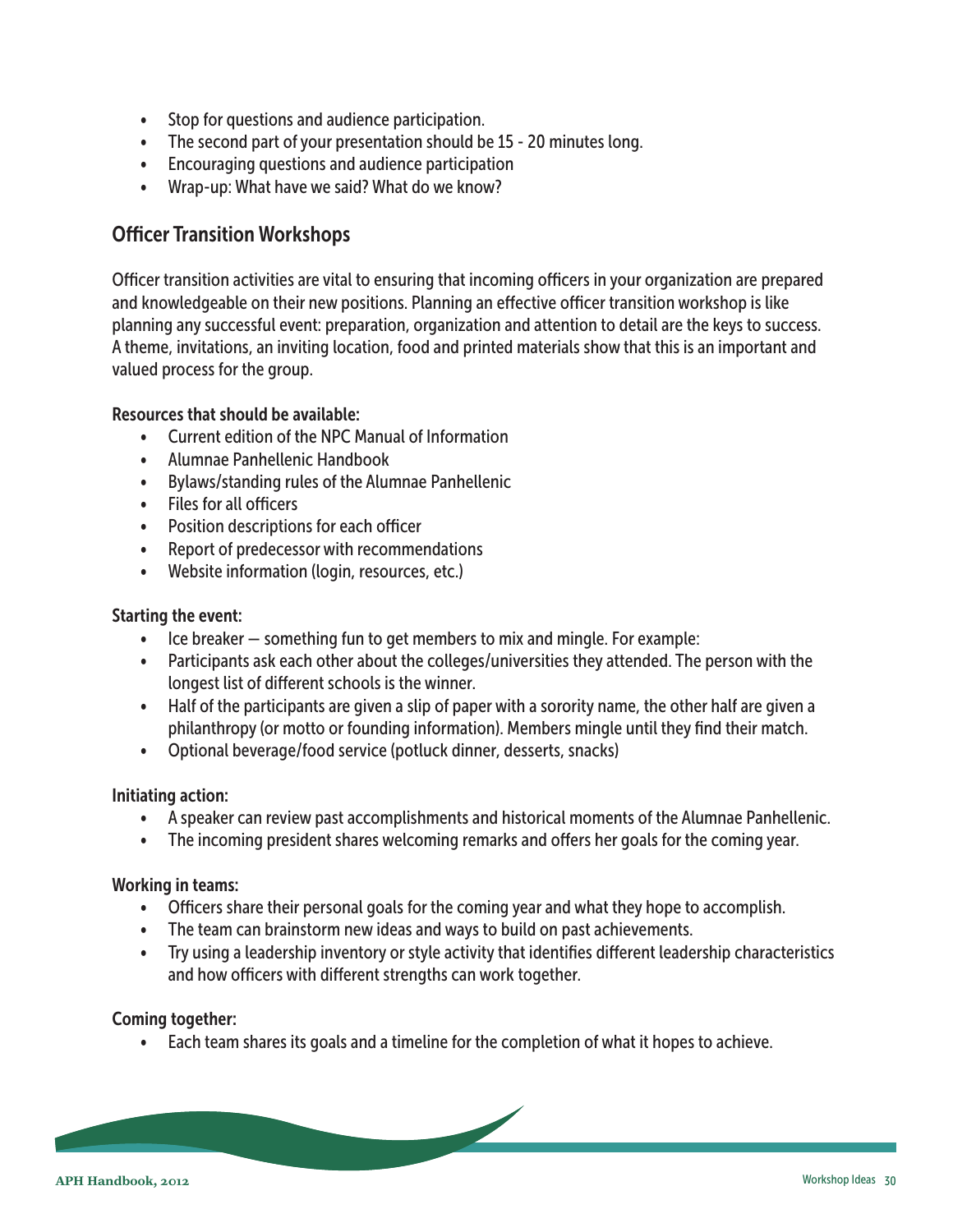<span id="page-30-0"></span>• Notes are compiled to be distributed to the entire membership.

#### Closing:

President or a featured speaker provides an inspirational wrap-up and challenge to the group.

## **Resources for Officers**

- Current edition of the NPC Manual of Information
- Alumnae Panhellenics Handbook
- NPC Alumnae Panhellenic area coordinator's name and contact information
- General files
	- o Group/officer/member directory
	- o Handbooks
	- o Sample and blank annual reports
	- o Awards (forms and samples)
	- o Area coordinator information
	- o Collegiate information
	- o Local bylaws
	- o Conferences (NPC/regional/area: times and places)
	- o Correspondence
- Area coordinator
- NPC office
- Sample letters
- Extension information
- Expense reports
- Financial information
	- o Budget
	- o Fundraising
	- o Scholarships, grants, loans
	- o Legal information (contracts/taxes)
	- o Insurance policies
	- o Financial reports
- Nominating committee (if applicable)
- President's annual report forms/copies of annual reports

 $\overline{\phantom{0}}$ 

- Program ideas and evaluations
- Recruitment (alumnae programs)
- Recruitment (collegiate programs)
- Special events
- Supplies/order forms
- Website information and navigation tips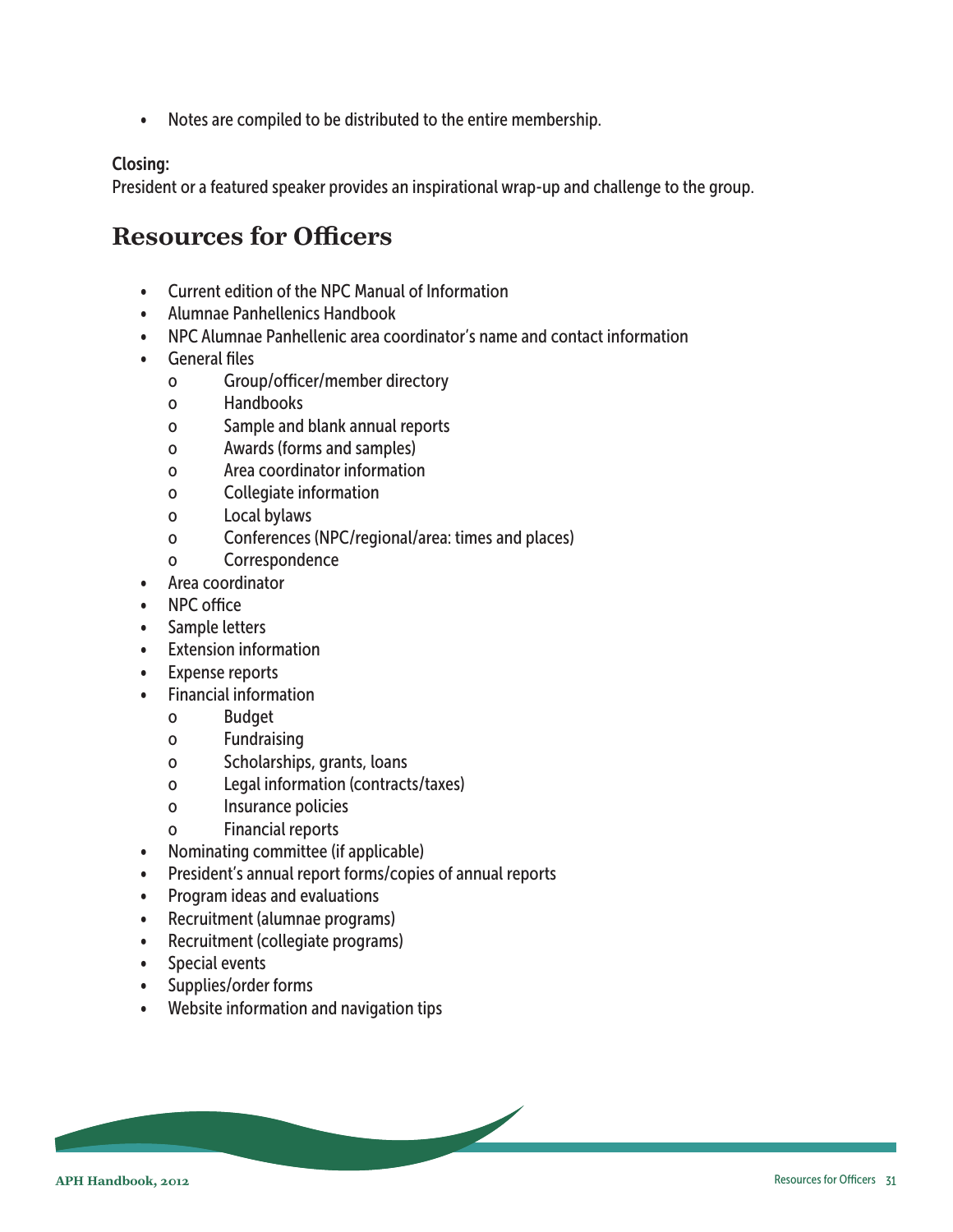# <span id="page-31-0"></span>**The Fraternity/Sorority Community**

Following the establishment of NPC in 1902 and the National Interfraternity Conference in 1909, other interfraternity organizations were formed, among them those that serve collegiate professional and honorary Greek-letter fraternities.

Well-known organizations serving fraternities of college status, in addition to the National Panhellenic Conference, include:

Association of Fraternity/Sorority Advisors: AFA is an organization of student personnel professionals working with men's and women's fraternities to offer service to campuses and individuals to enhance the professional development of its members. Web site: http://www.afa1976.org/

Executive Directors Association: EDA is composed of the office executives of NPC member groups. It provides a channel for the exchange of ideas and information pertinent to all executive directors to foster interfraternity cooperation.

Fraternity Communications Association (formerly College Fraternity Editors Association): FCA is composed of fraternities and sororities committed to communicating the highest ideals of the fraternity system and its achievements. Web site: http://fraternitycommunications.com/

Fraternity Executives Association: FEA is an organization composed of the chief administrative officers of the member groups of NIC, NPHC and NPC. Its purpose is to promote, support and encourage the free discussion and exchange of ideas relating to college fraternal organizations. Web site: www.fea-inc.org/

National Asian Pacific Islander American Panhellenic Association: NAPA was chartered Aug. 12, 2006, by nine groups that sought to create an organization that would unite traditionally Asian fraternities and sororities under one umbrella. The organization serves to advocate the needs of its member organizations and provide a forum to share ideas and resources with its members. Web site: www.napa-online.org

National Association of Latino Fraternal Organizations: NALFO is an umbrella council for Latino Greekletter organizations. The purpose of NALFO is to promote and foster positive interfraternal relations, communication and development of all Latino fraternal organizations through mutual respect, leadership, honesty, professionalism and education. Established in 1998, NALFO has 23 member organizations from across the United States. Web site: www.nalfo.org/

National Multicultural Greek Council: NMGC is the umbrella council for multicultural Greek-letter groups. It was conceptualized in 1998 and serves in an advisory capacity to its 13 member organizations. Its goals include promoting the awareness of multicultural diversity within collegiate institutions, their communities and the greater community at large. Web site: www.nationalmgc.org/

National Pan-Hellenic Council Inc.: NPHC was organized in May 1930 at Howard University, Washington,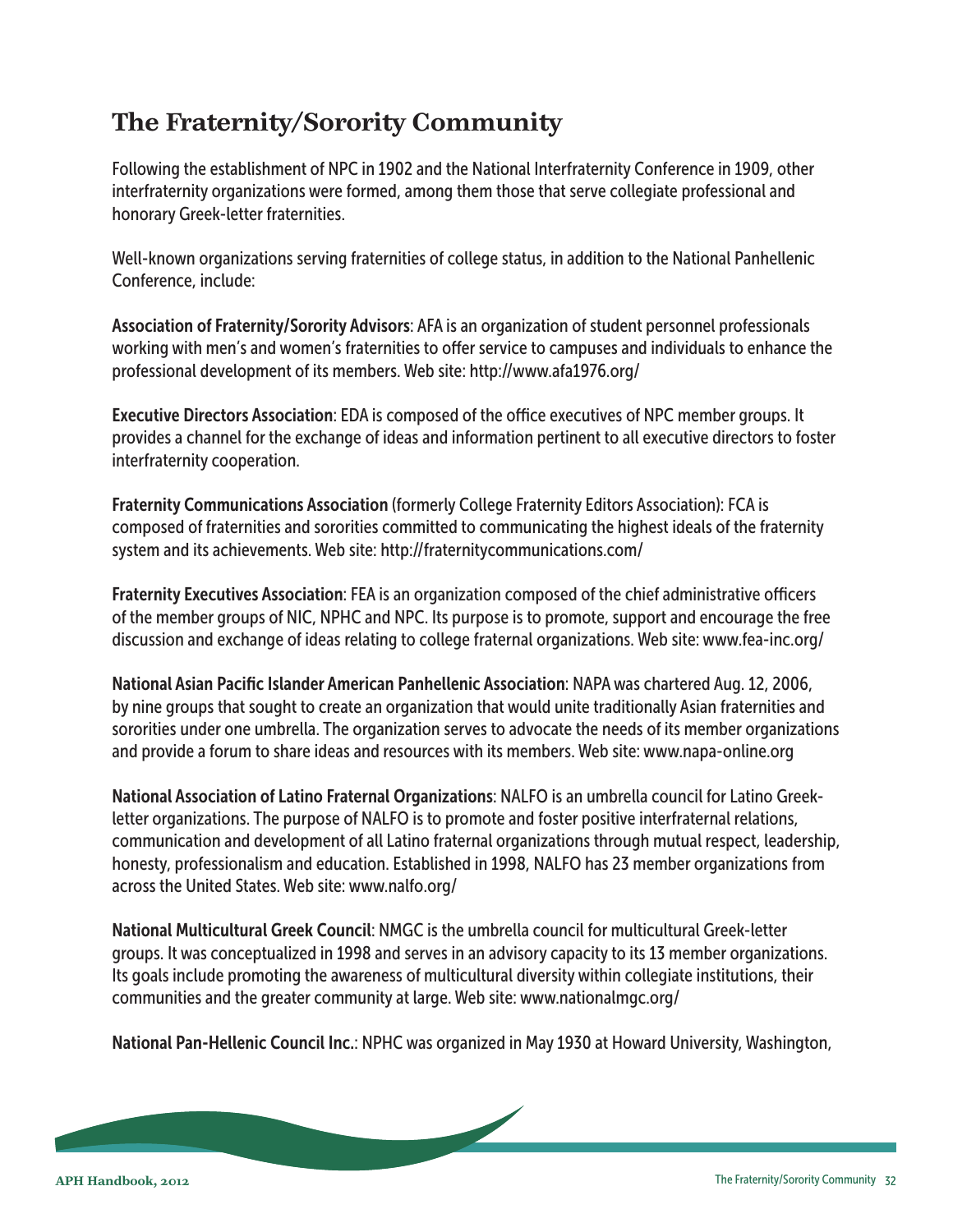<span id="page-32-0"></span>D.C. It is composed of nine sororities and fraternities. Lifelong community service is a commitment to all NPHC members. This goal is promoted through national conventions, forums, meetings and other vehicles for the exchange of information and engaging in cooperative programs and other supportive activities. Web site: http://www.nphchq.org/

National Panhellenic Editors Conference: NPEC is composed of the editors of the magazines of NPC member groups who meet annually to exchange information and ideas to further fraternity/sorority journalism.

North-American Interfraternity Conference: NIC is the men's counterpart to NPC. Established in 1909 with 27 charter members, it has grown greatly through the years and now represents more than 65 men's collegiate social fraternities with chapters on more than 800 campuses and a membership of over 4.5 million. Its purpose is similar to that of NPC — the exchange of information and experience and the discussion of common problems. Founded as an advisory body, NIC retains that character, although since the 1960s it has functioned as a service organization for its members. Web site: www.nicindy.org/

Professional Fraternity Association: PFA, organized in 1977, is the result of the consolidation of the Professional Panhellenic Association and the Professional Interfraternity Conference. Membership includes 35 member fraternities representing 17 professional disciplines. The purposes of PFA include the encouragement of scholarship, professional and interfraternity ethics, and cooperation among member fraternities. Local professional interfraternity councils are encouraged on campuses of recognized colleges, universities and professional schools. PFA meets annually in convention, and business is conducted by a board of directors. Web site: http://www.professionalfraternity.org/

## Meetings and Conferences

#### NPC annual meetings

The National Panhellenic Conference meets annually. These meetings are opportunities for all of the member groups' delegations to come together and discuss fraternity/ sorority-related issues. Meetings during even-numbered years typically are focused on business, while meetings during odd-numbered years include Executive Committee rotation, committee appointments and an awards banquet.

During the annual meeting, resolutions are passed to further the fraternal experience for undergraduate and alumnae members of the 26 NPC member groups. Each delegation has one vote in the Conference. A resolution must receive a majority vote to be adopted. To adopt a Unanimous Agreement, all 26 votes must be in favor and signed by the inter/national presidents. To amend a Unanimous Agreement requires a five-sixths vote.

#### Professional conferences

Several professional organizations in the field of higher education hold annual meetings:

- Association of Fraternity Advisors (AFA)
- National Association of Student Personnel Administrators (NASPA)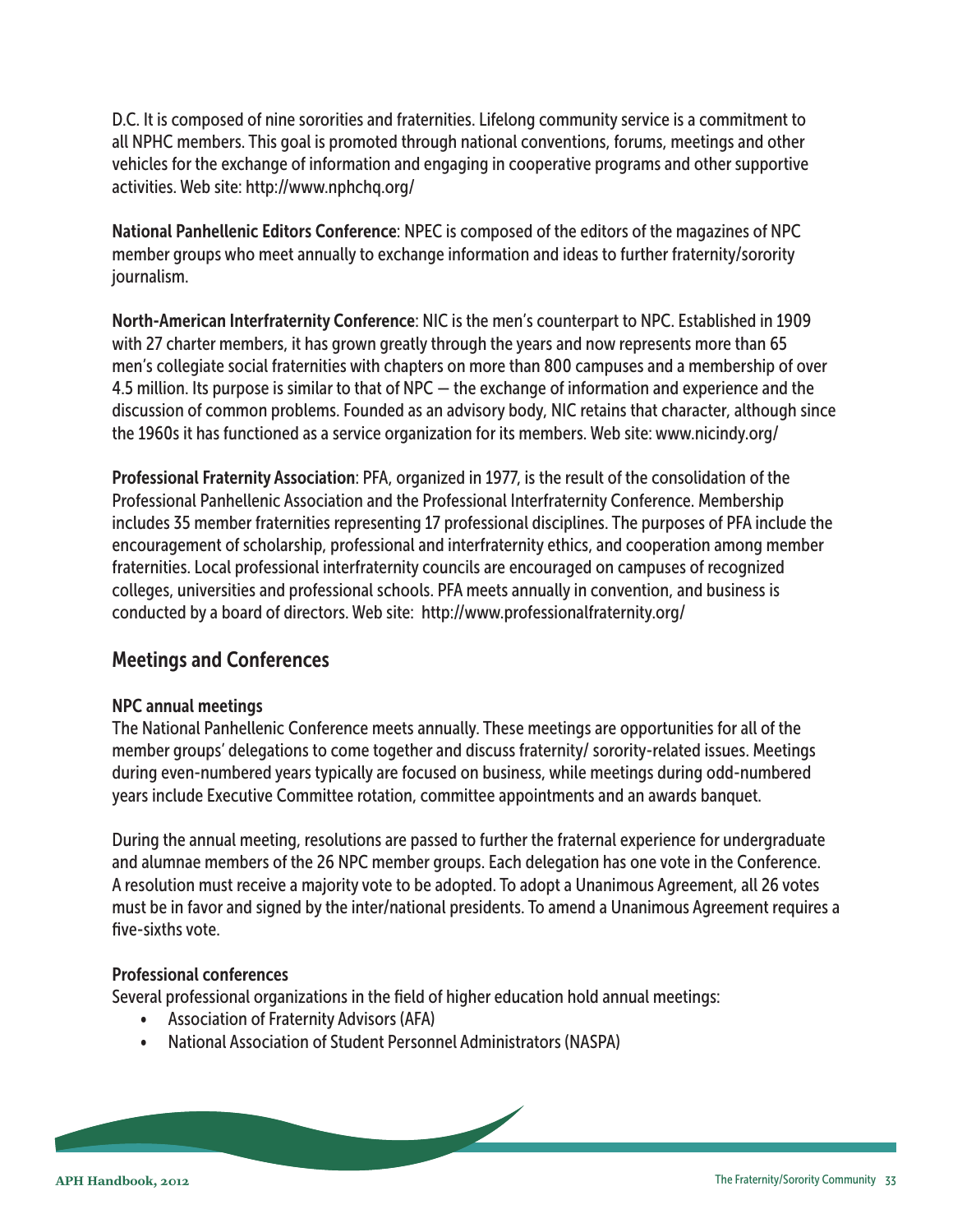- <span id="page-33-0"></span>• Fraternity Executives Association (FEA)
- Fraternity Communications Association (FCA)
- Interfraternity Institute, sponsored by FEA (IFI; http://fea-inc.org/events/)
- Executive Directors Association (EDA)
- National Panhellenic Editors Conference (NPEC)

#### Collegiate fraternal leadership conferences

Regional conferences are held each academic year for collegians to attend workshops and address issues facing fraternities/sororities in that particular region:

- Association of Fraternal Leadership and Values (AFLV; www.aflv.org)
- Northeast Greek Leadership Association (NGLA; www.ngla.org)
- Southeastern Panhellenic Association (SEPA; www.sepconline.net)
- Undergraduate Fraternity Institute, sponsored by NIC (UIFI; http://www.nicindy.org/programs uifi/)

## **Tools**

Included in this section are the following:

- Alumnae Panhellenic Interest Survey
- Officer Installation Service
- Alumnae Panhellenic Model Bylaws
- Simplified Bylaws Sample Outline
- Alumnae Panhellenic Recruitment Information Event Announcement
- Recruitment Information Form
- Alumnae Panhellenic Scholarship Application (a)
- Alumnae Panhellenic Scholarship Application (b)
- Grant or Loan Flier Sample
- Grant or Loan Announcement Sample
- Grant or Loan Application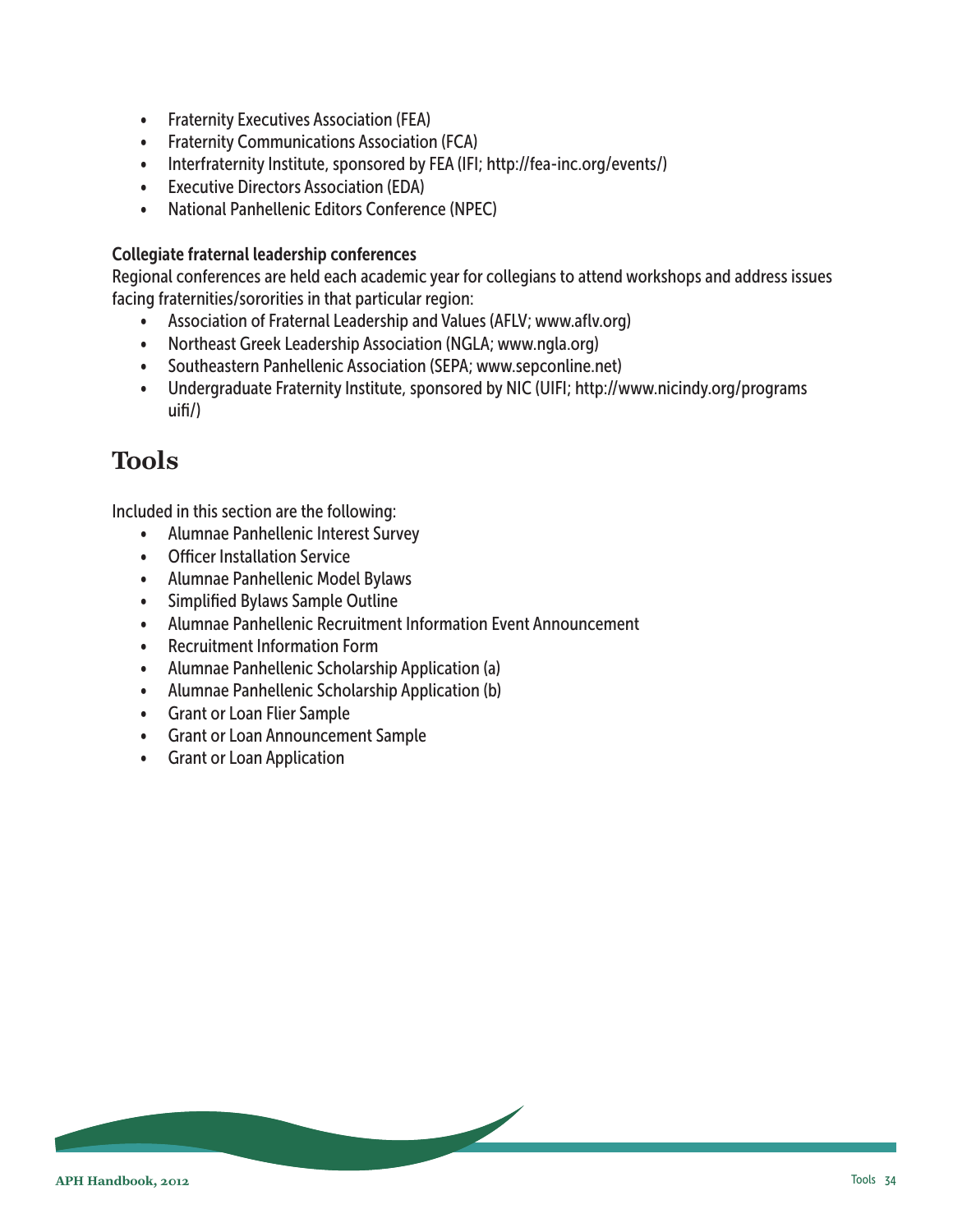## <span id="page-34-0"></span>Alumnae Panhellenic Interest Survey

Name  $\equiv$ 

Group representing

The goals and activities of your Alumnae Panhellenic should reflect the needs and current interests of your members. This survey is a device to receive input from you concerning what your interests and priorities are in your Alumnae Panhellenic group.

I. What I want to gain from my membership in the Alumnae Panhellenic group. (Rank in preference order, with 1 being the most important, 2 being second, etc.)

- \_\_\_a. Friendship and close friends
- \_\_\_b. More social events so we can broaden our knowledge of each other
- **\_\_\_c.** More National Panhellenic Conference sorority education
- \_\_\_d. Greater involvement with a local or nearby College Panhellenic
- \_\_\_e. Development of leadership qualities and organizational abilities
- $\frac{1}{2}$  More fundraisers so we can give scholarships and grants to Panhellenic women
- $\equiv$  q. Involvement in service and philanthropic projects
- \_\_\_h. Intellectual and cultural enrichment opportunities in the community and in the Alumnae Panhellenic
- \_\_\_i. Experience with working with others
- **\_\_\_j.** A greater understanding about the future of sororities
- \_\_\_k. Involvement in the public relations area, including an information party for potential new members.
- \_\_\_l. Other (specify)

II. Activities that would help me develop my needs and interests through the Alumnae Panhellenic group:

III. Activities that would help the Alumnae Panhellenic gain more visibility in the community:

– Adapted from "Fraternity Leadership Makes It Happen"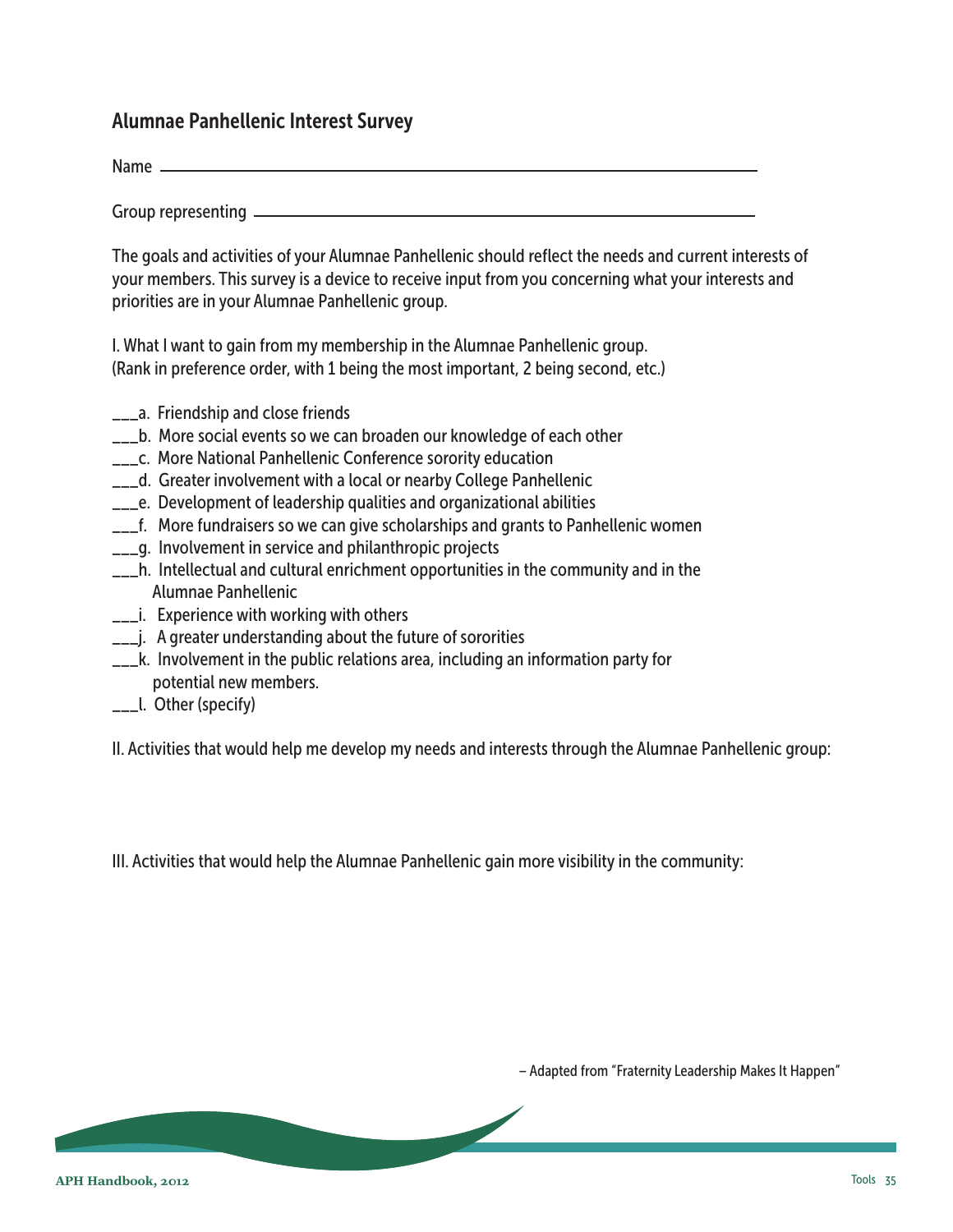## <span id="page-35-0"></span>Officer Installation Service

This is a general outline that may be adapted by each Alumnae Panhellenic. The duties of the officers may be made more specific by quoting from the bylaws. However, the service is best kept simple.

#### \* \* \* \* \* \* \* \* \* \* \* \* \* \* \* \* \* \* \* \* \* \* \* \* \* \* \* \* \*

#### To the officers:

You have been honored with the responsibility of serving the Alumnae Panhellenic for the coming year. You, as officers, are empowered to act for the membership on many matters. So that you may act wisely and well, you will wish to familiarize yourselves with the requirements of this organization as set forth by the National Panhellenic Conference and by the

 Alumnae Panhellenic. Your actions must be in accordance with the best interests not only of the membership of this Alumnae Panhellenic but of all fraternity membership in the National Panhellenic Conference.

I charge you to accept your duties with a willing spirit and with unselfish interest. I charge you also to perform your prescribed duties promptly and with a sincerity of purpose. I further charge you to support the high purposes of this organization. By the conduct of its officers, who are the chosen representatives of the members, an organization is judged.

#### To the president:

The office of president is the highest office this Alumnae Panhellenic can confer upon a member. The members will look to you for wise counsel and leadership. You will be responsible for the administration of this Alumnae Panhellenic and for reports to the National Panhellenic Conference. It is your particular duty to keep the membership informed on all matters concerning the welfare of the Alumnae Panhellenic. Do you promise to fulfill these duties to the best of your ability?

(Answer: I do.)

#### To the vice president:

The vice president of the Alumnae Panhellenic is required to perform the duties of the president in the event of her absence or inability to serve. Do you promise to perform such duties to the best of your ability?

(Answer: I do.)

#### To the secretary:

The secretary of the Alumnae Panhellenic has the duty of reporting all meetings of the Executive Board and the general association, of keeping all records and attending to all correspondence. Do you accept the responsibility of performing these duties to the best of your ability?

(Answer: I do.)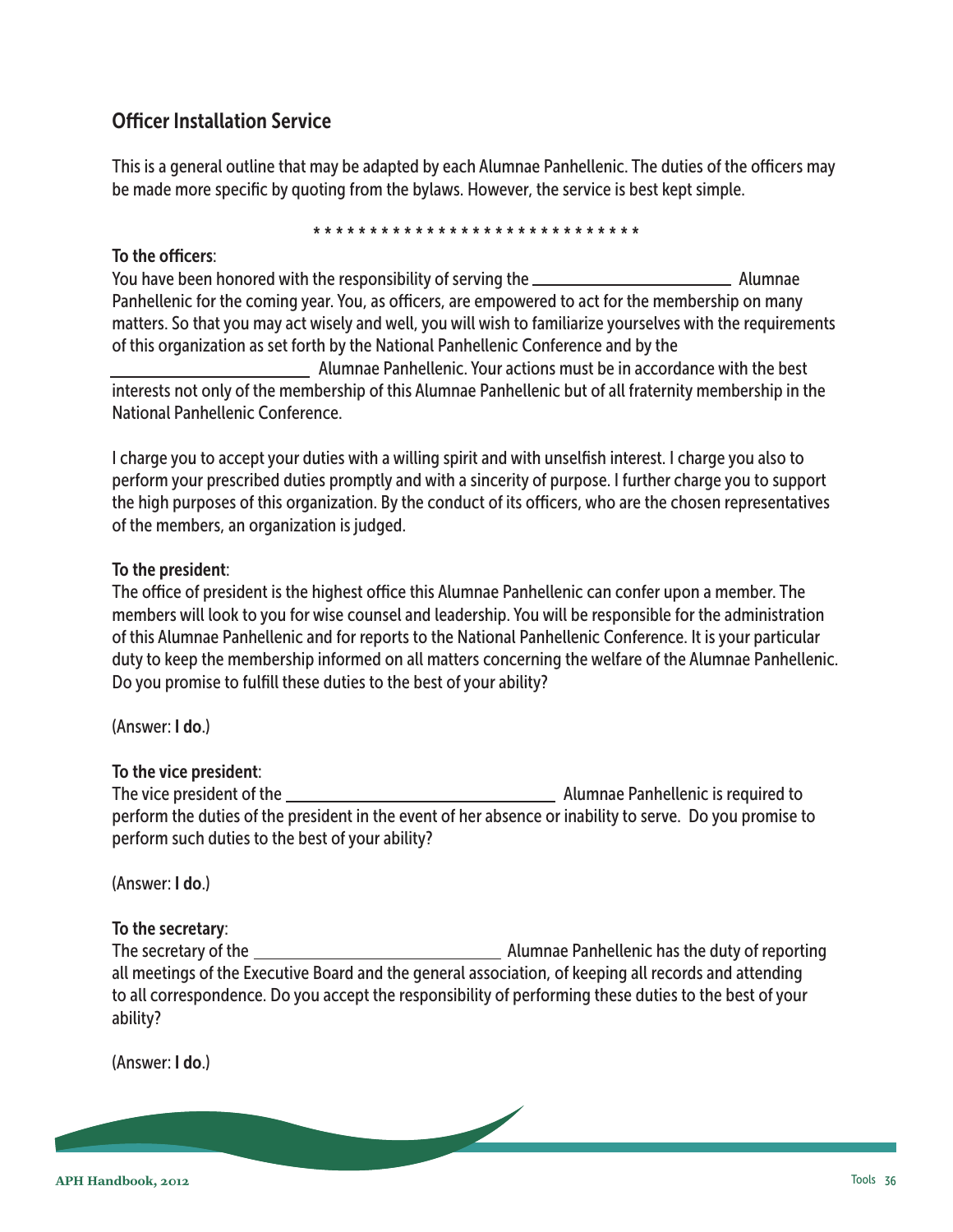#### To the treasurer:

The treasurer of the Alumnae Panhellenic is responsible for an accurate accounting of all receipts and disbursements, collecting all dues and keeping an accurate record of the membership. Do you promise to fulfill these duties to the best of your ability?

(Answer: I do.)

#### To the members:

Do you, the members of the Alumnae Panhellenic, pledge to these, your new officers, your wholehearted support in carrying out their assigned duties?

(Answer: We do.)

Therefore, as installing officer, I declare that these new officers are duly installed as officers of **Alumnae Panhellenic.** Alumnae Panhellenic.

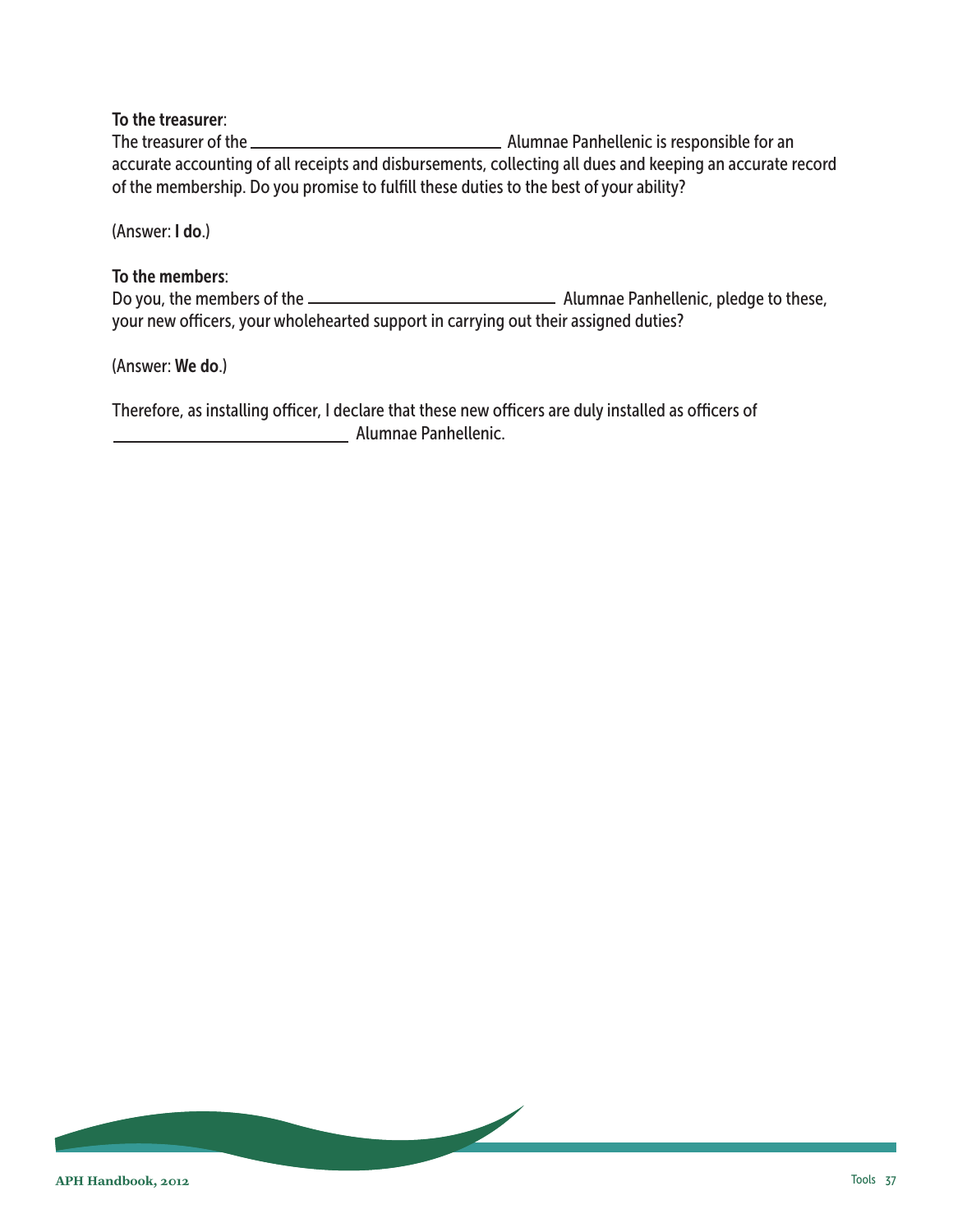## <span id="page-37-0"></span>Alumnae Panhellenic Model Bylaws

The bylaws below are a model for Alumnae Panhellenic organizations, following the pattern for a Council with voting delegates representing alumnae chapters or alumnae of NPC fraternities/sororities. Footnotes at the end of each article explain adaptations of this basic pattern to other types of organizations.

#### ARTICLE I

#### Name

The name of this organization shall be the Alumnae Panhellenic,\* affiliated with the National Panhellenic Conference.

> \* Include the words "Alumnae Panhellenic." Select a name that has geographic distinction beyond the local area.

#### ARTICLE II

#### **Objectives**

The objectives of the  $\frac{1}{1}$  alumnae Panhellenic shall be to:

- Promote interfraternity friendship and cooperation.
- Publicize the high ideals, purpose and accomplishments of the fraternity system.
- Stimulate interest in and participation of alumnae members of NPC fraternities.
- Cooperate with the area colleges and universities and College Panhellenics in the study of and solution to problems of common interest.
- Further interest in community service and philanthropic efforts.
- Provide qualified students with financial assistance through scholarships or loans.
- Maintain files on potential new members for the reference of member groups.

Note: All of these objectives need not be included. Select those important to the Alumnae Panhellenic, and add those of significance to the group.

#### ARTICLE III

#### Membership

Section 1. The Mumnae of any National Panhellenic Conference fraternity who live in become members of Alumnae Panhellenic upon \*2 payment of prescribed dues. The NPC member fraternities represented on the membership roll of this Alumnae Panhellenic are: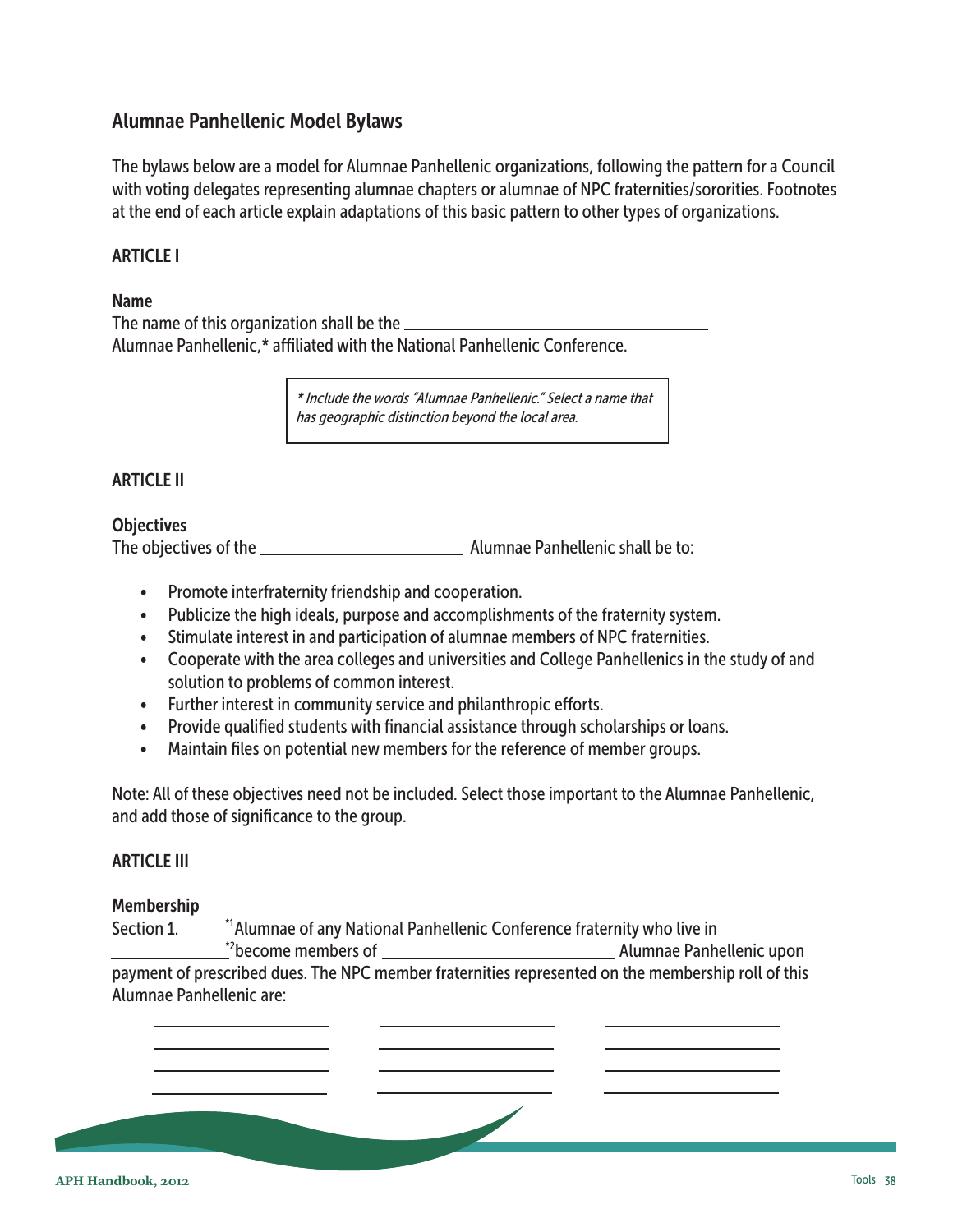|                                     | <u>and the state of the state of the state of the state of the state of the state of the state of the state of the state of the state of the state of the state of the state of the state of the state of the state of the state</u>                                                                                                                                                                                | $ -$ |
|-------------------------------------|---------------------------------------------------------------------------------------------------------------------------------------------------------------------------------------------------------------------------------------------------------------------------------------------------------------------------------------------------------------------------------------------------------------------|------|
|                                     | $\overline{\phantom{a}}$ and $\overline{\phantom{a}}$ and $\overline{\phantom{a}}$ and $\overline{\phantom{a}}$ and $\overline{\phantom{a}}$ and $\overline{\phantom{a}}$ and $\overline{\phantom{a}}$ and $\overline{\phantom{a}}$ and $\overline{\phantom{a}}$ and $\overline{\phantom{a}}$ and $\overline{\phantom{a}}$ and $\overline{\phantom{a}}$ and $\overline{\phantom{a}}$ and $\overline{\phantom{a}}$ a |      |
|                                     | $\overline{\phantom{a}}$ and $\overline{\phantom{a}}$ and $\overline{\phantom{a}}$ and $\overline{\phantom{a}}$ and $\overline{\phantom{a}}$ and $\overline{\phantom{a}}$ and $\overline{\phantom{a}}$ and $\overline{\phantom{a}}$ and $\overline{\phantom{a}}$ and $\overline{\phantom{a}}$ and $\overline{\phantom{a}}$ and $\overline{\phantom{a}}$ and $\overline{\phantom{a}}$ and $\overline{\phantom{a}}$ a |      |
| the contract of the contract of the |                                                                                                                                                                                                                                                                                                                                                                                                                     |      |

Section 2. <sup>\*1</sup> There shall be three classes of members:

- 1. Active members shall be from those fraternities that have fully qualified for membership as specified by NPC and that have been duly admitted to membership in NPC.
- 2. Associate members shall be from those fraternities that have not fully qualified for active membership in NPC but which have been admitted to associate membership.
- 3. Affiliate members shall be those women's fraternal organizations that are included in a College Panhellenic or comparable governing body.

<sup>\*1</sup> Sections 1 and 2 of Article III are required in the bylaws of each Alumnae Panhellenic.

\*2 In large metropolitan areas or in an area encompassing several communities, the territory included should be specified here.

## ARTICLE IV

## Finance

Section 1. The annual dues \*1shall be  $\zeta =$  per \_\_\_\_\_\_\_\_\_\_\_ [person or fraternity]. Any dues or special assessment that will result in one fraternity paying more than another shall require a unanimous vote of all present and voting.

Section 2. Annual dues shall be due and payable on or before each year. Each fraternity shall be responsible for the collection of dues from its own members and shall forward such dues to the treasurer of the Alumnae Panhellenic, together with a list of paid members, signed by the president of each fraternity.

Section 3. The fiscal year of Alumnae Panhellenic shall be from to . \*2

\*1 Specify whether person or fraternity. The projected budget will determine the dues. Depending on the type of organization, dues may be assessed by alumnae chapter, by individual membership or by a combination (per group plus per capita). Set a maximum so that large chapters will not be penalized. Also, keep in mind that an individual alumna representing a sorority without an organized alumnae group must not be assessed so much that the membership is a financial burden.

\*2 Refer to Article VII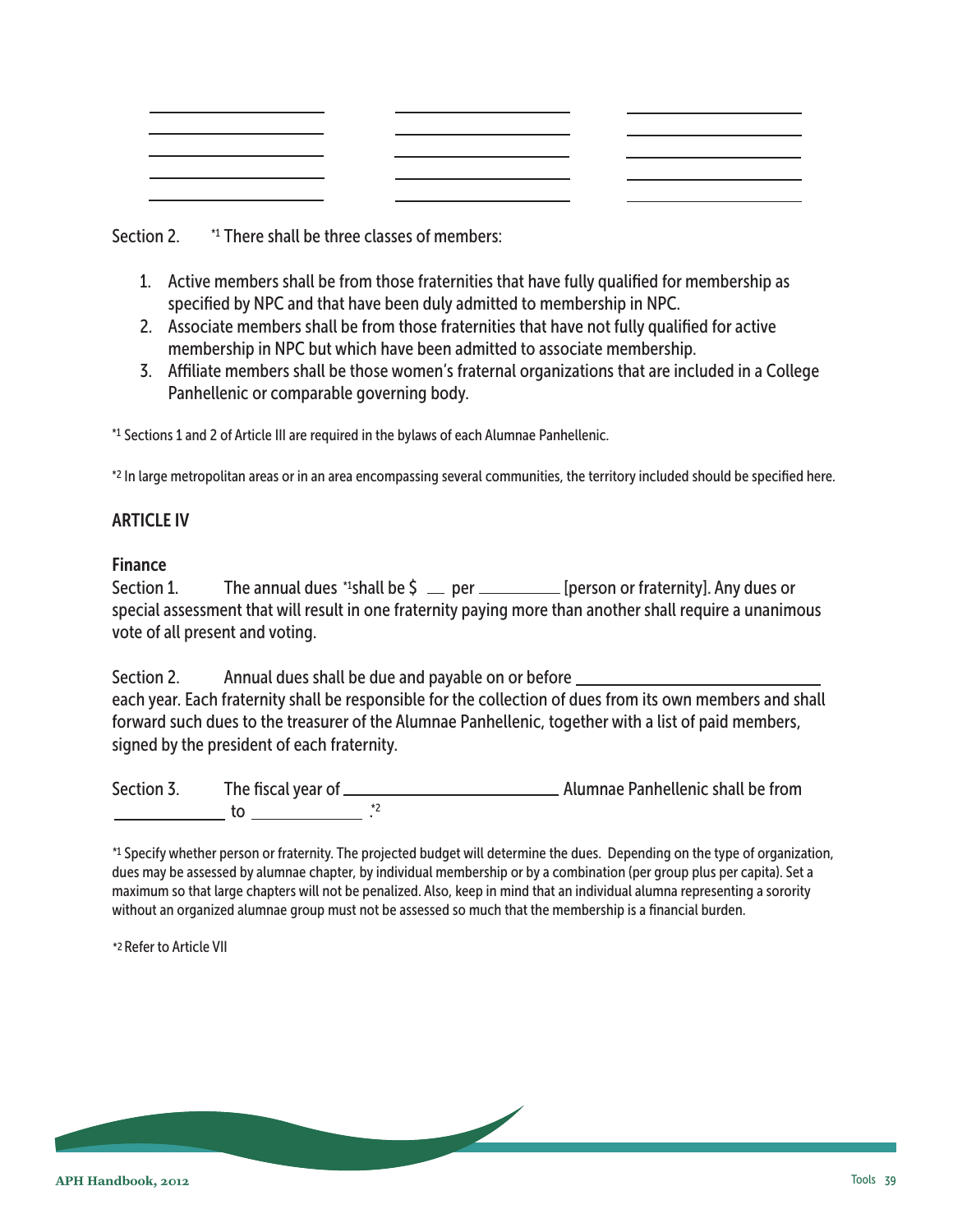## ARTICLE V

#### Structure and organization

Section 1. The government of this organization shall be vested in \_\_\_\_\_\_\_\_\_\_\_\_\_\_\_\_\_\_\_\_ [the Council, the Executive Board, the voting membership]. \*1

Section 2. The voting body of the Council shall be composed of one delegate from each active member fraternity.<sup>\*2</sup>

Section 3. Each active member fraternity shall be entitled to send one alternate delegate to the Council meetings. The alternate shall have the right to voice but not vote. The alternate shall serve as the delegate in the absence of the delegate at Council meetings, except that the vice president shall preside in the absence of the president. The delegates and alternates shall be announced by each representative fraternity in \_\_\_\_\_\_\_\_\_\_\_\_\_\_\_\_\_\_\_ [month].

Section 4. Fraternities holding associate membership or affiliate memberships each shall be entitled to send one delegate and one alternate to Council meetings and are entitled to voice but not vote.

Section 5. Only delegates of fraternities with active memberships may hold office or serve as chairmen of standing committees, but delegates and alternates of fraternities holding either active associate or affiliate memberships may serve on committees.

Section 6. The immediate past president shall serve as delegate-at-large. Unless she is the delegate representing her fraternity, she shall have voice but not vote.<sup>\*3</sup>

Write this to fit the type of organization. Membership may not be limited to fraternities with local alumnae chapters. \*1

 $*$ 2 An officer by rotation will have to vote only if she is the delegate of her fraternity. One fraternity never has more than one vote.

<sup>\*3</sup> This section is not essential but is included in many bylaws to provide continuity.

## ARTICLE VI

#### Officers and their duties

Section 1. There shall be four officers<sup>\*1</sup>: president, vice president, secretary and treasurer, who shall be delegates of their respective fraternities and who shall accede to office by rotation, $^2$  in order of the established membership roll of Alumnae Panhellenic. \*3

Section 2. Each additional fraternity affiliating with the Alumnae Alumnae Panhellenic shall follow the established rotation in order of its date of affiliation in this association.

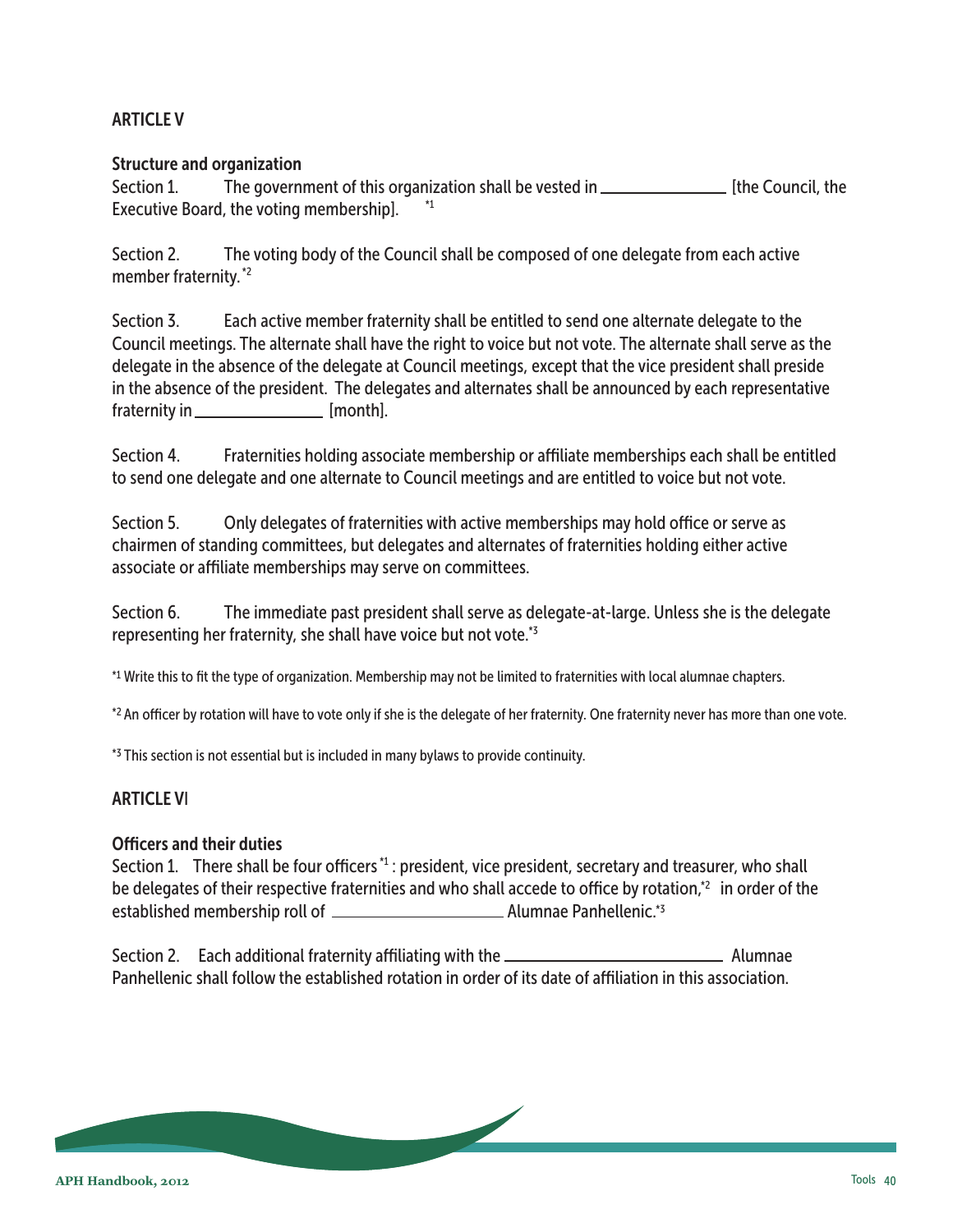Section 3. The term of office shall be for one year and shall begin at the close of the installation meeting in \_\_\_\_\_\_\_\_\_[month]. Every fraternity shall be prepared to hold office in turn, and it shall be [month]. Every fraternity shall be prepared to hold office in turn, and it shall be expected that the delegate who has progressed to the presidency or vice presidency shall have had a year's experience or more on the Council.<sup>\*4</sup>

Section 4. The delegate's alternate shall fill any vacancy in an office for the unexpired term except in the case of the president.

Section 5. The duties of the officers shall be those usually delegated to such officers, and in addition:

- The president shall be an ex-officio member of all committees (except where bylaws specify a Nominating Committee). Except where otherwise provided in these bylaws, she shall appoint all committees subject to the approval of the Executive Board, shall establish a job description for each officer, shall maintain the official files of the organization and shall review the bylaws. Following installation of officers, the president shall call a meeting of the Executive Board. She shall be responsible for the return of all reports requested by the NPC Alumnae Panhellenics Committee, including names of new officers to the NPC office and the area coordinator before June 1.
- The vice president shall perform the duties of the president in the event of the president's absence or inability to act. She shall be an ex-officio member of all committees (except where bylaws specify a Nominating Committee).
- The secretary shall arrange for proper notice of all meetings. She shall prepare the yearbook, if any, for the succeeding administration and shall send a copy to the area coordinator of the NPC Alumnae Panhellenics Committee. She shall also send a copy of any proposed amendment to these bylaws to the area coordinator for her approval.
- The treasurer shall pay, each year, the dues of the Alumnae Panhellenic to NPC. She shall have such other duties as the Council shall prescribe.

 $*1$  No set number of officers is required. Adapt this section to the need.

\*2 NPC strongly recommends rotation of officers to avoid domination by any one group in the organization. Rotation may be established by the order in which the various fraternities signed the petition for affiliation, by alphabetical order, or by NPC order of rotation. If the organization does not agree to rotation of offices, the bylaws must provide for a Nominating Committee, either elected by the membership or by the Executive Board. In the section on a Nominating Committee, the bylaws must provide a time for the report of the Nominating Committee, a time for the elections and for a provision that no two officers may serve more than two consecutive terms in the same office.

<sup>\*3</sup> This listing should be included in Article III, Section 1.

\*4 Each fraternity has a responsibility to provide leadership, but an Alumnae Panhellenic cannot stipulate which delegate represents a group. Each fraternity has the right to select its own delegate. However, if the delegate from the fraternity in order of rotation is not prepared to serve as president, that fraternity shall relinquish its place to the next fraternity in order of rotation. The fraternity so passed may resume its place the following year and normal rotation shall be resumed.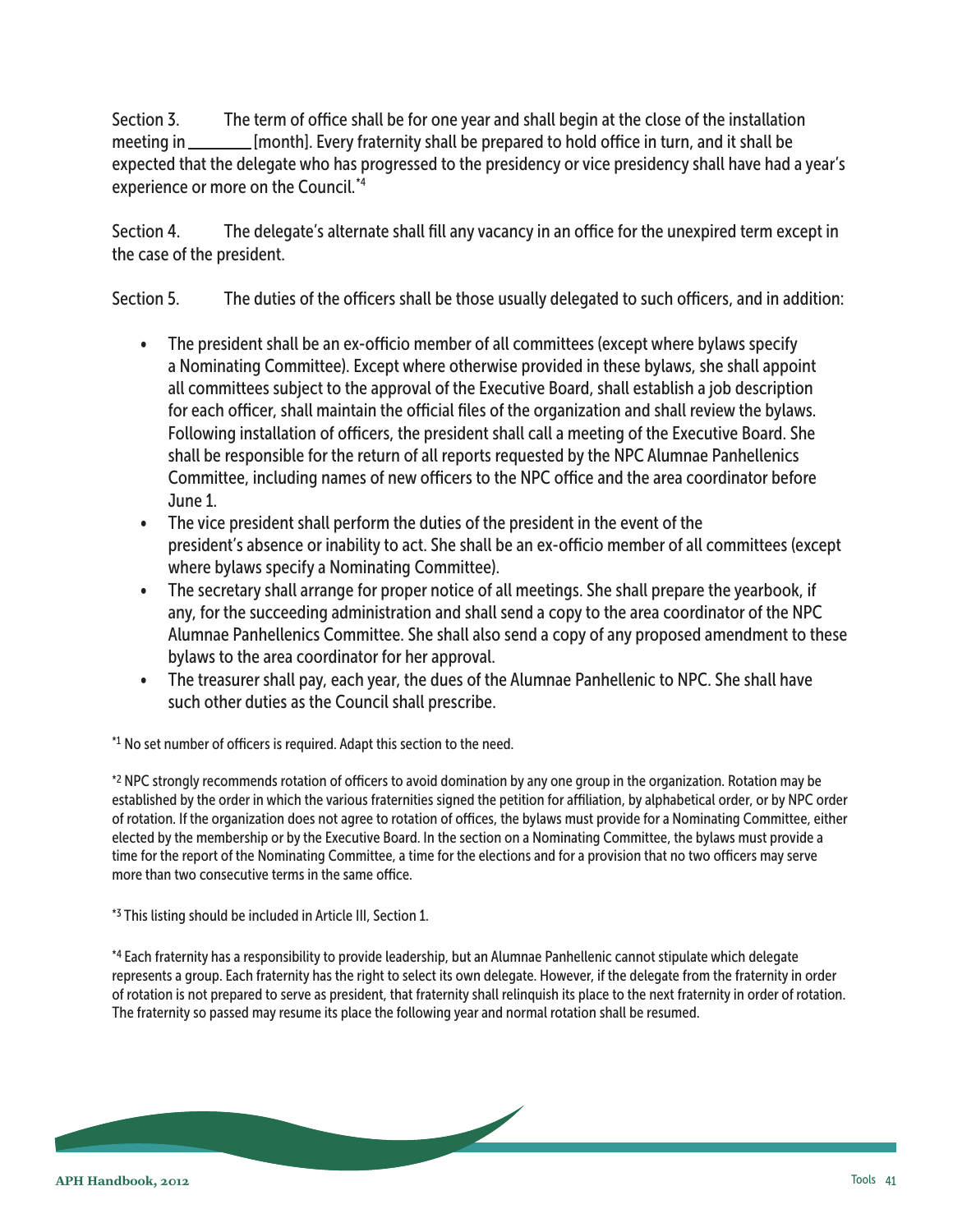## ARTICLE VII

#### Council meetings and open meetings

Section 1. The regular Council meetings shall be held the **[day]** of the month from  $\mathsf{m}$  [month] to  $\mathsf{m}$  [month], except  $\mathsf{m}$  and  $\mathsf{m}$  , which may be rescheduled or omitted according to the decision of the Executive Board.<sup>\*1</sup>

Section 2. Two-thirds of the voting members shall constitute a quorum at all meetings of the Council.

Section 3. Special meetings may be held on call of the president and one officer and shall be called on written request of three delegates, providing 48 hours' notice is given.

Section 4. The annual meeting shall be the **meeting** meeting, which shall be an open meeting for the presentation of annual reports and the installation of officers for the ensuing year. $^{*2}$ 

Section 5. There shall be at least  $\_\_\_\_$  open meetings each year  $*$ <sup>3</sup> that all alumnae members of NPC fraternities may attend.

This section allows for holidays or other occasions when meeting is undesirable. \*1

\*<sup>2</sup> This meeting should be at the close of the year to give new officers an opportunity to plan for the coming year.

<sup>\*3</sup> Every NPC alumna should be encouraged to attend Alumnae Panhellenic open meetings.

#### ARTICLE VIII

## Executive Board<sup>\*1</sup>

Section 1. The Executive Board of the Council shall consist of the [names of officers] and the immediate past president as delegate-at-large that has voice but not vote.

Section 2. The Executive Board shall arrange for all meetings, be responsible for the administration of all business of the Alumnae Panhellenic, receive and consider recommendations from the standing committees and present them to the Council<sup>\*2</sup> for approval and action, have general supervision of the affairs of the organization and perform such other duties as defined in these bylaws.

Section 3. Monthly<sup>\*3</sup> meetings of the Executive Board shall be held at a time and place designated by the president. Special meetings of the Executive Board may be called by the president and shall be called on the written request of three members of the board.

Section 4. Three members shall constitute a quorum of the Executive Board.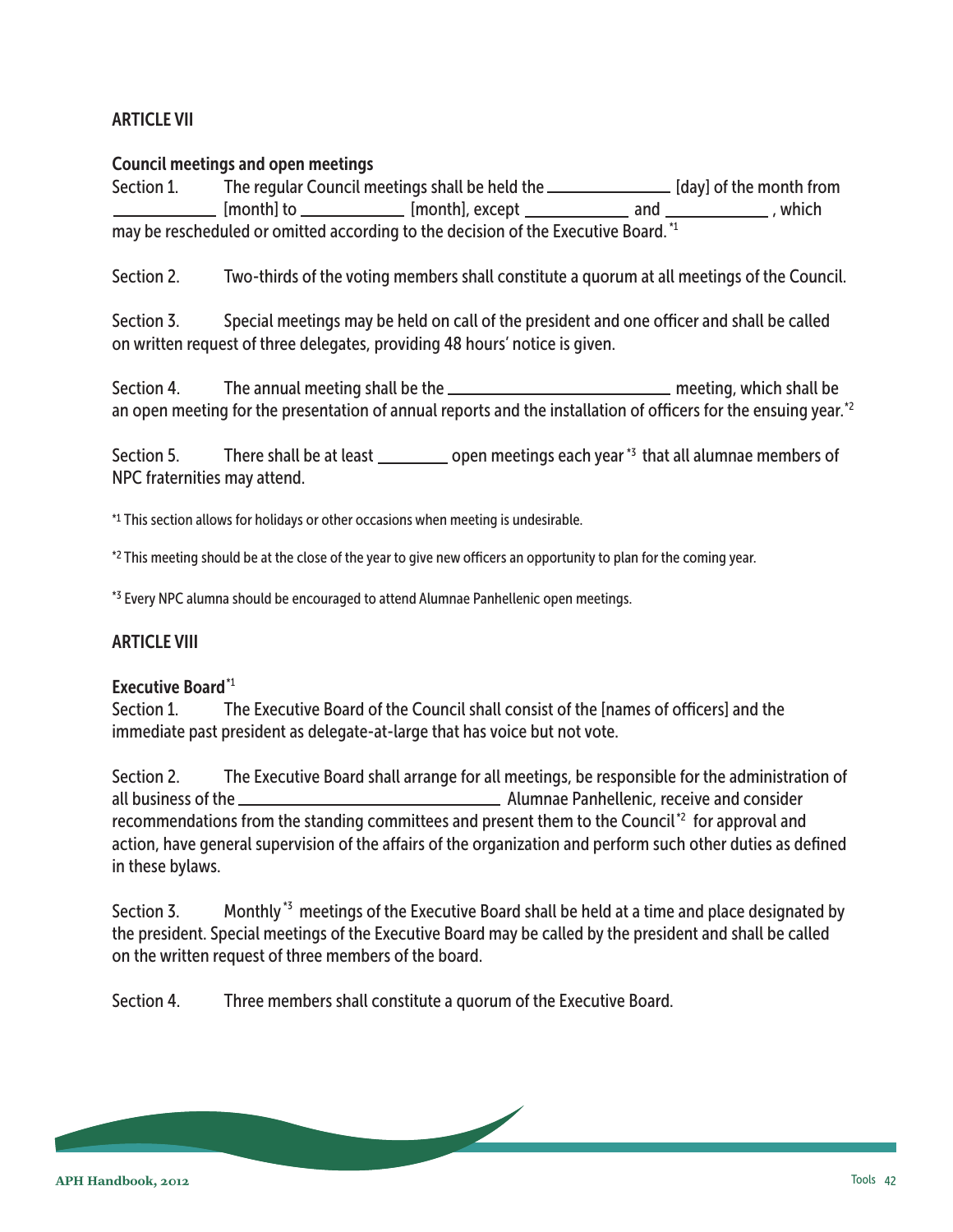\*1 The Executive Board is optional if the council of delegates is small.

\*<sup>2</sup> Precise authority of the Executive Board should be stated. If individual voting is allowed, it should be stated in Section 2 that the Executive Board is empowered to handle all business between regular meetings. In some organizations, the Council would endorse and the membership would vote approval.

 $*$ 3 Regular meetings are advisable because the board acts as a steering committee, but these meetings do not have to be monthly.

#### ARTICLE IX

#### Standing committees

Section 1. The president shall appoint with the approval of the Executive Board these standing committees [name them]: \* .

The president shall appoint such other special committees as may be necessary, subject to the approval of the Executive Board.

Section 2. The chairman of each standing committee shall give an annual written report to the president prior to .

\* The number of committees required will depend on the size of the Alumnae Panhellenic. Some standing committees found helpful to Alumnae Panhellenics are bylaws, membership, master file, program, scholarship, public relations, publicity, yearbook, fraternity education and social.

#### ARTICLE X

#### Removal of officers

If an officer fails to perform or is unable to perform the duties assigned to her, she shall be asked by the Executive Board to resign. If she does not resign, she shall be removed from office. For offices other than president, the alternate delegate serves the remainder of the term. For president only, the next member group in rotation of offices shall fill the vacancy. (See Article VI, section 4.)

#### ARTICLE XI

#### **Dissolution**

If for any reason the Alumnae Panhellenic cannot fulfill its objectives, a written notice of a proposal to dissolve the association shall be mailed to all members of record. The motion shall provide for the dissolution by a certain date.

If the motion is adopted, a second motion shall be prepared and adopted directing the disposition of all assets. The remaining assets shall be used in a charitable or educational manner, giving first priority to the National Panhellenic Conference or National Panhellenic Conference Foundation.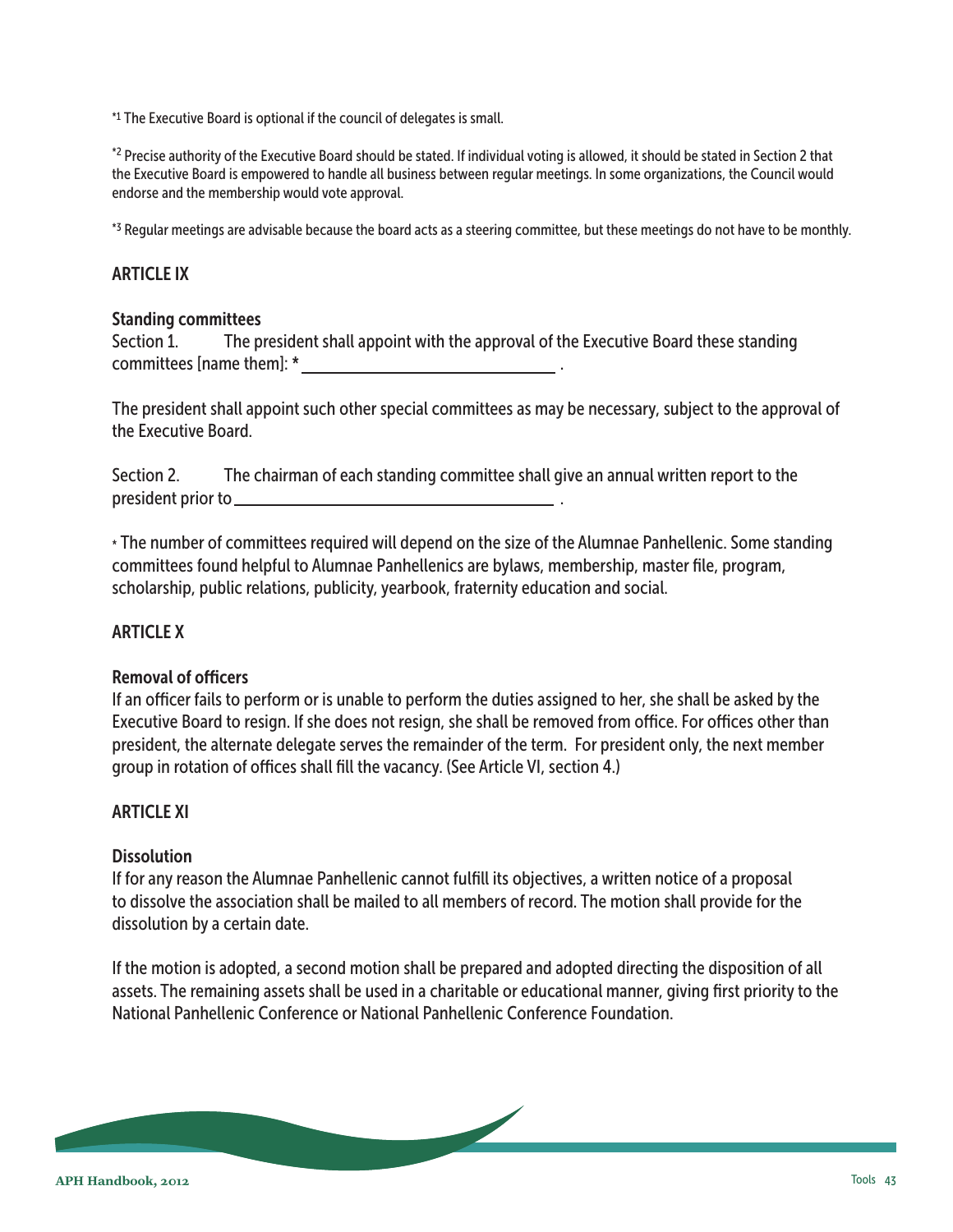## Note: This section is required.

#### ARTICLE XII

#### Parliamentary authority

"Robert's Rules of Order Newly Revised" shall be the parliamentary authority in all cases not otherwise stated in these bylaws

Note: This article is required.

#### ARTICLE XIII

#### **Amendments**

These bylaws may be amended at any regular meeting of the Council by a two-thirds vote, provided notice of the proposed amendment has been given at the preceding meeting, or written notice has been sent to each member of the Council at least 48 hours prior to the meeting, and approval of the NPC Area Coordinator has been secured.

#### Standing rules

Standing rules are not a part of the bylaws and may be suspended by a majority vote at any meeting; the suspension expires at the close of that meeting. Rules may be adopted, amended or rescinded by a simple majority vote without previous notice.

Bylaws may never be suspended and require a two-thirds vote for adoption or amendment, plus previous notice. Therefore, rules that require less rigid observance are placed in the standing rules. Standing rules may include such items as the order of business at the meetings, special requirements for committee chairmen, the committee chairman to whom special information should be submitted and other provisions.

#### **Policies**

Each Alumnae Panhellenic will, through its activities, develop policies (such as the number of scholarships it will award, the number of open meetings it will have), and these need to be written on a regular basis for reference.

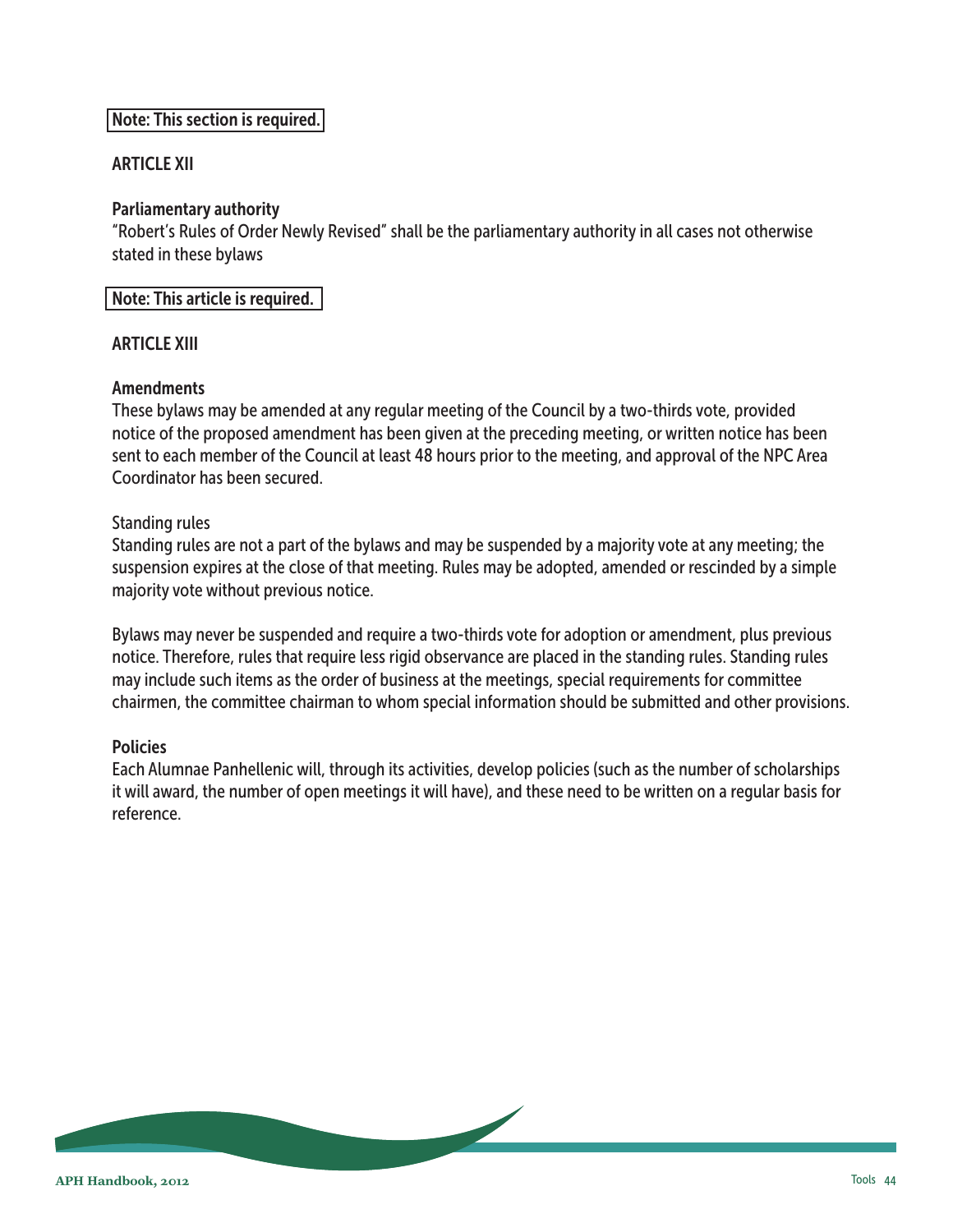## <span id="page-44-0"></span>Simplified Bylaws Sample Outline

NPC recognizes that the formation of smaller groups, with simplified structure, may require simplified bylaws. To meet this need, the following bylaws are suggested:

- I. Name of organization
- II. Objectives (purposes)
- III. Membership (qualifications of members)
- IV. Finances (dues)
- V. Structure and organization (Executive Board, council or voting membership)
- VI. Officers and duties (rotation or nominating committee)
- VII. Time for regular meetings and procedures for calling special meetings
- VIII. Number constituting a quorum
- IX. Standing committees
- X. Method of amending bylaws
- XI. Parliamentary authority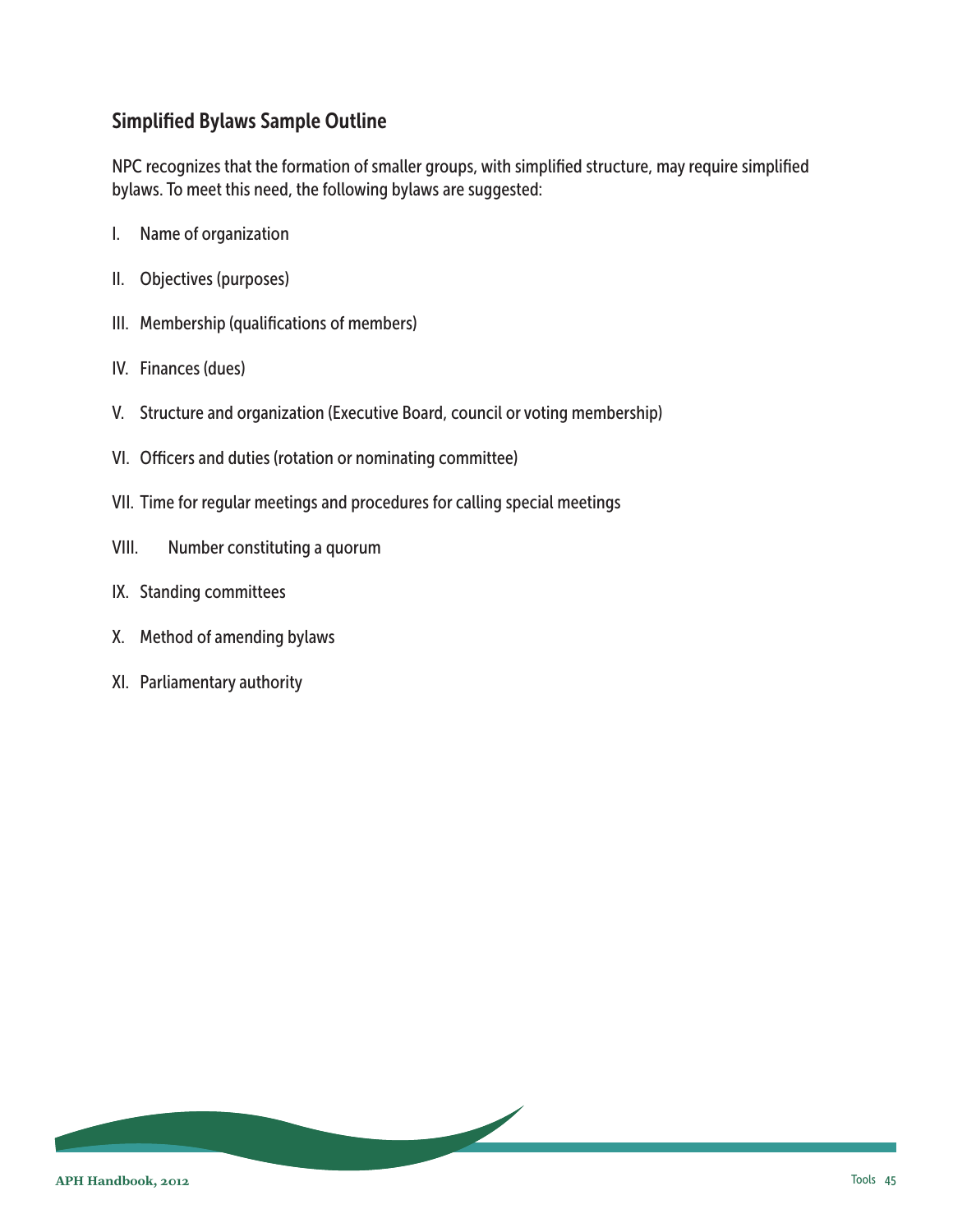## <span id="page-45-0"></span>Alumnae Panhellenic Recruitment Information Event Announcement

Dear high school graduate/college woman:

The sorority women of the Alumnae Panhellenic want to introduce you to a unique experience that you are sure to find both educational and enjoyable: sorority life. Sororities promote high scholarship, personal development, leadership, good citizenship, service to others and lifelong friendship. We hope you will want to explore the possibility of membership.

There are 26 National Panhellenic Conference sororities, many of which have representatives here in the area. Alumnae Panhellenic represents a cooperative effort of local sorority women who wish to promote sorority ideals and continue the friendships made while in college. We are college alumnae who may be your neighbor, your history teacher or your mom's best friend.

Sororities choose new members each year through a mutual selection process called membership recruitment. Register for recruitment with the Panhellenic office at the college you will attend (recruitment information is sometimes sent with other college registration materials). If you do not receive this recruitment information, check the website, email or telephone the Panhellenic office at your school. It is important to register for recruitment with the Panhellenic office at the college you attend.

The Alumnae Panhellenic would like to assist you in learning about sorority membership. The recruitment information form will help us introduce you to as many alumnae groups as possible. \*

Sincerely,

[\*Include invitation to Alumnae Panhellenic recruitment information event, along with the form.]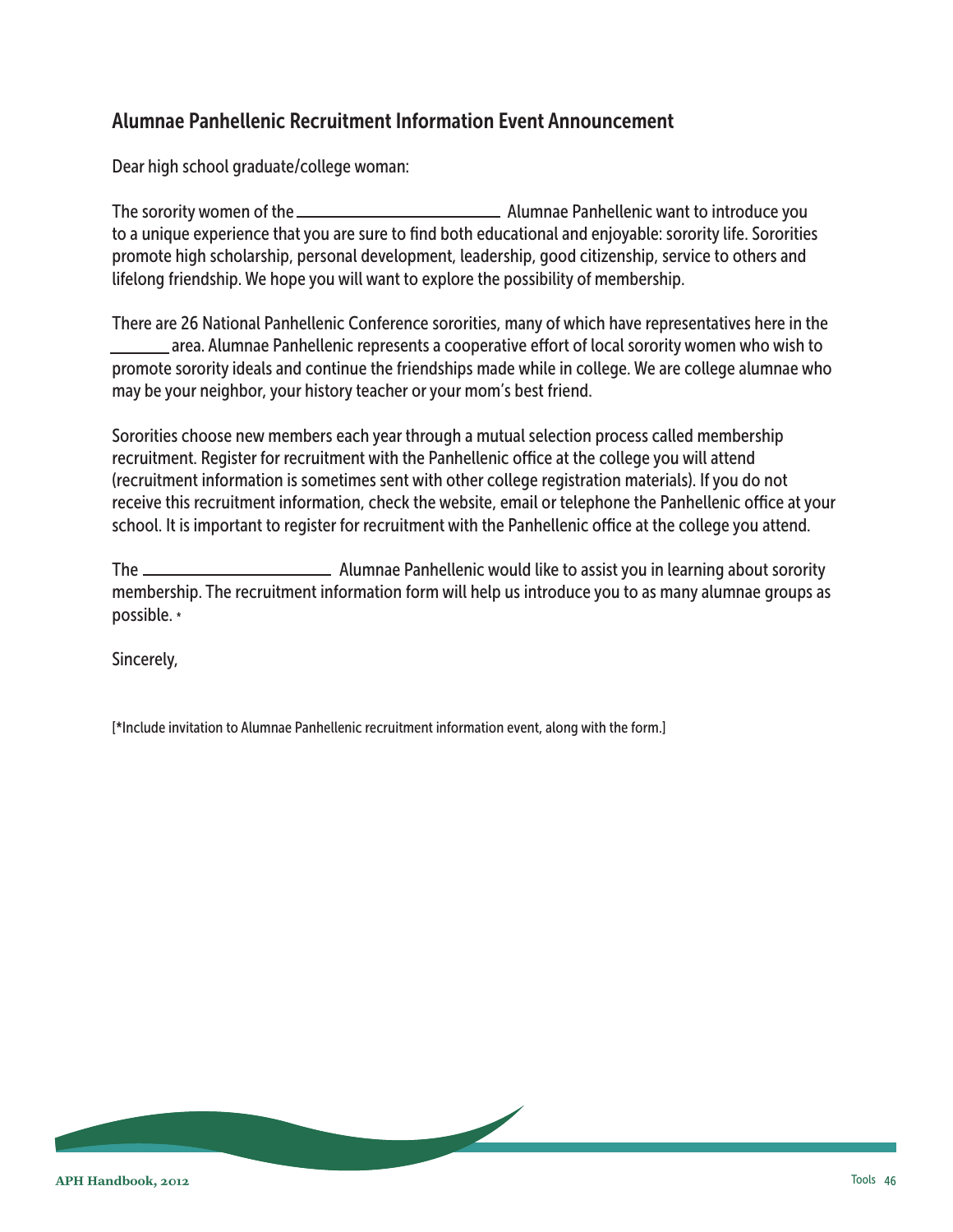## <span id="page-46-0"></span>Recruitment Information Form

| <b>Example 18 First</b><br>Last                        |  | Middle           |      | <b>Preferred nickname</b>                                                                                      |            |  |
|--------------------------------------------------------|--|------------------|------|----------------------------------------------------------------------------------------------------------------|------------|--|
|                                                        |  |                  |      |                                                                                                                |            |  |
|                                                        |  | Street Apt# City |      | <b>State</b>                                                                                                   | <b>ZIP</b> |  |
|                                                        |  |                  |      |                                                                                                                |            |  |
| <b>Street</b>                                          |  | Apt#             | City | State                                                                                                          | <b>ZIP</b> |  |
|                                                        |  |                  |      |                                                                                                                |            |  |
|                                                        |  |                  |      |                                                                                                                |            |  |
|                                                        |  |                  |      | College attended (if applicable) https://www.assett.com/discrete and all and all and all and all and all and a |            |  |
|                                                        |  |                  |      |                                                                                                                |            |  |
|                                                        |  |                  |      |                                                                                                                |            |  |
|                                                        |  |                  |      |                                                                                                                |            |  |
|                                                        |  |                  |      |                                                                                                                |            |  |
|                                                        |  |                  |      |                                                                                                                |            |  |
|                                                        |  |                  |      |                                                                                                                |            |  |
|                                                        |  |                  |      |                                                                                                                |            |  |
|                                                        |  |                  |      |                                                                                                                |            |  |
|                                                        |  |                  |      |                                                                                                                |            |  |
| I GIVE PERMISSION FOR THIS INFORMATION TO BE RELEASED. |  |                  |      |                                                                                                                |            |  |
|                                                        |  |                  |      |                                                                                                                |            |  |
| Signature 2008 Committee Signature 2008                |  |                  |      |                                                                                                                |            |  |
|                                                        |  |                  |      |                                                                                                                |            |  |
|                                                        |  |                  |      |                                                                                                                |            |  |
|                                                        |  |                  |      |                                                                                                                |            |  |
|                                                        |  |                  |      |                                                                                                                |            |  |
|                                                        |  |                  |      |                                                                                                                |            |  |

**COLLEGE**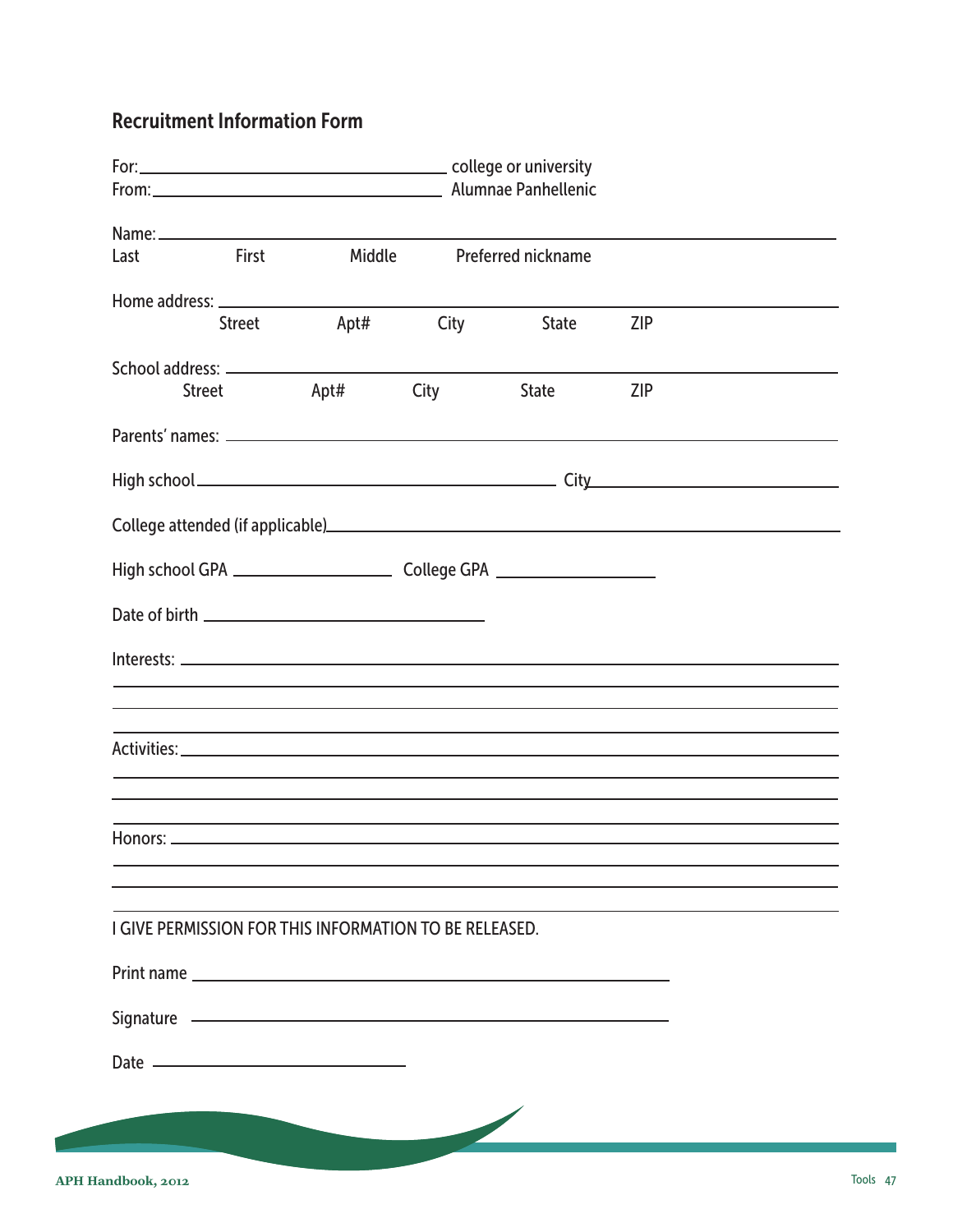# <span id="page-47-0"></span>Alumnae Panhellenic Scholarship Application (a)

| Class year: __ Sophomore __ Junior                    |  |
|-------------------------------------------------------|--|
|                                                       |  |
|                                                       |  |
| Cumulative college GPA: Last term GPA: Last term GPA: |  |
|                                                       |  |
|                                                       |  |
| Probable career:                                      |  |

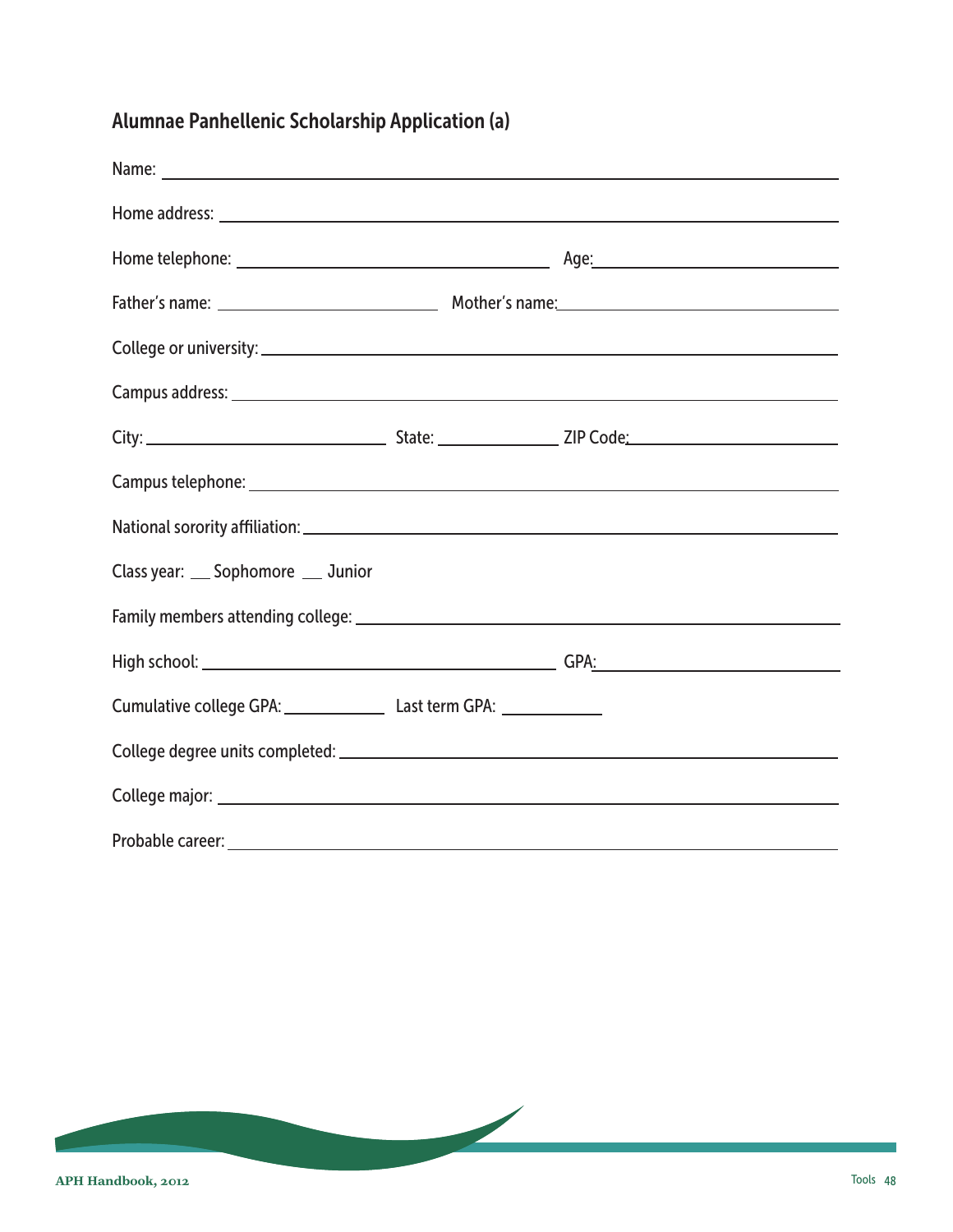## Financial Information

While financial need is considered, it will not necessarily be the determining factor in making the award.

|                                                                                                          | How much are your yearly sorority dues?<br>The matter of the contract of the contract of the contract of the contract of the contract of the contract of the contract of the contract of the contract of the contract of the con                                                                      |
|----------------------------------------------------------------------------------------------------------|-------------------------------------------------------------------------------------------------------------------------------------------------------------------------------------------------------------------------------------------------------------------------------------------------------|
|                                                                                                          |                                                                                                                                                                                                                                                                                                       |
|                                                                                                          |                                                                                                                                                                                                                                                                                                       |
|                                                                                                          | ,我们也不会有什么。""我们的人,我们也不会有什么?""我们的人,我们也不会有什么?""我们的人,我们也不会有什么?""我们的人,我们也不会有什么?""我们的人                                                                                                                                                                                                                      |
|                                                                                                          |                                                                                                                                                                                                                                                                                                       |
|                                                                                                          |                                                                                                                                                                                                                                                                                                       |
|                                                                                                          | Provide information concerning your financial situation that you want to explain:                                                                                                                                                                                                                     |
|                                                                                                          |                                                                                                                                                                                                                                                                                                       |
| <b>Recommendation information</b><br>Recommendations from collegians or family members are not accepted. | All applicants must enclose two letters of recommendation with this completed form. One<br>recommendation must be from a person familiar with the academic achievements of the applicant,<br>such as a professor or advisor. The other letter may be from a sorority alumna, employer, minister, etc. |
|                                                                                                          |                                                                                                                                                                                                                                                                                                       |
|                                                                                                          |                                                                                                                                                                                                                                                                                                       |
|                                                                                                          |                                                                                                                                                                                                                                                                                                       |

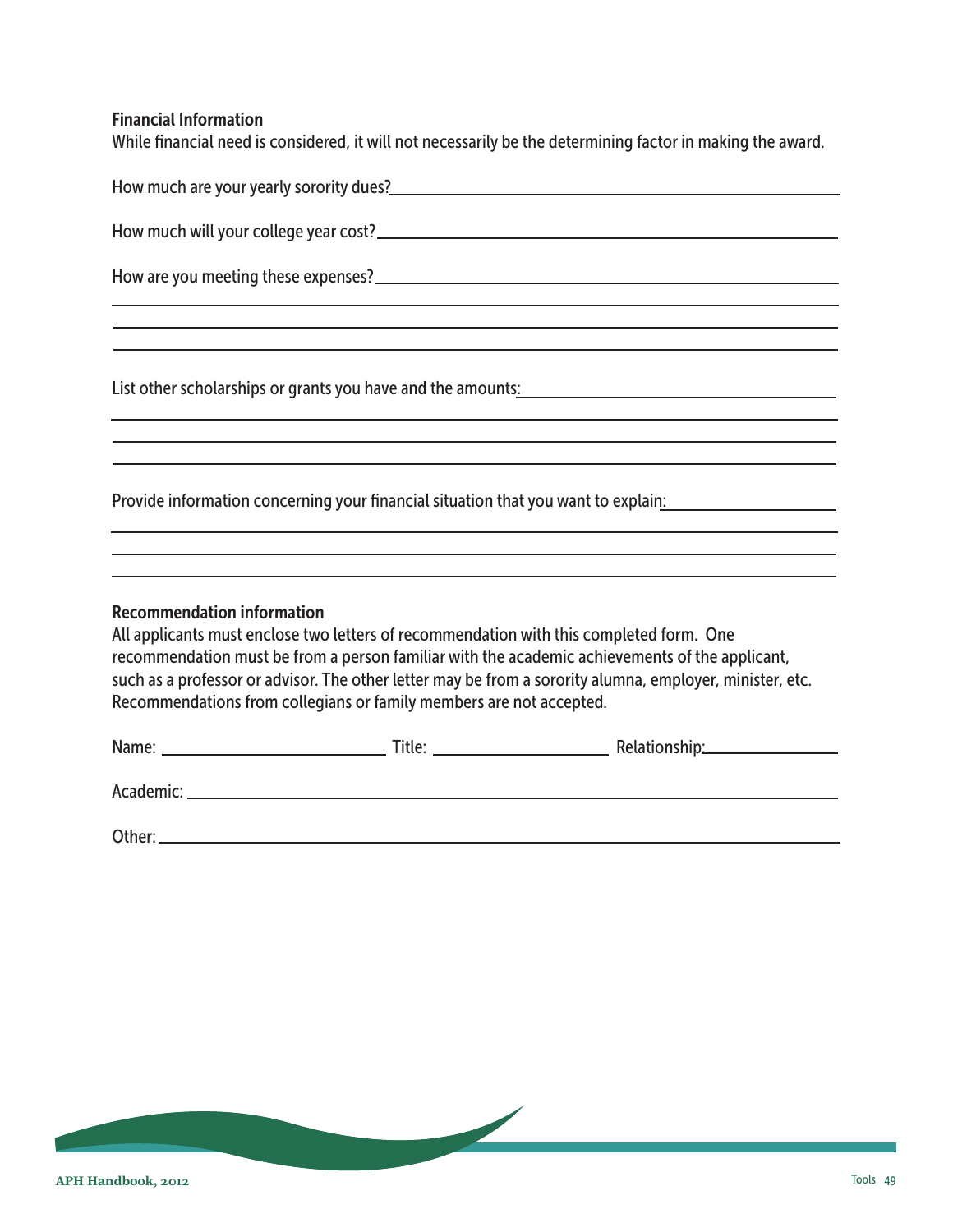#### Activities Information

List organizations and activities and describe your role and responsibilities. If the organization is unique to your campus, describe it.

| <b>Date</b>    | <b>Activity</b>                      | Role                                               |  |
|----------------|--------------------------------------|----------------------------------------------------|--|
|                |                                      |                                                    |  |
|                |                                      |                                                    |  |
| Responsibility |                                      |                                                    |  |
|                |                                      |                                                    |  |
|                |                                      |                                                    |  |
|                | Sorority activities, awards, honors: |                                                    |  |
|                |                                      |                                                    |  |
|                |                                      |                                                    |  |
|                |                                      | Community/professional activities, awards, honors: |  |
|                |                                      |                                                    |  |
|                |                                      |                                                    |  |
|                | Campus activities, awards, honors:   |                                                    |  |
|                |                                      |                                                    |  |
|                |                                      |                                                    |  |
|                | Jobs held outside of school:         |                                                    |  |
|                |                                      |                                                    |  |
|                |                                      |                                                    |  |
|                |                                      |                                                    |  |
|                |                                      |                                                    |  |

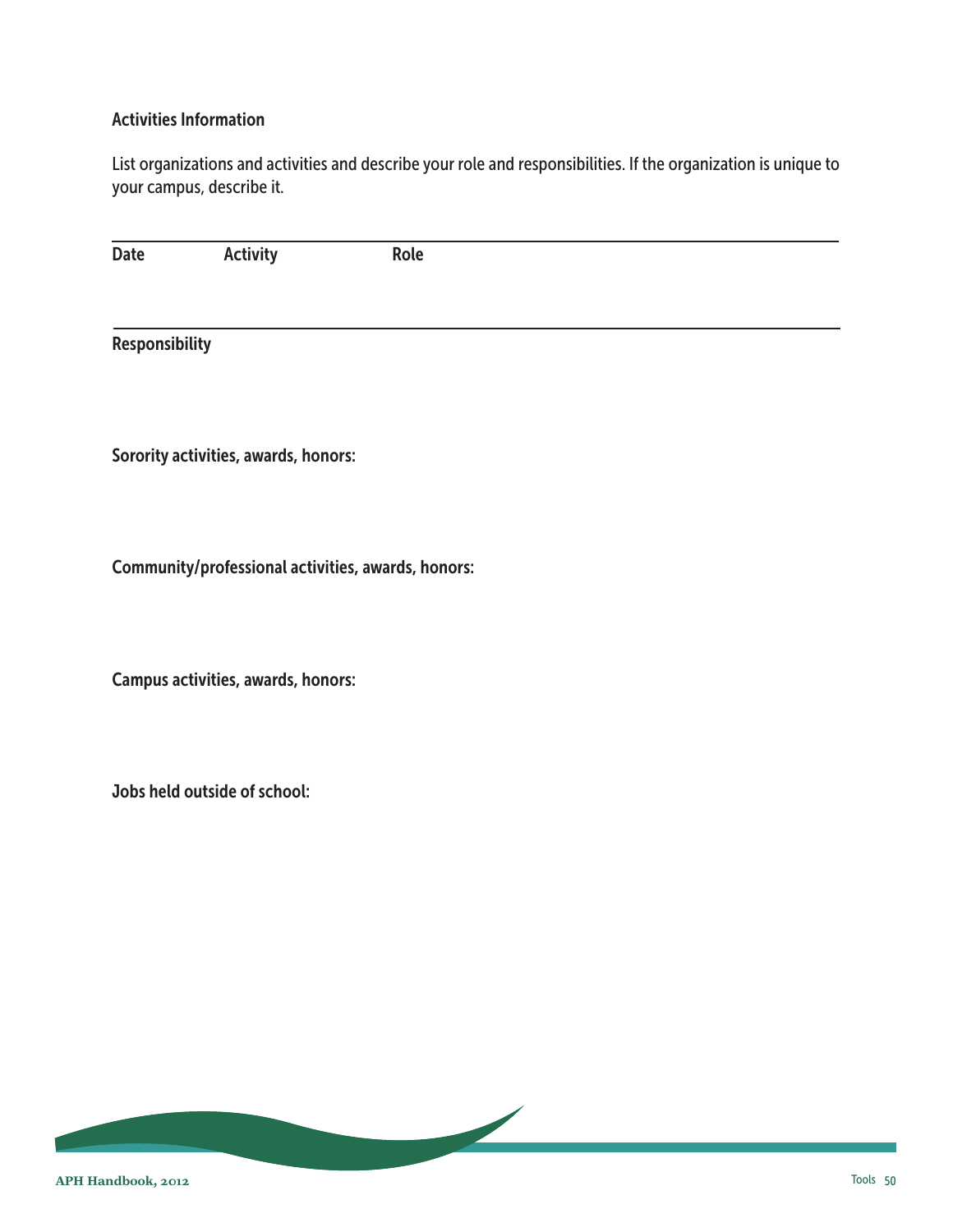#### Goals and future plans

Use only the following space for a brief essay in response to these questions:

- Why are you applying for this scholarship?
- What personal and/or professional goals do you hope to achieve during the next 10 years?
- How do you think your education and sorority experiences will help you attain these goals?

Under the Family Education Privacy Act of 1974, use of this information is authorized only for scholarship purposes.

| Date: the contract of the contract of the contract of the contract of the contract of the contract of the contract of the contract of the contract of the contract of the contract of the contract of the contract of the cont |
|--------------------------------------------------------------------------------------------------------------------------------------------------------------------------------------------------------------------------------|
| Date: <u>Date: Experience</u>                                                                                                                                                                                                  |
|                                                                                                                                                                                                                                |
|                                                                                                                                                                                                                                |
|                                                                                                                                                                                                                                |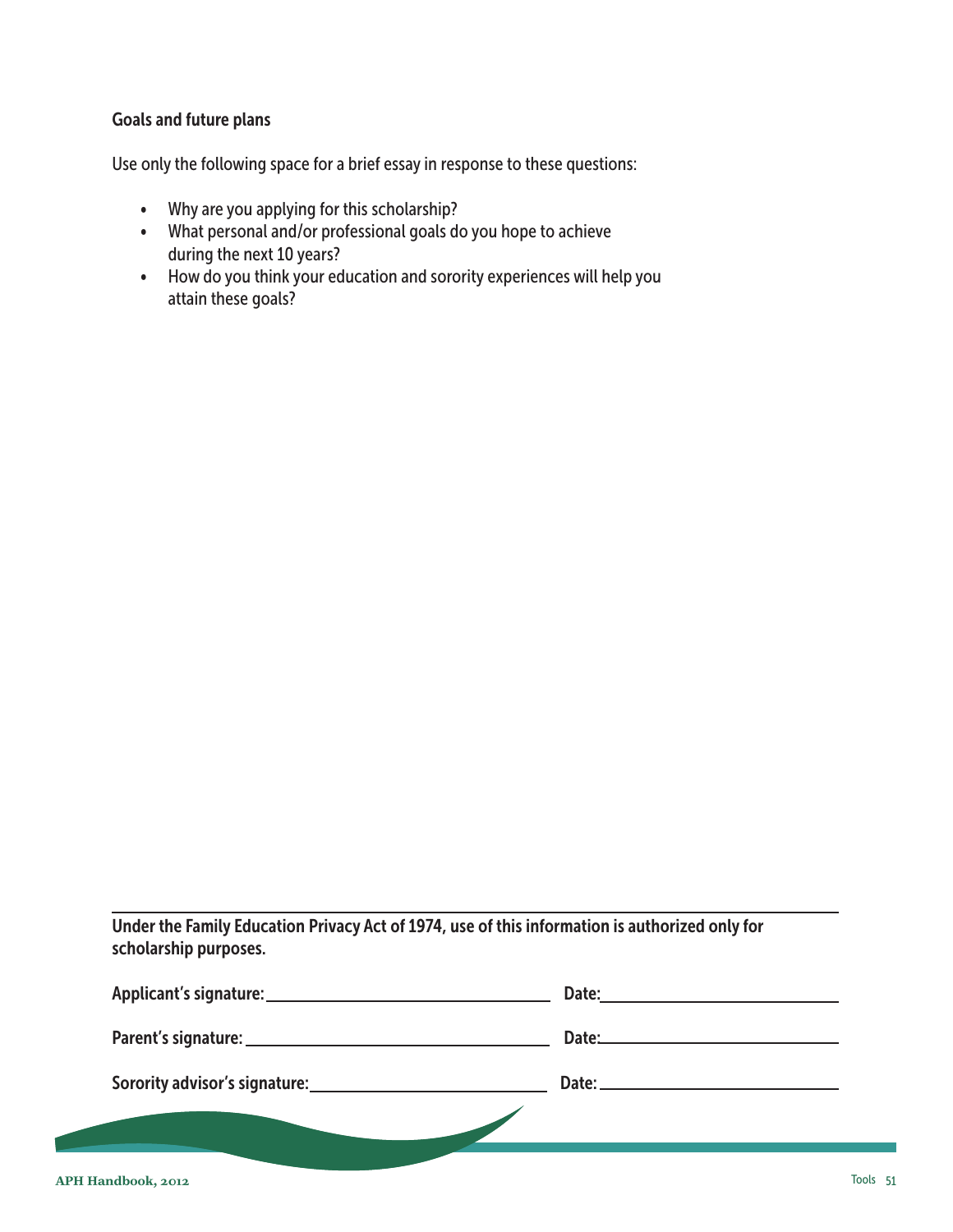## <span id="page-51-0"></span>Alumnae Panhellenic Scholarship Application (b)

Deadline: Month, Date, Year

Return application to Scholarship Chairman: Name Address City, State, ZIP Phone

The scholarship is awarded to assist a graduating high school or junior college woman who will be attending a four-year college or university. Panhellenic is an association of sorority women dedicated to the purpose of friendship, leadership, scholarship and service to others. The scholarship is awarded on the basis of academic achievement and contribution to school and community.

Please return this application with a transcript. If you are a community college applicant, include your high school transcript and high school record plus college record.

Please type or print. All information will be held in strict confidence.

| Present school <u>example and the set of the set of the set of the set of the set of the set of the set of the set of the set of the set of the set of the set of the set of the set of the set of the set of the set of the set</u><br>GPA <b>Samuel Communist Service</b> |
|-----------------------------------------------------------------------------------------------------------------------------------------------------------------------------------------------------------------------------------------------------------------------------|
|                                                                                                                                                                                                                                                                             |
|                                                                                                                                                                                                                                                                             |
|                                                                                                                                                                                                                                                                             |
|                                                                                                                                                                                                                                                                             |
| Please name and specify amounts for those you will be awarded                                                                                                                                                                                                               |
|                                                                                                                                                                                                                                                                             |
|                                                                                                                                                                                                                                                                             |
|                                                                                                                                                                                                                                                                             |
|                                                                                                                                                                                                                                                                             |
|                                                                                                                                                                                                                                                                             |

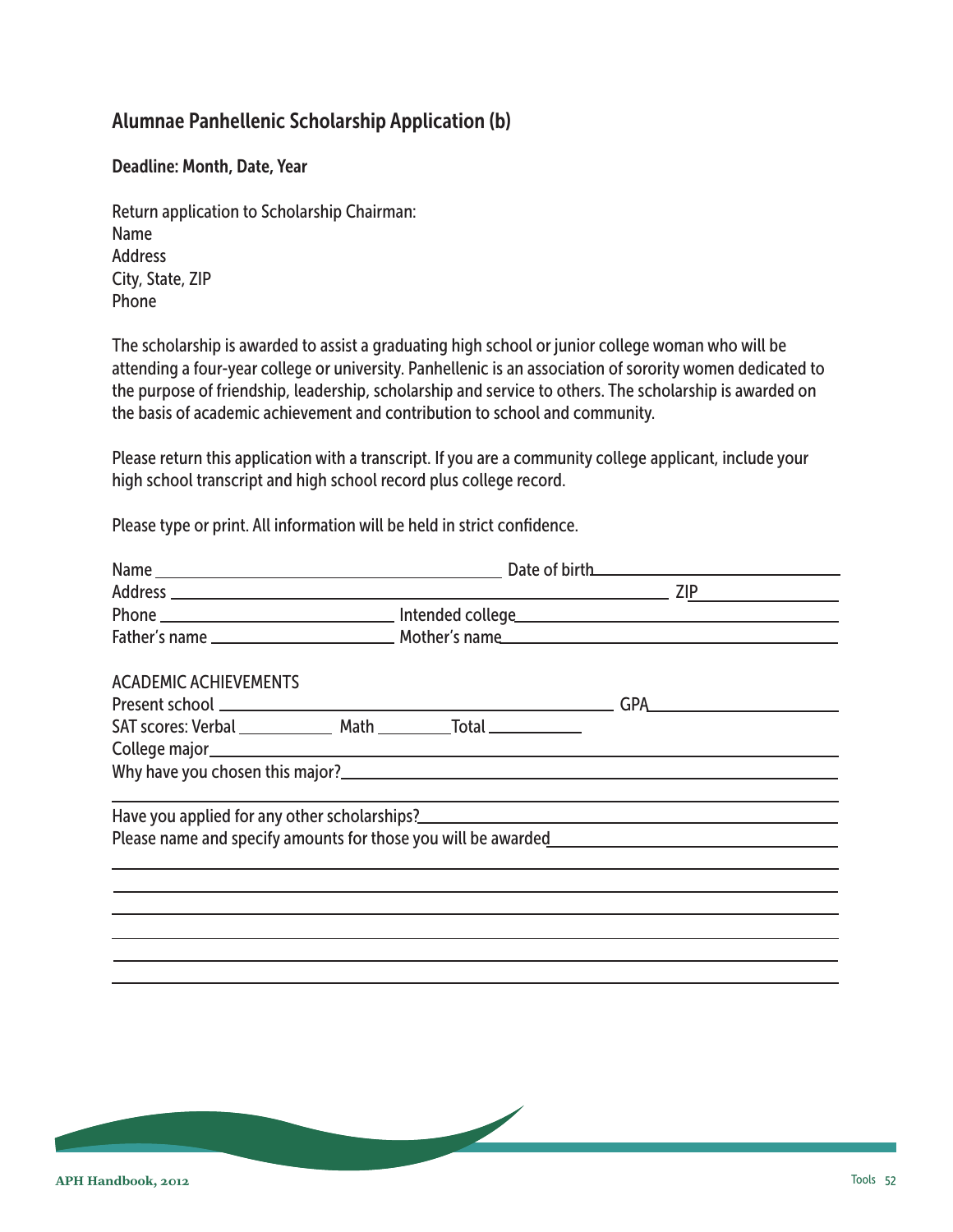#### **REFERENCES**

List names and addressed of two people who will write letters of recommendation. Include one letter from a member of your school faculty and a personal reference. Attach the letters or have them sent to the reference chairman.

1. 2.

#### RESUME OF ACTIVITIES

Please provide a resume of the most significant activities of your four years of high school. Include the organization name, any positions held and your contributions and/or responsibilities to this organization.

High school

**Community** 

Awards, honors, recognition

Work experience

Interests, hobbies, talents

In a short paragraph, explain below what you foresee as the most beneficial aspect of college life for you (other than academics).

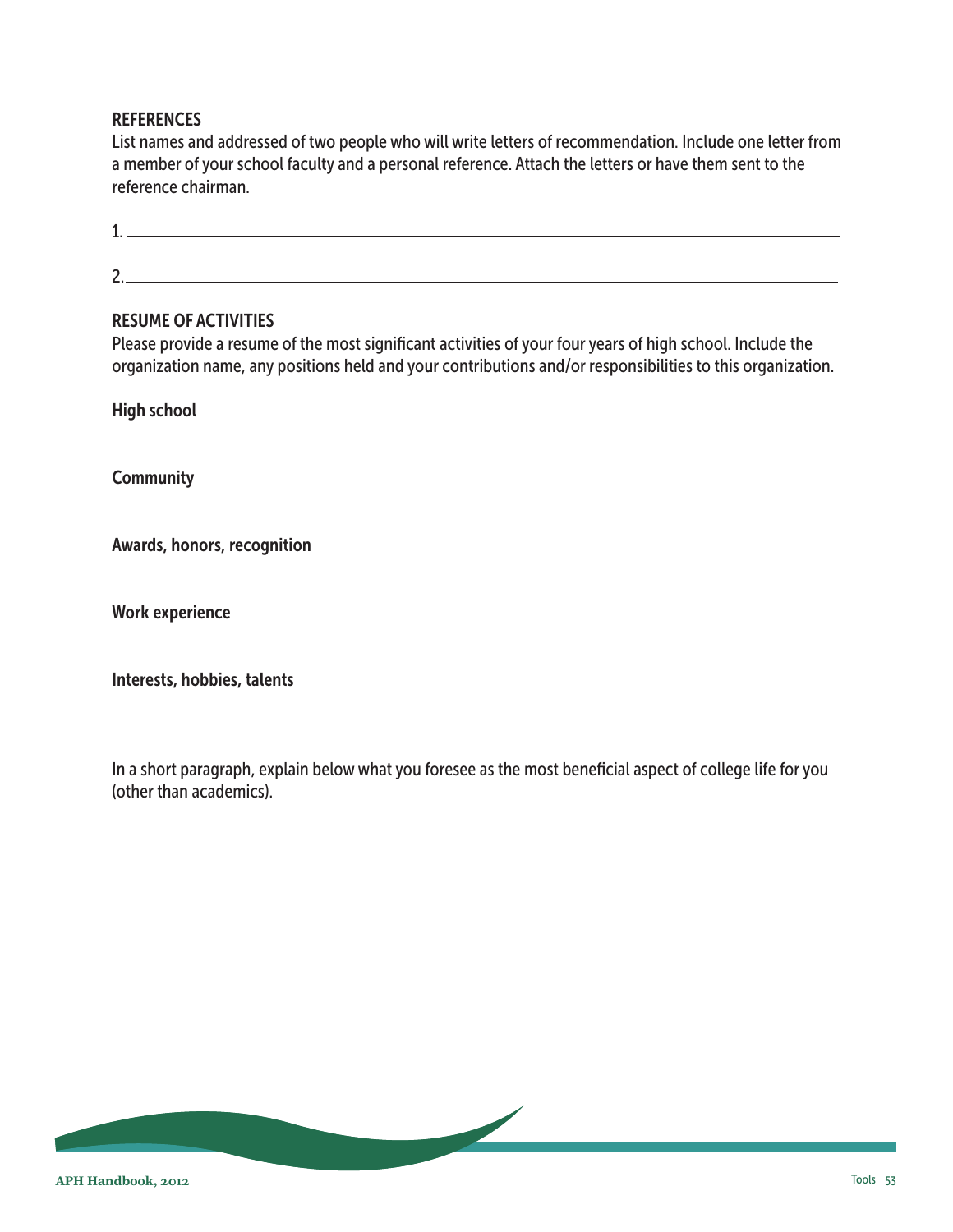## <span id="page-53-0"></span>Grant or Loan Flier Sample

GRANTS ...

LOANS ...

AVAILABLE

TO YOU!

Each year the Alumnae Panhellenic Association of \_\_\_\_\_\_\_\_\_\_\_ offers grant and interest-free loans to qualified female students who need financial assistance to complete their education. If you are a resident of the \_\_\_\_\_\_\_\_ area, a full-time student attending a college or university in with a minimum of senior standing by [month] of the next school year, and have a GPA of \_\_\_\_\_\_\_\_, you qualify to apply.

Grants in the amount of  $\zeta$  and loans not to exceed  $\zeta$  are available for the next academic year. All financial aids will be awarded on a competitive basis.

Loan recipients will be asked to sign a promissory note. The note must be co-signed. Repayment of loans begins on the first day of the sixth month following graduation or departure from college. Payments will be a minimum of  $\zeta$  \_\_\_\_ per month. No interest is required if regular repayment is made.

To apply, submit complete application and all required supporting materials and letters of reference to the Grants and Loans Committee prior to [Month, Date] of this academic year. (Allow at least four weeks for completing application requirements.) Selected applicants will be interviewed in [area] by the committee at a later date.

Graduate students are eligible to apply.

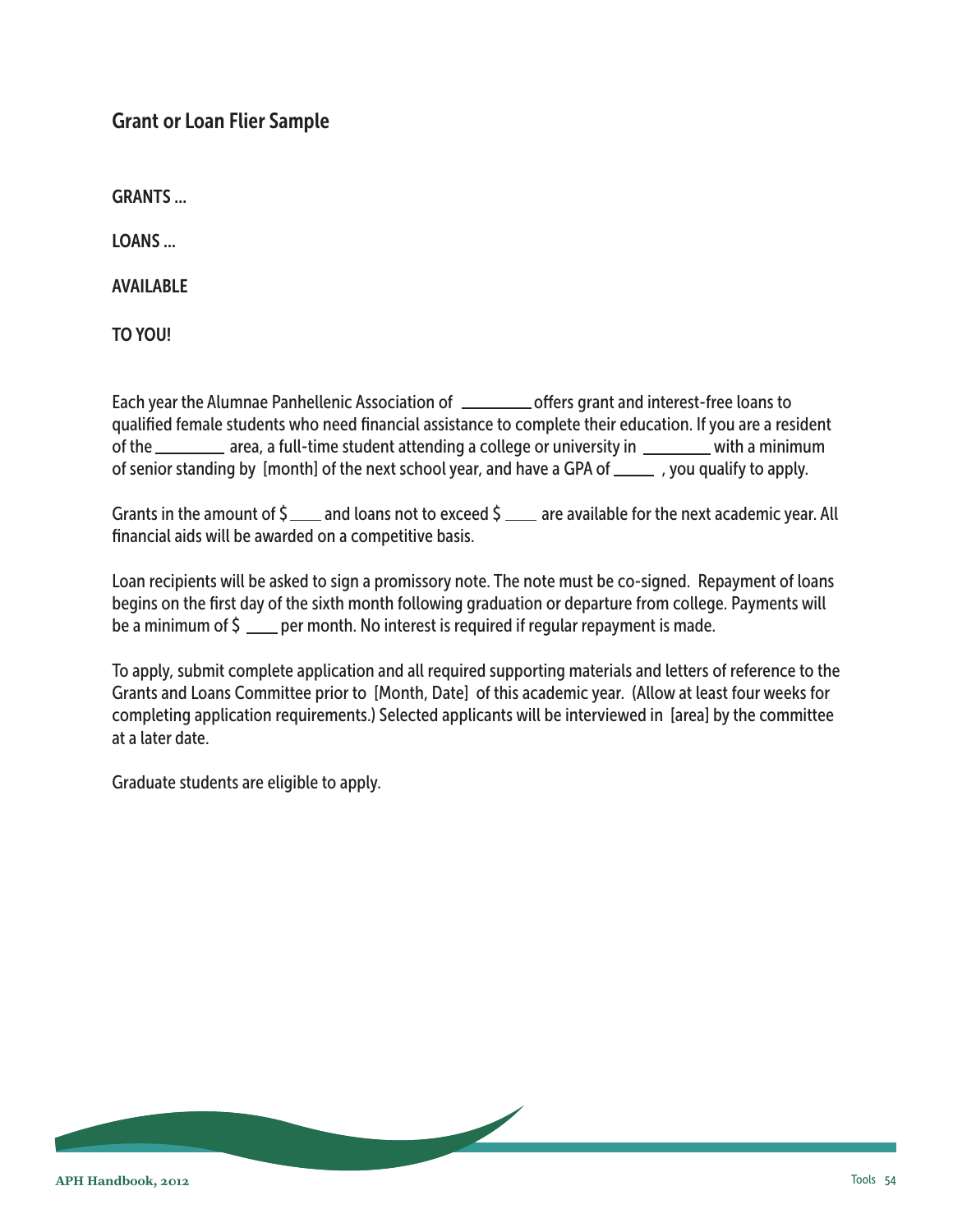## <span id="page-54-0"></span>Grant or Loan Announcement Sample

#### PLEASE POST

The Panhellenic Association of

Month, Date, Year

Attention:

The Alumnae Panhellenic Association of its again offering educational grants and interest-free loans to female college students who are residents of the **contained area.** This area is defined as  $\frac{1}{1}$ ,  $\frac{1}{1}$ ,  $\frac{1}{1}$ ,  $\frac{1}{1}$ ,  $\frac{1}{1}$ ,  $\frac{1}{1}$ ,  $\frac{1}{1}$ ,  $\frac{1}{1}$ ,  $\frac{1}{1}$ ,  $\frac{1}{1}$ ,  $\frac{1}{1}$ ,  $\frac{1}{1}$ ,  $\frac{1}{1}$ ,  $\frac{1}{1}$ ,  $\frac{1}{1}$ ,  $\frac{1}{1}$ ,  $\frac{1}{1}$ ,  $\frac{1}{1}$ ,  $\frac{1}{1}$ , stipulations are explained in the enclosed information.

To be considered for a grant or a loan, a completed application form and all required supporting materials and letters of reference must be on file with the Grants and Loans Committee prior to [month, date] of this academic year.

All completed applications will be reviewed by the committee. Selected applicants will be notified and an interview will be scheduled in [area] for [date, time].

Please post the enclosed notice on your scholarship board so that qualified candidates will have ample time to assemble the necessary materials. Duplication of the application form is permitted if there is more than one student wishing to apply.

All required information must be received by the deadline of [month, date].

Sincerely,

[Chairman's name] Grants and Loans Committee Alumnae Panhellenic Association of Address City, State, ZIP Phone

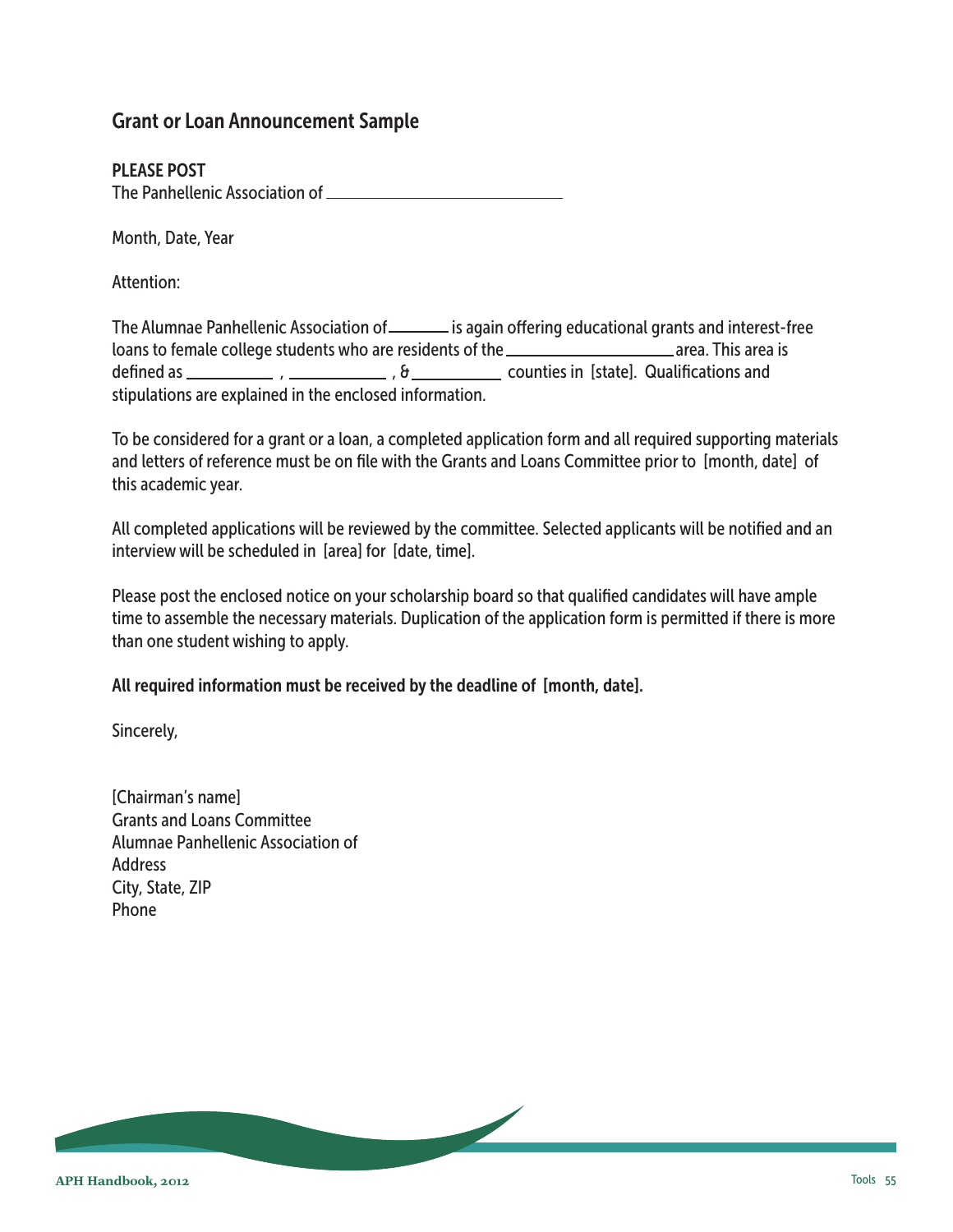## <span id="page-55-0"></span>Grant or Loan Application

Return by [month, date] to:

Grants and Loans Committee Alumnae Panhellenic Association of Address, City, State, ZIP

Application for (A) grant (B) loan (B) loan (Check A or B or both.) If your first choice is for the grant and if it is not available, are you interested in applying for the interest-free loan? Yes No

|                | (To be eligible for a grant or loan, you must have at least a ______________GPA.)                                                                                                                                                               |       |            |
|----------------|-------------------------------------------------------------------------------------------------------------------------------------------------------------------------------------------------------------------------------------------------|-------|------------|
|                | Number of semesters and hours completed by the end of the current academic year:<br>Academic standing at the beginning of the next academic year:<br><br>(You must be a senior or graduate student at the beginning of the next academic year.) |       |            |
|                |                                                                                                                                                                                                                                                 |       |            |
|                |                                                                                                                                                                                                                                                 |       |            |
| spring?        | In the next academic year, how many hours do you anticipate taking for the fall term? ______ Winter/<br>Total number of hours needed to graduate at the start of the next academic year:                                                        |       |            |
|                | Parent's name(s) example a series of the series of the series of the series of the series of the series of the                                                                                                                                  |       |            |
| <b>Address</b> | City                                                                                                                                                                                                                                            | State | <b>ZIP</b> |
|                | Have you contributed to all, part, or none of your support while in college?                                                                                                                                                                    |       |            |

 $\sqrt{2}$